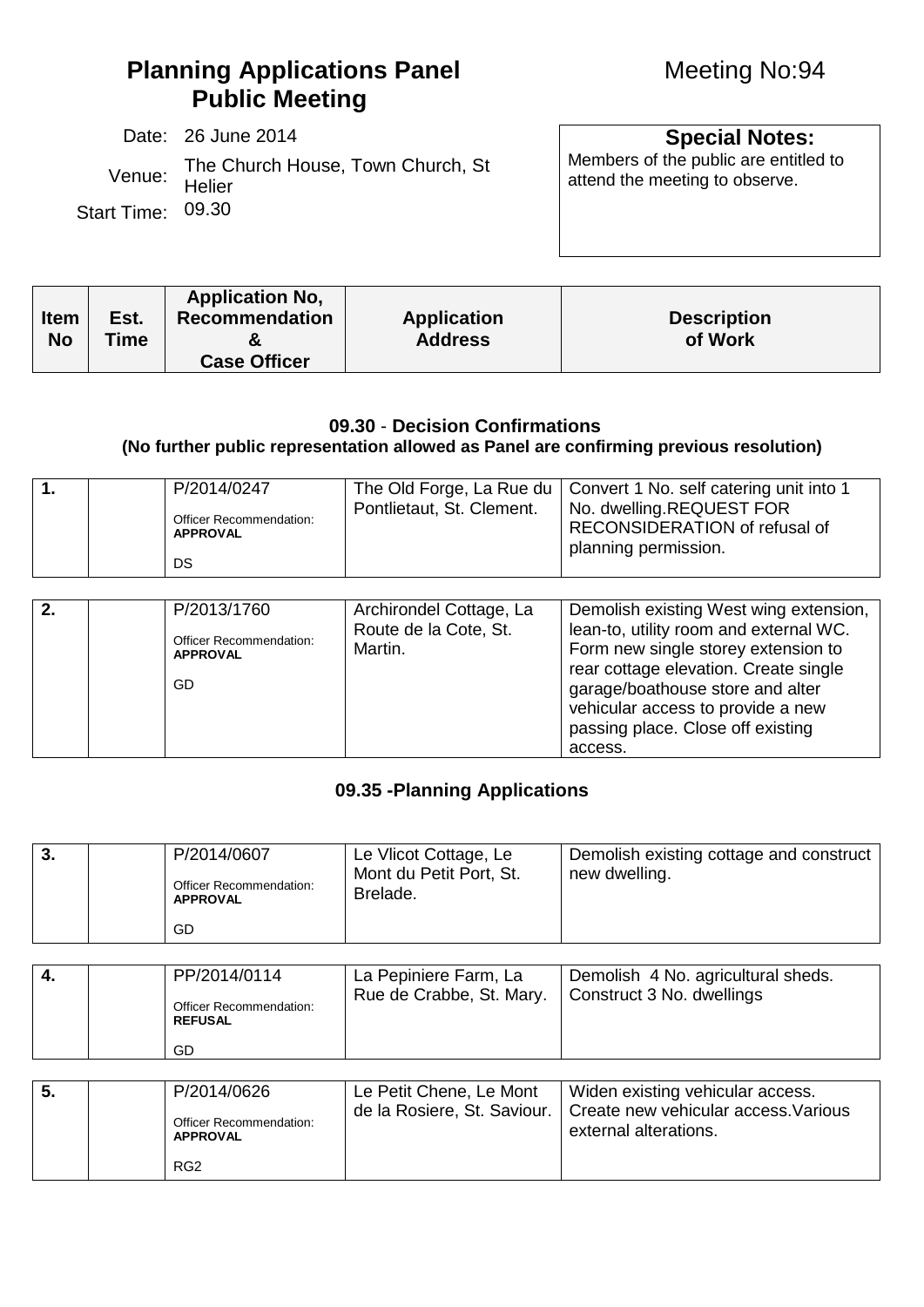| - 6. |                 | P/2014/0615                    | Beauchamp Farm, La                  | Change of use of part of shed for |
|------|-----------------|--------------------------------|-------------------------------------|-----------------------------------|
|      |                 | <b>Officer Recommendation:</b> | Grande Route de St.                 | concrete processing and kitchen   |
|      | <b>APPROVAL</b> | Jean, St. John                 | manufacturing. Erect 1.8 metre high |                                   |
|      |                 |                                |                                     | wire mesh fence to form secure    |
|      |                 | MJ1                            |                                     | compound. Modify existing access. |

## **Coffee Break – 10.45**

## **11.00 - Requests for Reconsiderations**

| 7.  | P/2013/1829<br>Officer Recommendation:<br><b>REFUSAL</b><br>MJ1        | South-West part of Field<br>No. 346, La Route du<br>Carrefour a Cendre, St.<br>Peter. | Construct agricultural workers dwelling.<br><b>REQUEST FOR RECONSIDERATION</b><br>of refusal of planning permission.                                                        |
|-----|------------------------------------------------------------------------|---------------------------------------------------------------------------------------|-----------------------------------------------------------------------------------------------------------------------------------------------------------------------------|
|     |                                                                        |                                                                                       |                                                                                                                                                                             |
| 8.  | RW/2014/0522<br>Officer Recommendation:<br><b>REFUSAL</b><br><b>NR</b> | Highbury, La Rue du<br>Crocquet, St. Brelade.                                         | RETROSPECTIVE: Replace 7 No.<br>windows to East (front) elevation.<br>REQUEST FOR<br>RECONSIDERATION of refusal for<br>planning permission.                                 |
| 9.  | RW/2014/0410<br>Officer Recommendation:<br><b>REFUSAL</b><br>NR.       | 2 Victoria Terrace,<br>Victoria Street, St. Helier.                                   | RETROSPECTIVE: Replace existing<br>crittal dormer windows with new UPVC<br>units on North elevation. REQUEST<br>FOR RECONSIDERATION of refusal of<br>planning permission.   |
| 10. | RW/2013/1305<br>Officer Recommendation:<br><b>REFUSAL</b><br><b>NR</b> | Flat 2, 10, Duhamel<br>Place, St. Helier.                                             | RETROSPECTIVE: Replace existing<br>timber window with pvcu window to first<br>floor on East elevation. REQUEST FOR<br>RECONSIDERATION of refusal of<br>planning permission. |
| 11. | P/2013/1724<br>Officer Recommendation:<br><b>REFUSAL</b><br>LD         | Ancona, La Rue de la<br>Coupe, St. Martin.                                            | Demolish dwelling and construct new<br>dwelling and detached<br>garage.REQUEST FOR<br>RECONSIDERATION of refusal of<br>planning permission.                                 |
| 12. | PP/2014/0112<br>Officer Recommendation:<br><b>REFUSAL</b><br>LD        | Land adjacent to the east<br>of, Field No. 76, Le Mont<br>de la Mare, St. Peter.      | <b>OUTLINE PLANNING: Construct earth-</b><br>sheltered dwelling.REQUEST FOR<br>RECONSIDERATION of refusal of<br>planning permission.                                        |
| 13. | RP/2014/0204<br>Officer Recommendation:<br><b>REFUSAL</b><br>CJ        | Beau Vallon Farm, Le<br>Mont des Louannes, St.<br>Peter.                              | Proposed first floor extension to<br>existing home office. REQUEST FOR<br>RECONSIDERATION of refusal of<br>planning permission.                                             |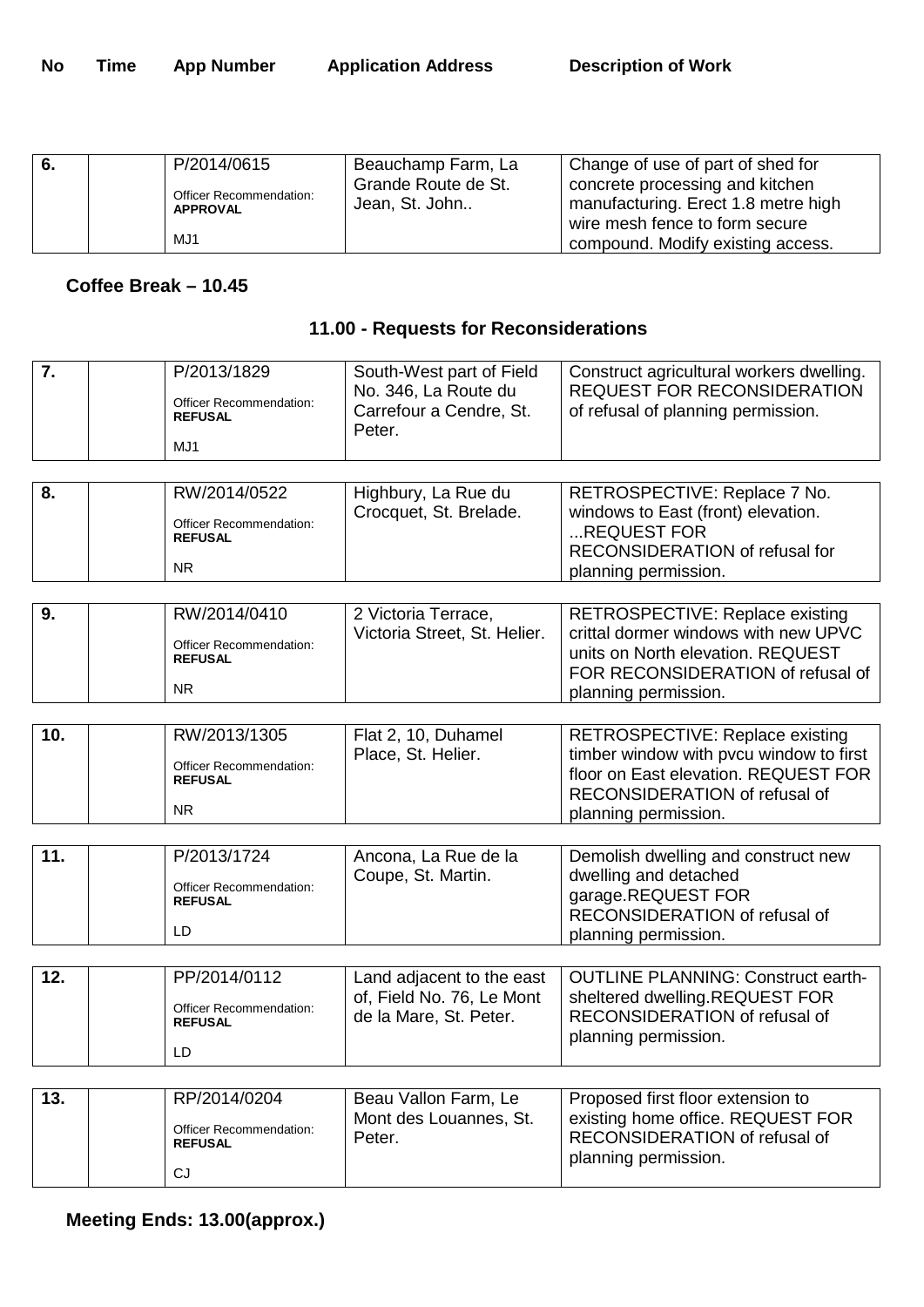

#### **Department of the Environment Planning and Building Services** South Hill St Helier, Jersey, JE2 4US Tel: +44 (0)1534 445508 Fax: +44 (0)1534 445528

## **Planning and Environment Department Report**

| Application Number P/2014/0247 |                                                                                                                                                                                                                                                                                                                                                                                                                                                                                                                                    |  |
|--------------------------------|------------------------------------------------------------------------------------------------------------------------------------------------------------------------------------------------------------------------------------------------------------------------------------------------------------------------------------------------------------------------------------------------------------------------------------------------------------------------------------------------------------------------------------|--|
| <b>Site Address</b>            | The Old Forge, La Rue du Pontlietaut, St. Clement, JE2<br>6LG.                                                                                                                                                                                                                                                                                                                                                                                                                                                                     |  |
| <b>Applicant</b>               | Mr M Foley                                                                                                                                                                                                                                                                                                                                                                                                                                                                                                                         |  |
| <b>Description</b>             | No. self catering unit into 1<br>Convert 1<br>No.<br>dwelling.REQUEST FOR RECONSIDERATION of refusal<br>of planning permission.                                                                                                                                                                                                                                                                                                                                                                                                    |  |
| Summary/<br><b>Conclusion</b>  | This report is presented to the <b>Panel</b> for the purposes of<br>confirming the reasons following the indication at the<br>meeting of the 29 <sup>th</sup> May 2014 that it was minded to<br><b>APPROVE</b> permission for the above application, contrary<br>to the Department's recommendation. The following<br>conditions are recommended:<br>The development hereby approved shall be carried<br>1.<br>out entirely in accordance with the plans and documents<br>permitted under this permit. No variations shall be made |  |

without the prior written approval of the Minister for Planning and Environment. The approved scheme shall be fully completed in accordance with the agreed details.

Reason: To ensure that the development is carried out and completed in accordance with the details approved by the Minister for Planning and Environment and to comply with Policy GD1 of the Adopted Island Plan 2011.

2. The parking and amenity space provision as illustrated on the approved drawings shall be retained to

Reason: To ensure adequate parking and amenity space

exclusively serve the dwellings as shown.

**OCRCOOL** Director of Development Control Peter Le Gresley BSc (Hons) Dip. U.P. M.R.T.P.I.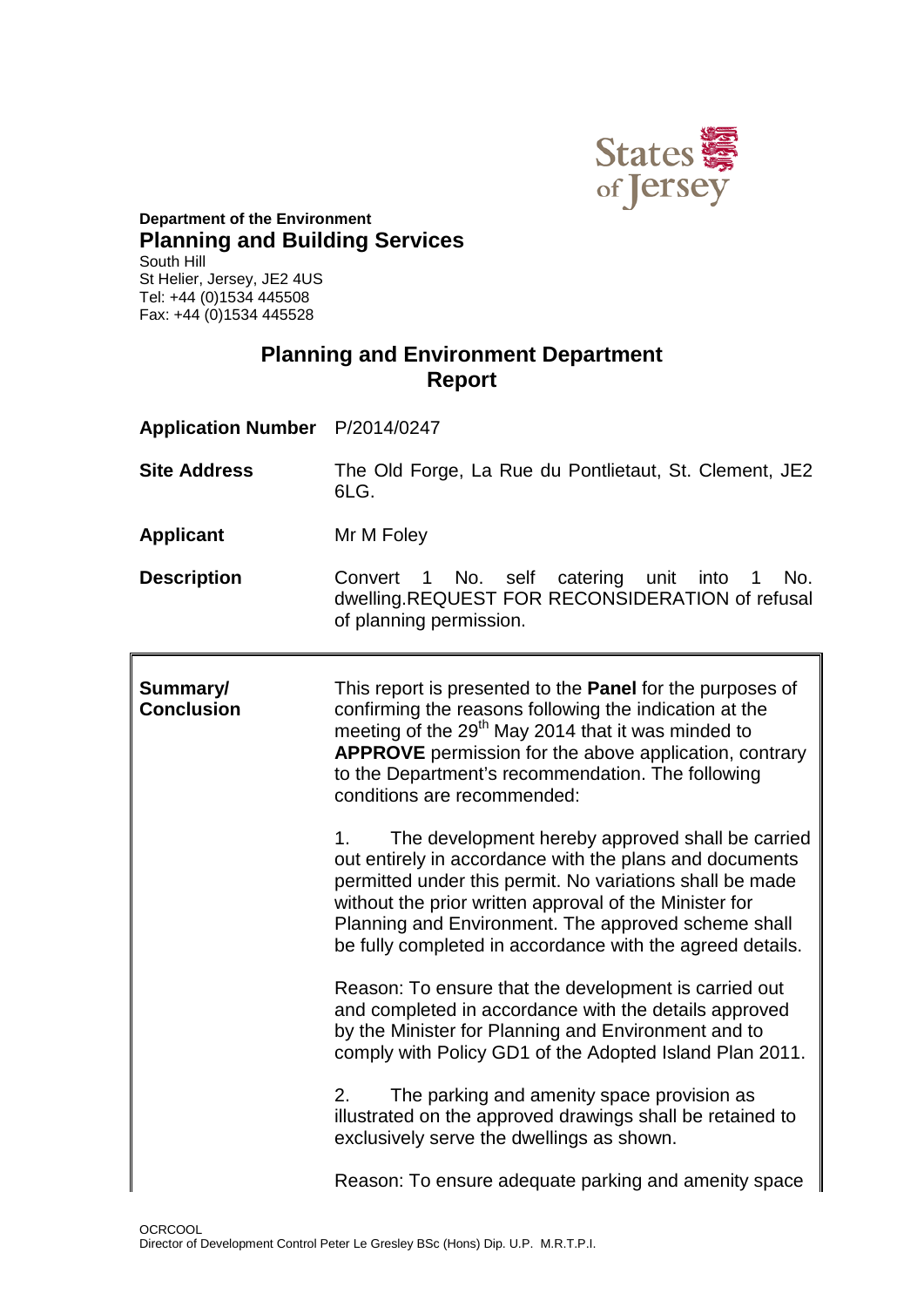|                                                                   | provision and to comply with Policy GD1 of the Adopted<br>Island Plan 2011.                                                                                                                                                                                    |
|-------------------------------------------------------------------|----------------------------------------------------------------------------------------------------------------------------------------------------------------------------------------------------------------------------------------------------------------|
| <b>Reasons</b><br><b>Informative</b><br>$\bullet$<br>for approval | Permission has been granted having taken into account<br>the relevant policies of the approved Island Plan, together<br>with other relevant policies and all other material<br>considerations, including the consultations<br>and<br>representations received. |
| <b>Officer</b><br><b>Recommendation</b>                           | <b>APPROVAL</b>                                                                                                                                                                                                                                                |

**Endorsed by:** Date: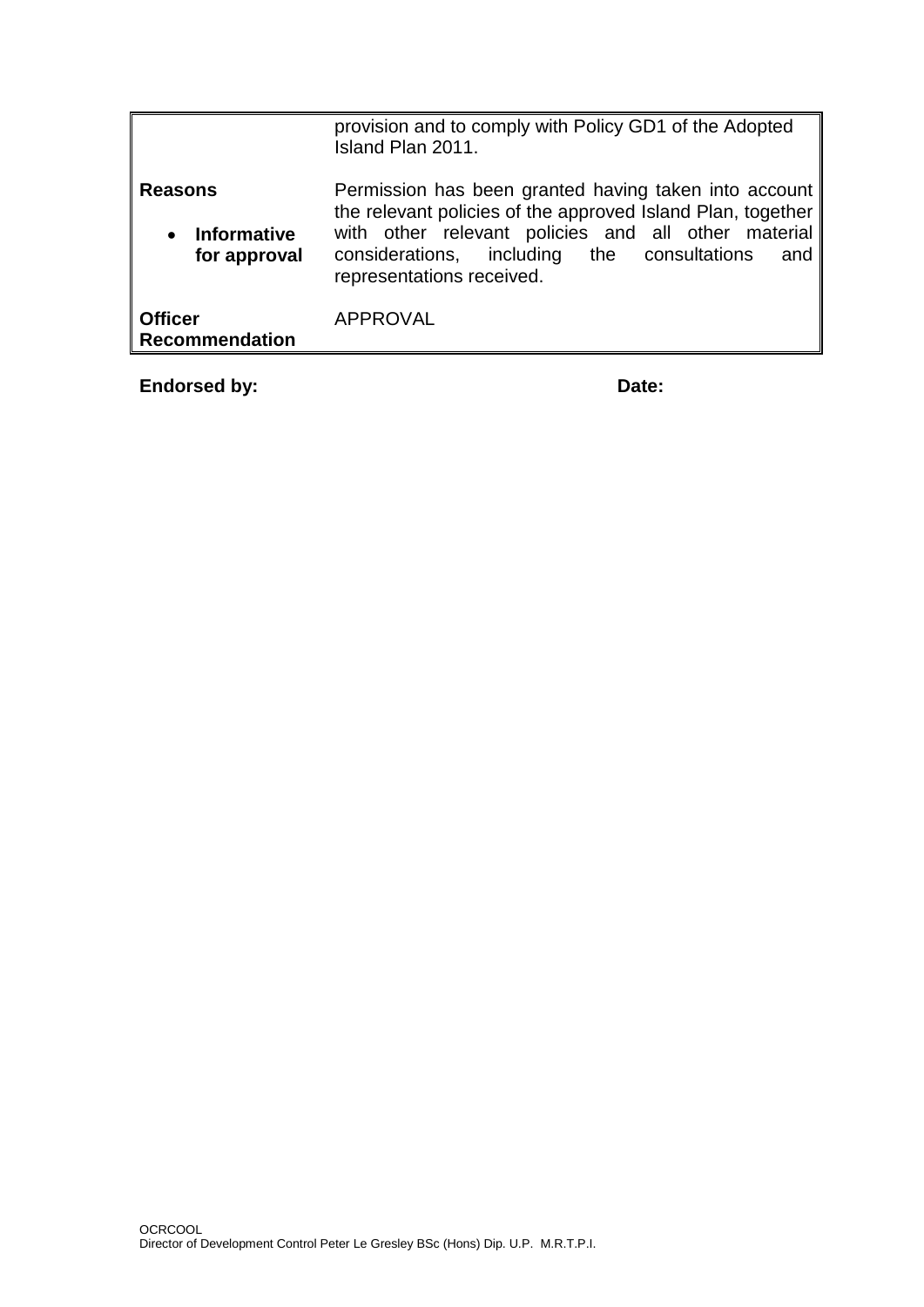

## **Department of the Environment Planning and Building Services**

South Hill St Helier, Jersey, JE2 4US Tel: +44 (0)1534 445508 Fax: +44 (0)1534 445528

## **Planning and Environment Department Decision Confirmation Report**

**Application Number** P/2013/1760 **Site Address** Archirondel Cottage, La Route de la Cote, St. Martin, JE3 6DY. **Applicant** Mr & Mrs Martin **Description** Demolish existing West wing extension, lean-to, utility room and external WC. Form new single storey extension to rear cottage elevation. Create single garage/boathouse store and alter vehicular access to provide a new passing place. Close off existing access.

| Summary/<br><b>Conclusion</b>                         | This report is presented to the <b>Panel</b> for the purposes of<br>confirming the reasons following the indication at the<br>meeting of 29 <sup>th</sup> May 2914 that it was minded to<br><b>APPROVE</b> permission for the above application, contrary<br>to the Department's recommendation.                                                                                                                                                                                                                     |
|-------------------------------------------------------|----------------------------------------------------------------------------------------------------------------------------------------------------------------------------------------------------------------------------------------------------------------------------------------------------------------------------------------------------------------------------------------------------------------------------------------------------------------------------------------------------------------------|
| <b>Recommended</b><br><b>Reasons</b><br>For Approval: | Permission has been granted having taken into account<br>the relevant policies of the approved Island Plan, together<br>with other relevant policies and all other material<br>considerations, including the consultations<br>and<br>representations received.                                                                                                                                                                                                                                                       |
|                                                       | It is considered that the grant of permission for the<br>detached garage/boathouse as a suitable exception to<br>the Island Plan, 2011 is justified in this instance having<br>regard to all the circumstances of the case, in particular<br>having regard to the additional landscaped bank to the<br>north, and the scale and the location of the boathouse/<br>garage, which will be sensitively assimilated into the<br>landscape and will not cause serious landscape harm<br>within the Coastal National Park. |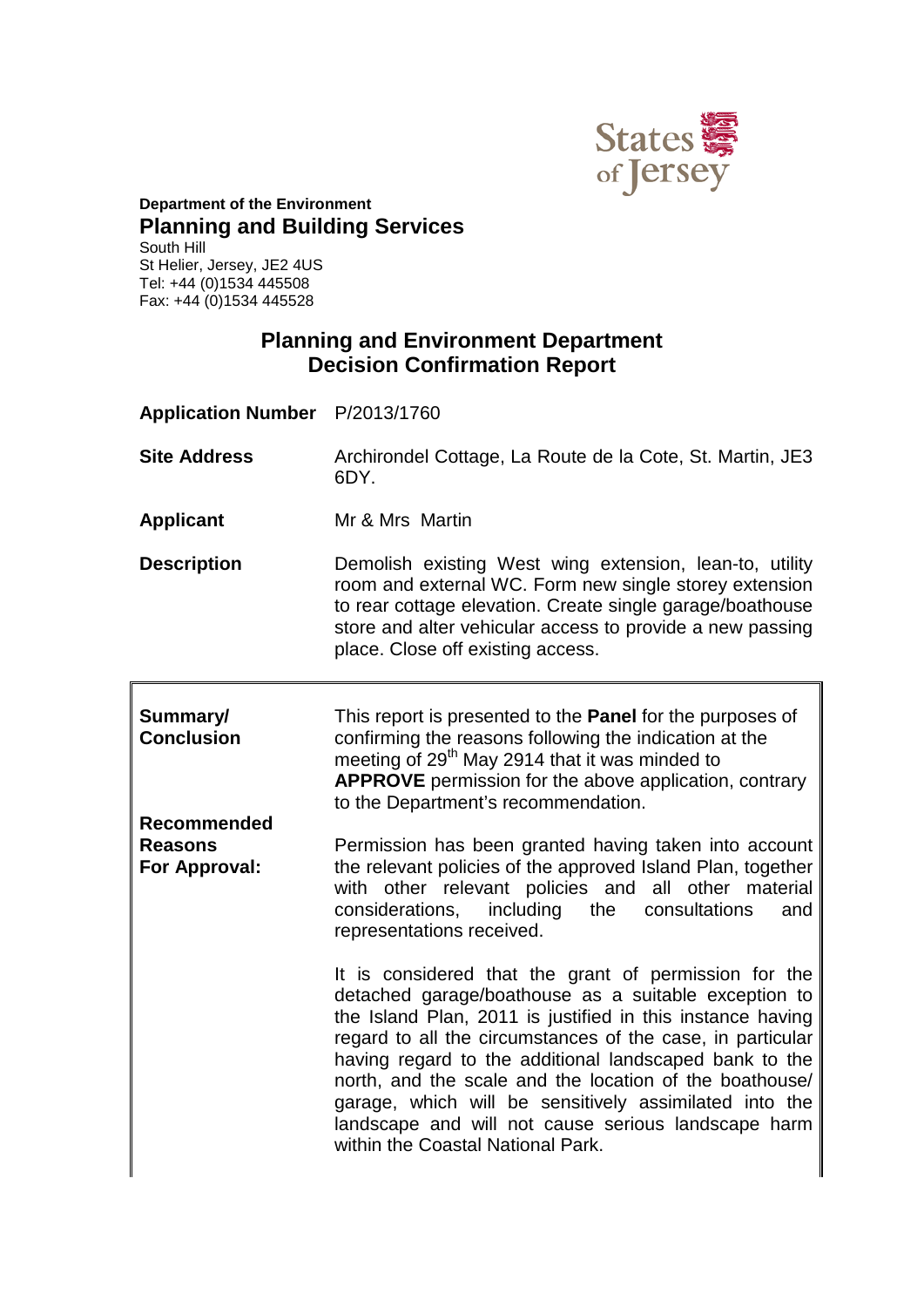|                                         | Furthermore, given the contemporary design, scale and<br>location of the extension which will be partially screened<br>from the roadside, and involve the removal of other less<br>sensitive modern structures on the site, the scheme is<br>considered to respect and relate positively to the existing<br>Listed Building and does not result in serious harm to the<br>landscape character of the Coastal National Park.<br>The scheme is considered to accord with Policies GD1,<br>HE1, HE2 and with the exception of the detached<br>boathouse NE6 of the Jersey Island Plan, 2011.                                                                                                                                                                                                                                                                   |
|-----------------------------------------|-------------------------------------------------------------------------------------------------------------------------------------------------------------------------------------------------------------------------------------------------------------------------------------------------------------------------------------------------------------------------------------------------------------------------------------------------------------------------------------------------------------------------------------------------------------------------------------------------------------------------------------------------------------------------------------------------------------------------------------------------------------------------------------------------------------------------------------------------------------|
| <b>Officer</b><br><b>Recommendation</b> | <b>APPROVAL</b>                                                                                                                                                                                                                                                                                                                                                                                                                                                                                                                                                                                                                                                                                                                                                                                                                                             |
| <b>Conditions:</b>                      | The Department recommends the following conditions:                                                                                                                                                                                                                                                                                                                                                                                                                                                                                                                                                                                                                                                                                                                                                                                                         |
|                                         | 1. Prior to the commencement of construction, a<br>Project Design for an Archaelogical Watching Brief<br>shall be submitted to and approved in writing by<br>the Minister for Planning and Environment. This<br>Project Design will deliver archaeological<br>supervision during ground breaking works to<br>assess any further archaeological interests. The<br>archaeological works shall then be carried out in<br>accordance with the agreed Project Design. Any<br>features of archaeological interest shall be<br>reported immediately to the Minister for evaluation<br>of their importance and potential for removing,<br>recording and retention.<br>Reason:<br>In the interests of improving the understanding of<br>the archaeology and historic development of the<br>Island in accordance with Policy HE5 of the<br>Adopted Island Plan, 2011. |
|                                         | 2. Prior to the commencement of the development,<br>hereby permitted, a programme of recording and<br>analysis of the protected structures forming the<br>adjacent bunker to the terms of a brief to be<br>supplied by the Department, shall be submitted to<br>and approved by the Minister for Planning and<br>Environment, to be thereafter implemented.<br>Reason:                                                                                                                                                                                                                                                                                                                                                                                                                                                                                      |
|                                         | To ensure that special regard is paid to the<br>interests of protecting the architectural and<br>historical interest, character and integrity of the<br>building under the provisions of Policies SP4, HE1,<br>HE2, HE5 of the Adopted Island Plan, 2011.                                                                                                                                                                                                                                                                                                                                                                                                                                                                                                                                                                                                   |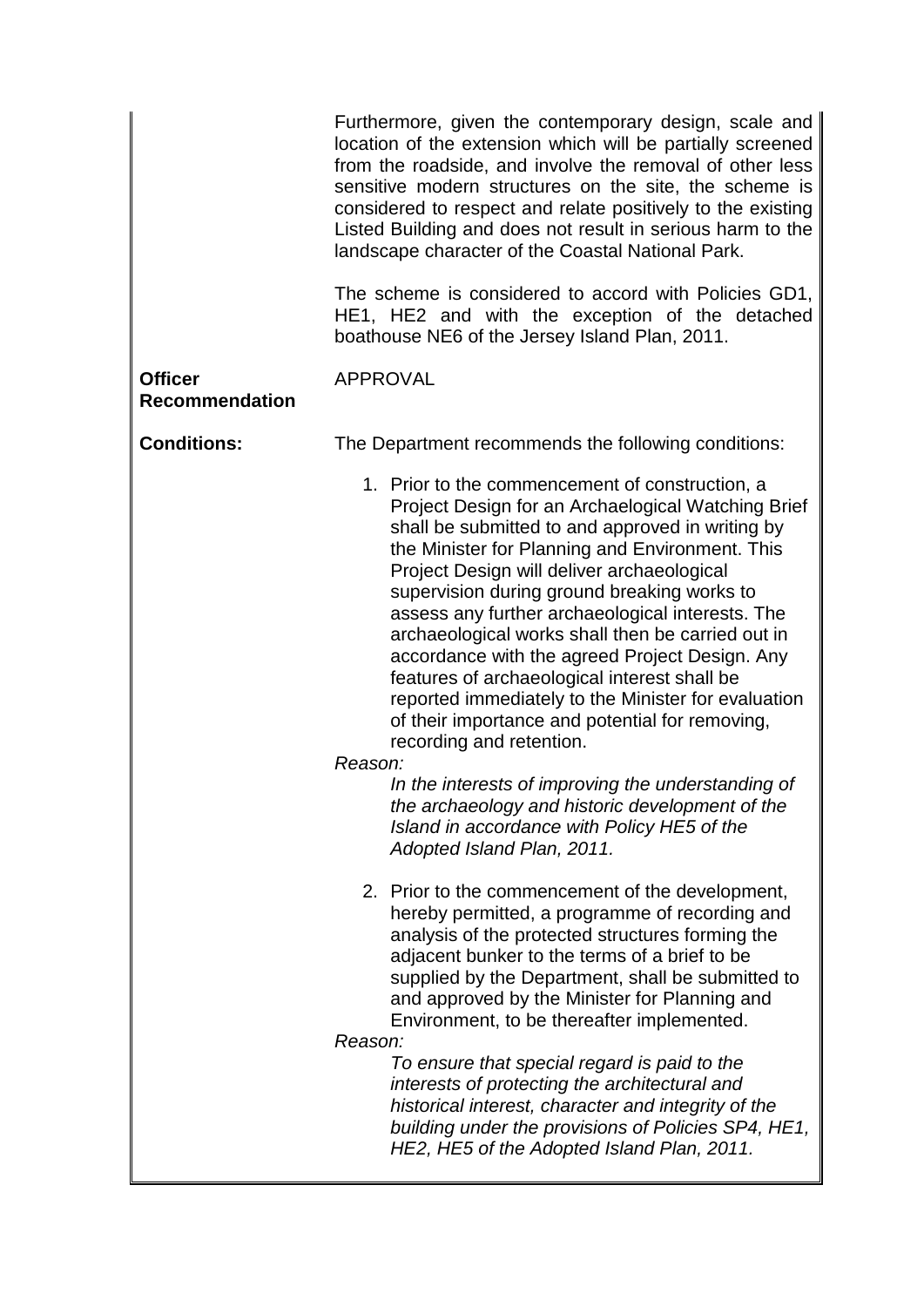3. Notwithstanding the details submitted on the drawings, the details of the new roof light shall be submitted to and agreed in writing with the Minister for Planning and Environment, prior to the commencement of development. These details shall be implemented and maintained thereafter.

#### *Reason:*

*In order to safeguard the character and integrity of the Listed Building, in accordance with Policies GD1 and HE1 of the Jersey Island Plan, 2011.*

4. Notwithstanding the details submitted on the approved drawings, large scale joinery details of the dormer windows shall be submitted to and agreed in writing with the Minister for Planning and Environment, prior to the commencement of development. These details shall be implemented and maintained thereafter.

#### *Reason:*

*In order to safeguard the character and integrity of the Listed Building, in accordance with Policies GD1 and HE1 of the Jersey Island Plan, 2011.*

5. If hidden historic features are revealed during the course of works they should be retained in-situ until examined by the Historic Buildings Officer. Works shall be suspended in the relevant area of the building and the Historic Buildings Officer notified immediately with a view to agreeing the appropriate action. Failure to do so may result in unauthorised works being carried out and an offence being committed.

*Reason:*

*To ensure that special regard is paid to the interests of protecting the architectural and historical interest, character and integrity of the building under the provisions of Policies GD1 and HE1 of the Jersey Island Plan 2011.*

6. Notwithstanding the details submitted on the drawings, final large scale details of the attachment of the glazed link to the rear of the cottage, shall be submitted to and agreed in writing with the Minister for Planning and Environment, prior to the commencement of development. These details shall be implemented and maintained thereafter.

#### *Reason:*

*In order to safeguard the character and integrity of the Listed Building, in accordance with Policies GD1 and*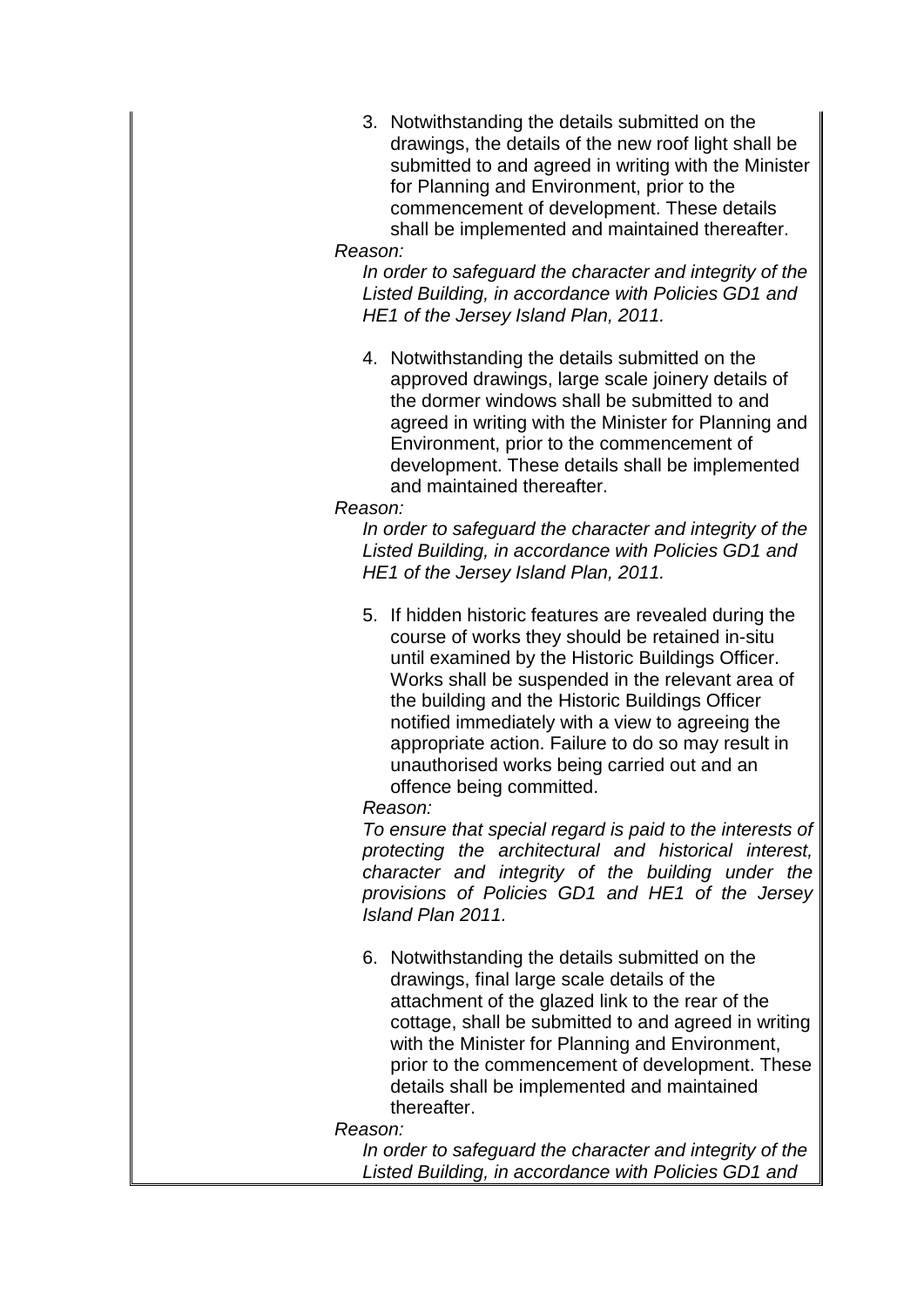*HE1 of the Jersey Island Plan, 2011.*

7. Notwithstanding the details submitted on the drawings, a full external materials schedule shall be submitted to and agreed in writing with the Minister for Planning and Environment, prior to the commencement of development. The development shall then be undertaken in accordance with that agreement and the agreed materials retained.

*Reason:*

*In order to safeguard the character and integrity of the Listed Building, in accordance with Policies GD1 and HE1 of the Jersey Island Plan, 2011.*

8. Notwithstanding the details submitted on the drawings, confirmation of the proposed treatment (retention, repair and restoration) of the water pump to the front elevation shall be submitted to and agreed in writing with the Minister for Planning and Environment, prior to the commencement of development. The agreed treatment shall then be undertaken on site prior to the first use of the proposed extensions hereby approved.

*Reason:*

*In order to safeguard the character and integrity of the Listed Building, in accordance with Policies GD1 and HE1 of the Jersey Island Plan, 2011.*

**Endorsed by:** Date: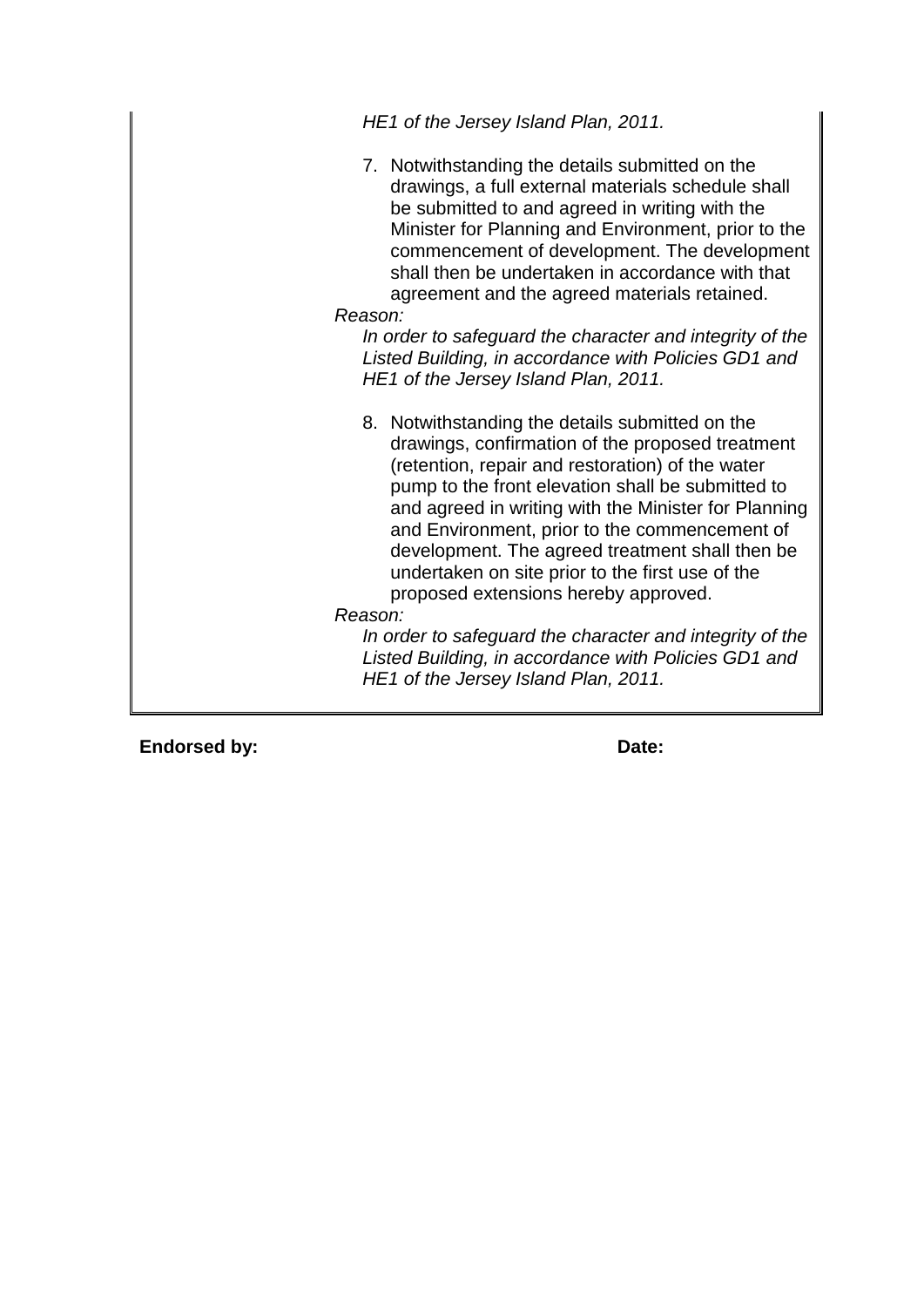#### **Department of the Environment Planning and Building Services**

South Hill St Helier, Jersey, JE2 4US Tel: +44 (0)1534 445508 Fax: +44 (0)1534 445528

## **Department of the Environment Report for Planning Applications Panel Site Visit**

| 1. Application<br><b>Number</b>  | P/2014/0607                                                     |
|----------------------------------|-----------------------------------------------------------------|
| 2. Site Address                  | Le Vlicot Cottage, Le Mont du Petit Port, St. Brelade, JE3 8HL. |
| 3. Applicant                     | Ms A Egglishaw                                                  |
| 4. Description                   | Demolish existing cottage and construct new dwelling.           |
| 5. Type                          | Major Application                                               |
| <b>6. Date Validated</b>         | 16/04/2014                                                      |
| 7. Zones &<br><b>Constraints</b> | <b>Coastal National Park</b>                                    |

**Summary** This application proposes the construction of a replacement dwelling. Planning Permission has been given previously for a similar scheme following which the original building has been demolished. Effectively the current application seeks permission for an alternative new building to that already approved.

> Since that original permission was granted however, the 2011 Island Plan has been adopted and the site is now within the Coastal National Park. Within the park there is a presumption against development, but certain types of development are accepted in principle such as extensions to houses and also replacement dwellings where these give rise to environmental gains, make a positive contribution to the landscape, reduce visual impact and achieve an improvement in design.

> The original building, although modest in size, was not especially attractive nor of a traditional design. The proposed building builds upon some of the positive characteristics of the building such as its cladding, but does so in a style and scale of building which is considered more traditional, whilst also tidying up the site, respecting the character of the area and creating a dwelling providing a significantly better living environment. Since the application was submitted it has been reduced in size so that it is now a very similar size to that approved. It is set against a green backdrop and will be smaller than the buildings around it.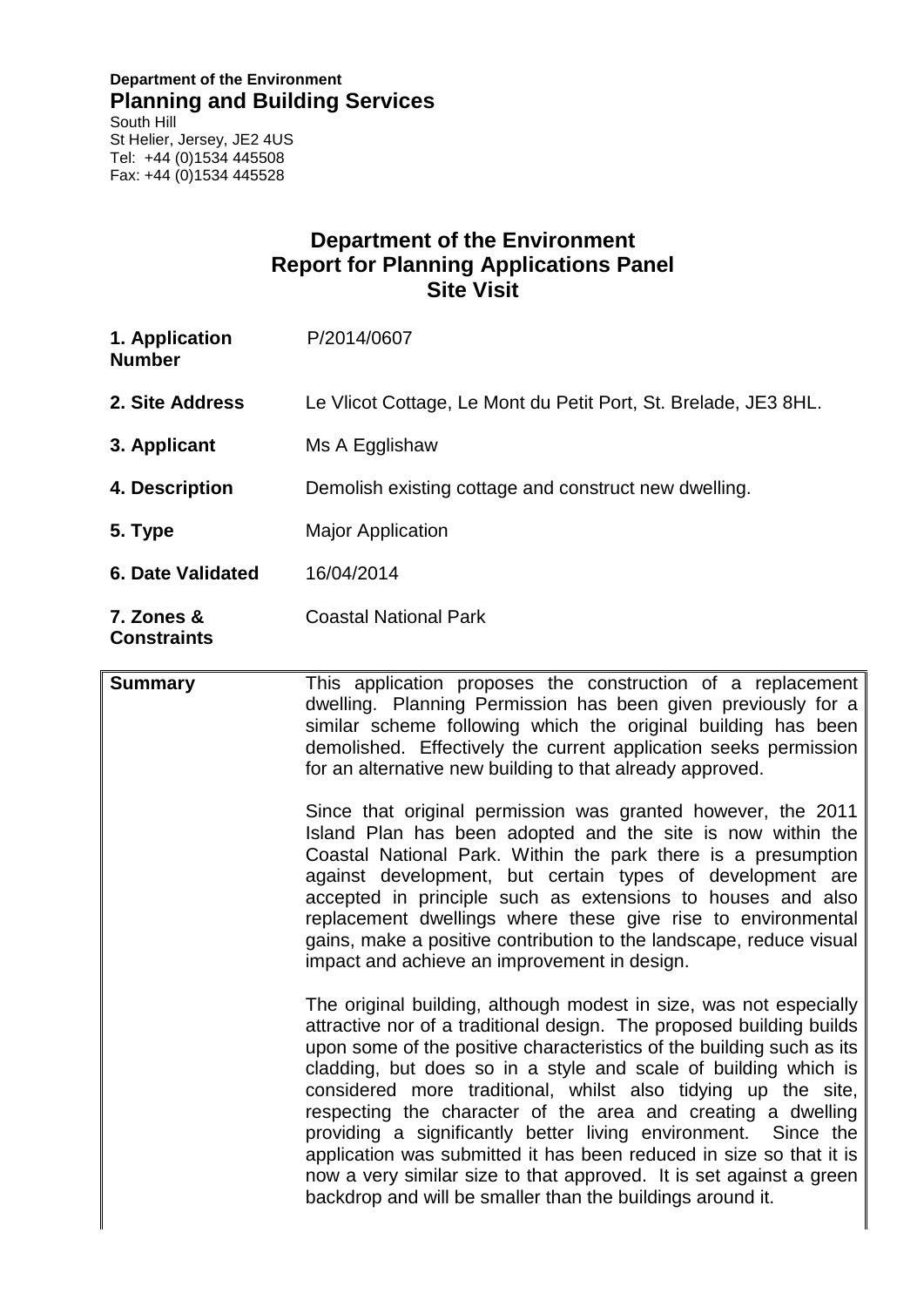|                                            | It is considered to achieve an <i>improvement</i> in visual impact but it<br>does not achieve a reduction in visual impact. The Panel must<br>however also take into account the existing planning permission<br>for a replacement dwelling, which remains extant and could be<br>built at any time. The proposed dwelling is a simpler design which<br>is no less acceptable in terms of design and visual impact than the<br>existing approval, and the new proposal achieves a reduction in<br>excavation and so retains more of the existing landscape. Overall<br>therefore it is considered that it is an acceptable alternative to the<br>existing approval and satisfies the requirements of policies GD1,<br>GD2, GD7 NE2 and NE4, and the majority of the requirements of<br>policy NE6, and can be considered as an acceptable exception to<br>that policy. |
|--------------------------------------------|------------------------------------------------------------------------------------------------------------------------------------------------------------------------------------------------------------------------------------------------------------------------------------------------------------------------------------------------------------------------------------------------------------------------------------------------------------------------------------------------------------------------------------------------------------------------------------------------------------------------------------------------------------------------------------------------------------------------------------------------------------------------------------------------------------------------------------------------------------------------|
| <b>Department</b><br><b>Recommendation</b> | <b>APPROVAL</b>                                                                                                                                                                                                                                                                                                                                                                                                                                                                                                                                                                                                                                                                                                                                                                                                                                                        |
| 8. Site Description<br>& Existing Use      | The site has been recently cleared of the small two bedroom<br>chalet dwelling in order to implement the permission granted for a<br>new dwelling in August 2009 (detailed below).                                                                                                                                                                                                                                                                                                                                                                                                                                                                                                                                                                                                                                                                                     |
| 9. Proposed<br><b>Development</b>          | The proposal involves the demolition of the existing dwelling and<br>construction of a new larger three bedroom chalet style dwelling.                                                                                                                                                                                                                                                                                                                                                                                                                                                                                                                                                                                                                                                                                                                                 |
| 10. Relevant<br><b>Planning History</b>    | There have been three design changes to this live application.<br>The increase in the width of the access by moving the<br>existing north east boundary wall by 1m.<br>The introduction of a retaining wall to the parking area.<br>-<br>The decrease in the width of the chalet from 12m to 10.5m.<br>REFUSED Feb 2014 Demolish existing cottage and construct new<br>dwelling.<br>The five reasons for refusal are summarised below;<br>1) The proposal is significantly greater than the existing<br>dwelling;<br>2) The design details failed to complement the style of<br>traditional buildings<br>3) Inadequate visibility at the access;<br>4) The lack of waste management details;<br>5) The lack of information with regard to repairing and<br>refurbishing the existing property.                                                                         |
| <b>11. Consultations</b>                   | APPROVED August 2009 - Demolish existing chalet. Construct 1<br>No. dwelling (two bed) P/2009/0390.<br>Highways section of TTS in its letter dated 25 <sup>th</sup> April stated that<br>the proposal results in an intensification of use of the access with<br>limited visibility at 15m to the offside and could not support the<br>proposal.                                                                                                                                                                                                                                                                                                                                                                                                                                                                                                                       |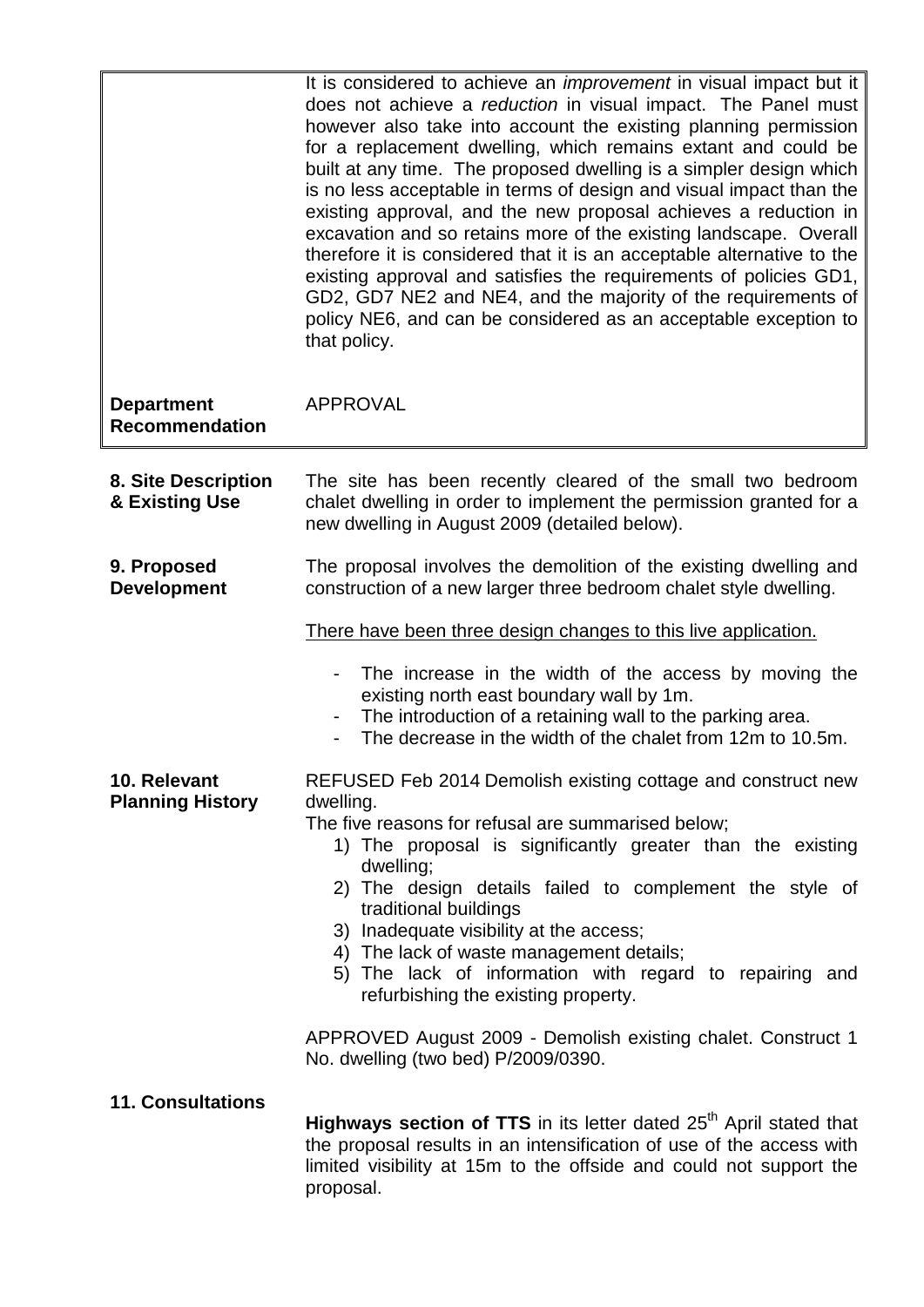The agent submitted an improvement to the visibility showing 30m offside visibility  $(15<sup>th</sup>$  May 2014).

TTS were re-consulted and the visibility now satisfies their requirements.

**Drainage section of TTS** in its letter dated 14<sup>th</sup> May confirms that the existing property is served by a foul connection to the public foul sewer.

There is a no public surface water sewer available and it is noted that surface water from the proposal will be drained to soakaway.

**Natural Environment Section of DoE** in its letter dated 1<sup>st</sup> May 2014 states:

It is the responsibility of the applicant to inform all site workers of the possibility of protected species on site and the implications under the Conservation of Wildlife (Jersey) Law 2000. If any protected species are found, the applicant shall stop work and notify the Department of the Environment immediately.

#### **All consultations are attached with the background papers**

- **12. Representations** There have been six letters of objection, two of which are from the same household (closest neighbour to the south west).
	- Unacceptable increase in traffic generation resulting in an increase in noise and disturbance and an unsafe access arrangement.
	- Unacceptable impact on neighbours by virtue of loss of privacy and overlooking of gable window to property Les Trois Isles to the south west.
	- Out of keeping with character of the area increase in height and larger footprint than the existing.
	- Excavation of north and north eastern bank.
	- Loss of trees resulting in potential undermining of footings of adjacent building Le Trois Isles and destabilisation of bank near borehole.

The agent has responded with an alteration to the site plan to show improved visibility and the reduction in width by 1.5m resulting in a floor space which is the same as the previous approval.

#### **All letters of representation and responses are attached with the background papers**

#### **13. Planning Assessment**

**a**) **Overarching policy constraints** *GD1 General Development Considerations Outlines the material considerations against which all development proposals will be tested, including the need for the highest standard of design and construction, and respect for the amenities*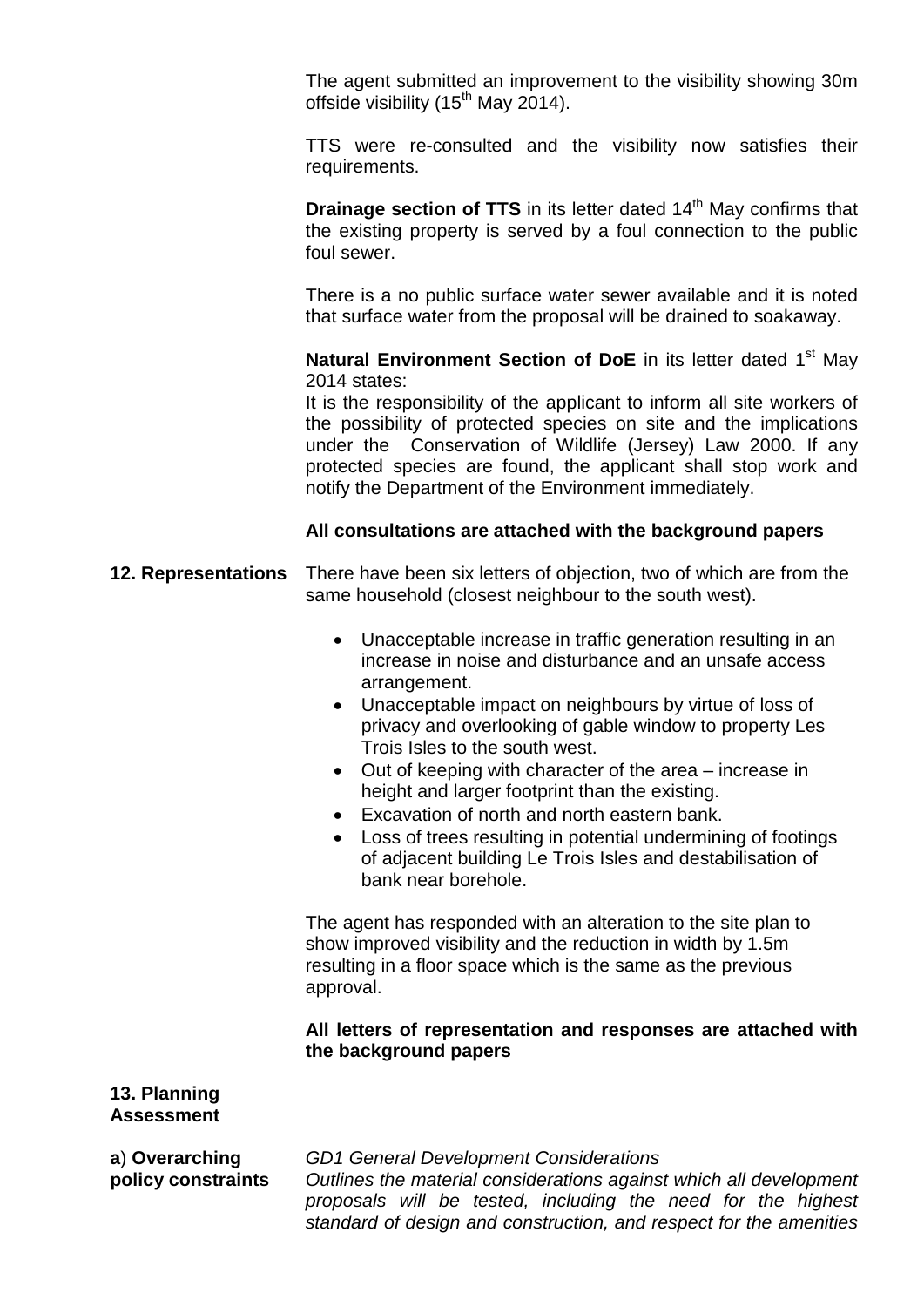*of adjacent properties.*

#### *GD 7 – Design Quality*

*Requires a high quality of design that respects, conserves and contributes positively to the landscape and built context.* 

#### *NE 6 Coastal National Park*

*Sets the strongest presumption against all forms of new development. Notwithstanding this presumption, the Policy accepts that there may be opportunity to secure the repair and restoration of its character by allowing exceptions to the presumption against new development to be made where it is clear that a redevelopment of existing buildings or land uses might provide an opportunity to repair or reduce the damage caused to the landscape character by existing buildings and uses.* 

The proposed design, although higher and wider than the originally approved dwelling, reflects the character of the original dwelling, and displays local relevance. Significantly the proposal has been sited within the confines of the level site avoiding the removal of the surrounding rock. The dwelling is therefore considered to be located in a more sensitive location than the previously approved dwelling, and no longer requires the blasting of rock.

#### *GD 2 Demolition and Replacement of Buildings*

*The demolition of a building, or part of a building, will not be permitted unless:*

*- it involves a building which is not appropriate to repair or refurbish,*

*- it makes adequate provision for management of demolition waste,*

*- it would not have an unacceptable impact on a listed building or place,*

*- it would not have an unacceptable impact on the character and amenity of the area and,* 

*- in the case of a replacement building, the new building must enhance the appearance of the site and surroundings and should be seen to replace a building that is not appropriate to repair or refurbish.*

The original building has now been demolished. The new building is considered to enhance the character of the area.

#### *NE2 Species Protection*

Permission will only be granted for development that would not cause significant harm to animal or plant species protected by Law, or their habitats.

In this case the reduction in excavation and retention of landscaping will give greater opportunities for habitats than the existing and previously approved schemes.

*NE4 - Trees, woodland and boundary features which are of townscape, amenity, biodiversity or historical value will be*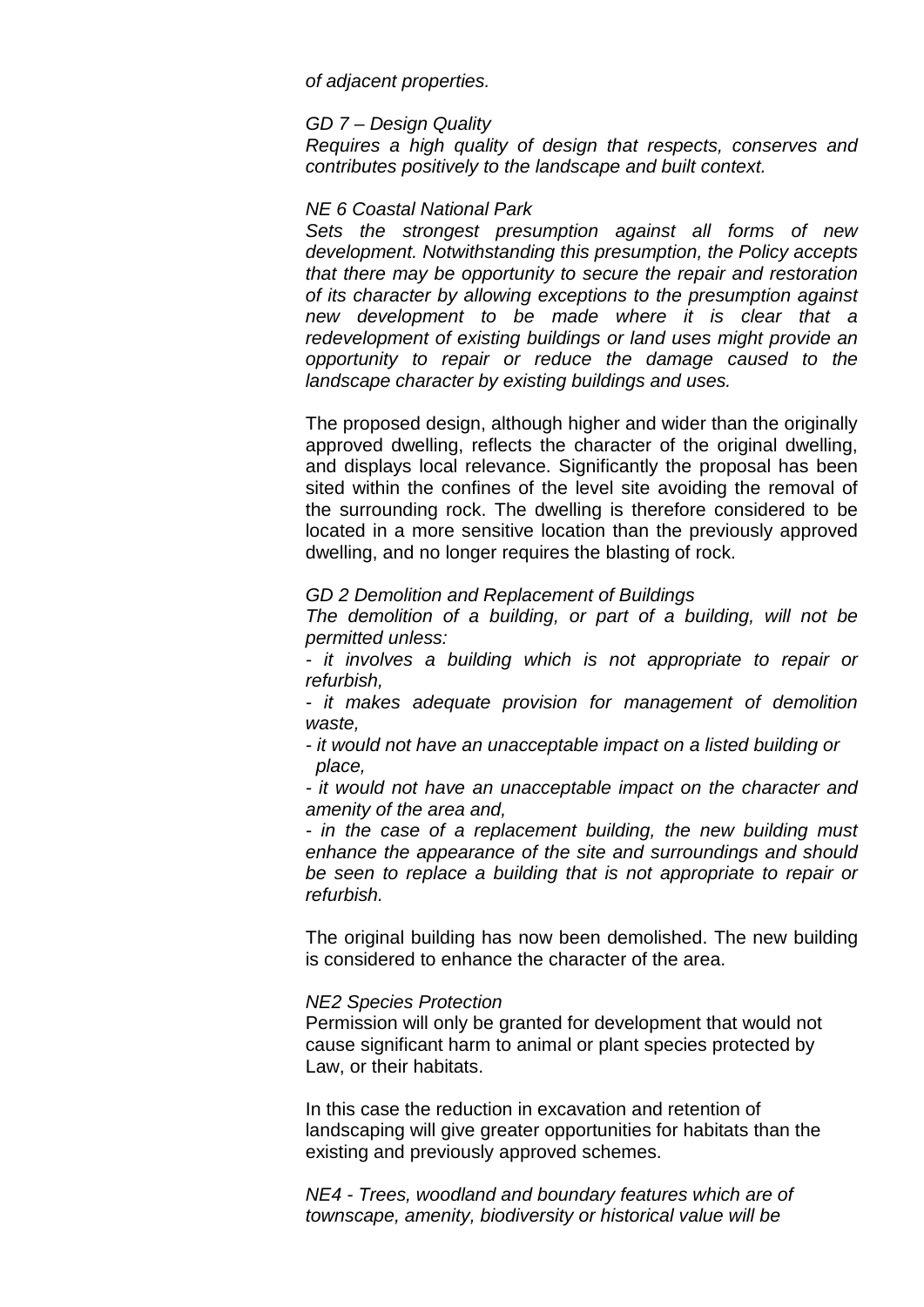*protected.*

|                                             | The site benefits from a significant amount of mature trees and<br>vegetation. The retention of this and the improvement to screening<br>to the boundaries of the site is considered essential to maintaining<br>biodiversity and helping to assimilate the development into the<br>surrounding landscape, given that the site lies within the Coastal<br>National Park.                                       |
|---------------------------------------------|----------------------------------------------------------------------------------------------------------------------------------------------------------------------------------------------------------------------------------------------------------------------------------------------------------------------------------------------------------------------------------------------------------------|
| b) Scale<br>Form, Siting &<br><b>Design</b> | The proposed dwelling has a floor space of 112 sqm metres. The<br>approved dwelling is 111sqm and the original chalet was 38 sqm.                                                                                                                                                                                                                                                                              |
|                                             | There are a number of examples of these chalet style properties in<br>sea side locations around the Island. The proposed pitched roof<br>chalet building is considered to respect the overall character of the<br>original dwelling and has been designed with a veranda overhang<br>and good quality materials. It is therefore considered sympathetic<br>to the local vernacular.                            |
|                                             | The scale of the property is 400mm higher and 1.5m wider than<br>the previously approved dwelling. However, the previous scheme<br>included a larger ground floor and resulted in the excavation of a<br>significant amount of banking to the north and north east.                                                                                                                                            |
|                                             | Although this scheme is slightly larger in scale, than the 2009<br>approval and the demolished chalet, it has significantly less<br>landscape impact than the approved scheme, given that no<br>excavation of the eastern bank, which is bedrock, is proposed. A<br>small amount of soil removal is proposed to create the parking<br>area to the south side of the dwelling.                                  |
| c) Impact on the<br><b>Landscape/Street</b> | The site benefits from a mature backdrop of trees and banking to<br>the south and east side. Given this setting, the marginal increase<br>in the size of the building is not considered to result in a<br>detrimental impact causing harm to the character of the Coastal<br>National Park.                                                                                                                    |
|                                             | The new dwelling has the same orientation as the original chalet<br>building, facing north west, providing a suitable road frontage<br>which reflects the character of the area.                                                                                                                                                                                                                               |
| d) Impact on<br><b>Neighbours</b>           | The most potentially affected property is Petit Port Villa, located to<br>the south west of Le Vlicot. The majority of this property's useable<br>amenity space is located to the front (north) of the property and is<br>a significant distance away from Vlicot Cottage. It is not considered<br>that the balcony will result in unacceptable overlooking to the first<br>floor terrace of Petit Port Villa. |
|                                             | Another close neighbour is located to the south, known as Les<br>Trois Isles. This property is mainly orientated north/ south and<br>benefits from a north facing terrace elevated above Le Vlicot and<br>overlooking the site. The terrace level of Les Trois Isles is 5.6m                                                                                                                                   |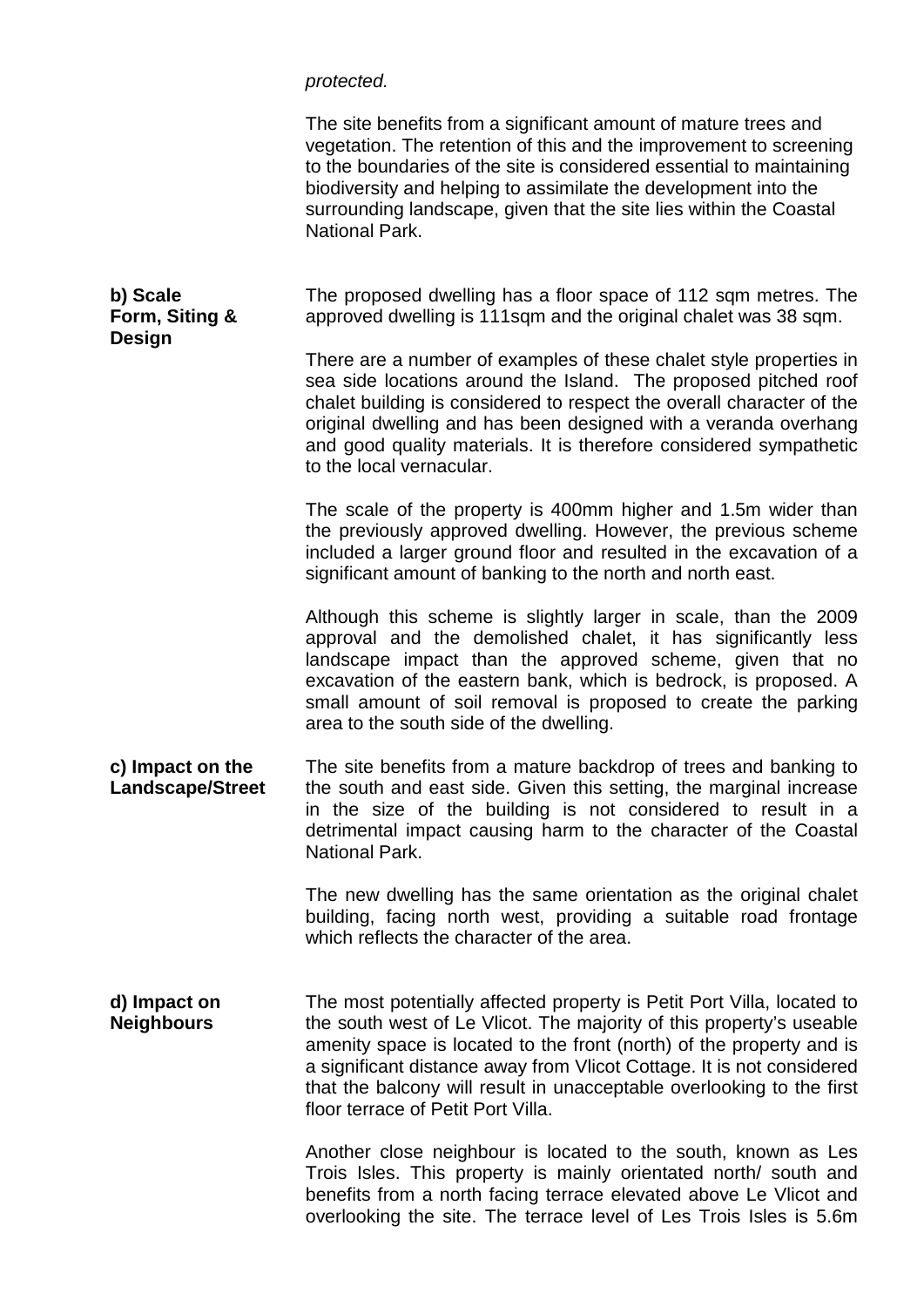|                                                             | above the proposed site level of Le Vlicot.                                                                                                                                                                                                                                                                                                                                                                                                                                                                      |
|-------------------------------------------------------------|------------------------------------------------------------------------------------------------------------------------------------------------------------------------------------------------------------------------------------------------------------------------------------------------------------------------------------------------------------------------------------------------------------------------------------------------------------------------------------------------------------------|
|                                                             | Given the significant difference in levels and the south west<br>orientation of the gable of the new dwelling, it is not considered<br>that the scale of the dwelling will result in an overbearing impact.<br>Furthermore, the window and small balcony to the southern gable<br>will not result in unreasonable overlooking or loss of privacy.                                                                                                                                                                |
|                                                             | Although some of the banking to the south is proposed to be<br>removed to accommodate the parking, the Department requires<br>the retention of the two Sycamore trees to the south in order to<br>retain privacy to Les Tois Isles.                                                                                                                                                                                                                                                                              |
|                                                             | The adjacent apartment building to the north west of the site is<br>located approximately 18 metres away at the closest point.                                                                                                                                                                                                                                                                                                                                                                                   |
|                                                             | The location of the new dwelling is proposed to be brought closer<br>to the Sea Crest apartment building by two metres. However,<br>given the orientation of the new dwelling on the same building line<br>and facing the same direction as the original dwelling and the<br>significant distance between the two sites, the first floor dormer<br>windows are not considered to result in an unacceptable level of<br>overlooking and loss of privacy to the rooms and balconies of this<br>apartment building. |
| e) Access, Car<br>Parking &                                 | The access is proposed to be enlarged by the relocation of the<br>roadside access wall to the north by 1m.                                                                                                                                                                                                                                                                                                                                                                                                       |
| <b>Highways</b><br><b>Considerations</b>                    | Two parking spaces are proposed to be provided to the south with<br>granite chipping surfacing, with a retaining wall and access onto<br>the existing track.                                                                                                                                                                                                                                                                                                                                                     |
|                                                             | The access and parking are considered to meet the Minister's<br>Parking Guidelines and adhere to the requirements of TTS.                                                                                                                                                                                                                                                                                                                                                                                        |
| f) Foul Sewage &<br><b>Surface Water</b><br><b>Disposal</b> | The property proposes to connect to the existing foul sewer.                                                                                                                                                                                                                                                                                                                                                                                                                                                     |
| g) Landscaping                                              | Three blackthorn bushes are proposed to be planted to the north<br>eastern side of the site, in order to provide an environmental<br>benefit and help assimilate the dwelling into the natural landscape<br>setting.                                                                                                                                                                                                                                                                                             |
|                                                             | The retention of both the Sycamore trees to the south of the<br>parking area will be required by condition in order to retain the<br>mature landscaped nature of the site.                                                                                                                                                                                                                                                                                                                                       |
| h) Planning<br><b>Obligations</b>                           | No planning obligation agreements are required for this proposal.                                                                                                                                                                                                                                                                                                                                                                                                                                                |
| i) Other Matters                                            | The proposal adheres to the Minister's minimum space standards.                                                                                                                                                                                                                                                                                                                                                                                                                                                  |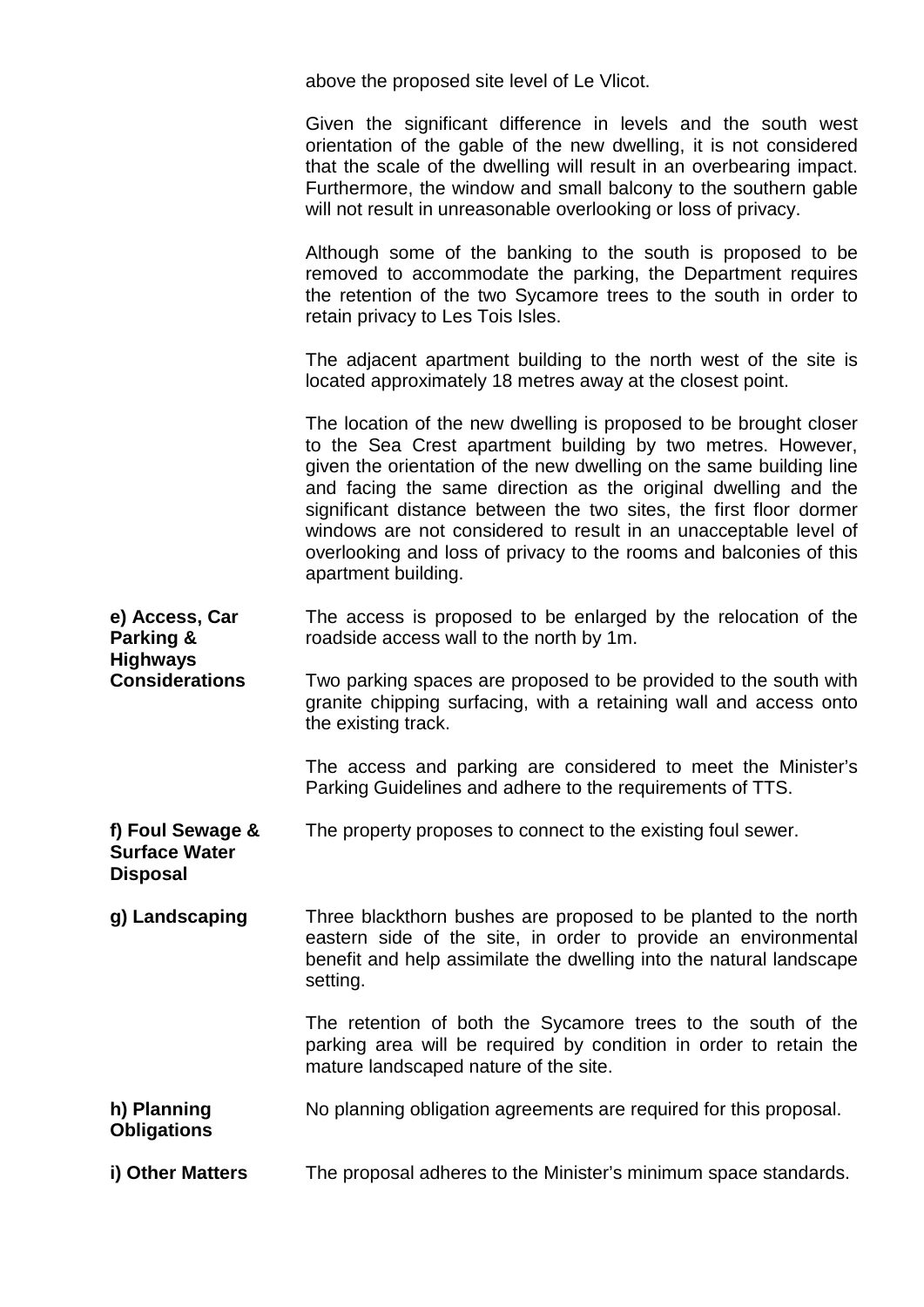| <b>14. Conclusion</b> | This application proposes the construction of a replacement<br>dwelling. Planning Permission has been given previously for a<br>similar scheme following which the original building has been<br>demolished. Effectively the current application seeks permission<br>for an alternative new building to that already approved.                                                                                                                                                                                                                                                                                                                                                                                                                                                                                                                                         |
|-----------------------|------------------------------------------------------------------------------------------------------------------------------------------------------------------------------------------------------------------------------------------------------------------------------------------------------------------------------------------------------------------------------------------------------------------------------------------------------------------------------------------------------------------------------------------------------------------------------------------------------------------------------------------------------------------------------------------------------------------------------------------------------------------------------------------------------------------------------------------------------------------------|
|                       | Since that original permission was granted however, the 2011<br>Island Plan has been adopted and the site is now within the<br>Coastal National Park. Within the park there is a presumption<br>against development, but certain types of development are<br>accepted in principle such as extensions to houses and also<br>replacement dwellings where these give rise to environmental<br>gains, make a positive contribution to the landscape, reduce visual<br>impact and achieve an improvement in design.                                                                                                                                                                                                                                                                                                                                                        |
|                       | The original building, although modest in size, was not especially<br>attractive nor of a traditional design. The proposed building builds<br>upon some of the positive characteristics of the building such as its<br>cladding, but does so in a style and scale of building which is<br>considered more traditional, whilst also tidying up the site,<br>respecting the character of the area and creating a dwelling<br>providing a significantly better living environment. Since the<br>application was submitted it has been reduced in size so that it is<br>now a very similar size to that approved. It is set against a green<br>backdrop and will be smaller than the buildings around it.                                                                                                                                                                  |
|                       | It is considered to achieve an <i>improvement</i> in visual impact but it<br>does not achieve a reduction in visual impact. The Panel must<br>however also take into account the existing planning permission<br>for a replacement dwelling, which remains extant and could be<br>built at any time. The proposed dwelling is a simpler design which<br>is no less acceptable in terms of design and visual impact than the<br>existing approval, and the new proposal achieves a reduction in<br>excavation and so retains more of the existing landscape. Overall<br>therefore it is considered that it is an acceptable alternative to the<br>existing approval and satisfies the requirements of policies GD1,<br>GD2, GD7 NE2 and NE4, and the majority of the requirements of<br>policy NE6, and can be considered as an acceptable exception to<br>that policy. |

#### **15. Department Recommendation** APPROVAL

**16. Conditions** 1. Notwithstanding the details submitted on the approved drawings, prior to the occupation of the dwelling, the dwelling shall be connected to the foul sewer, unless otherwise agreed in writing with the Minister for Planning and Environment. *Reason: In order to meet the requirements of Policies GD1 and LWM2 of the Jersey Island Plan, 2011.*

2. Notwithstanding the details submitted on the approved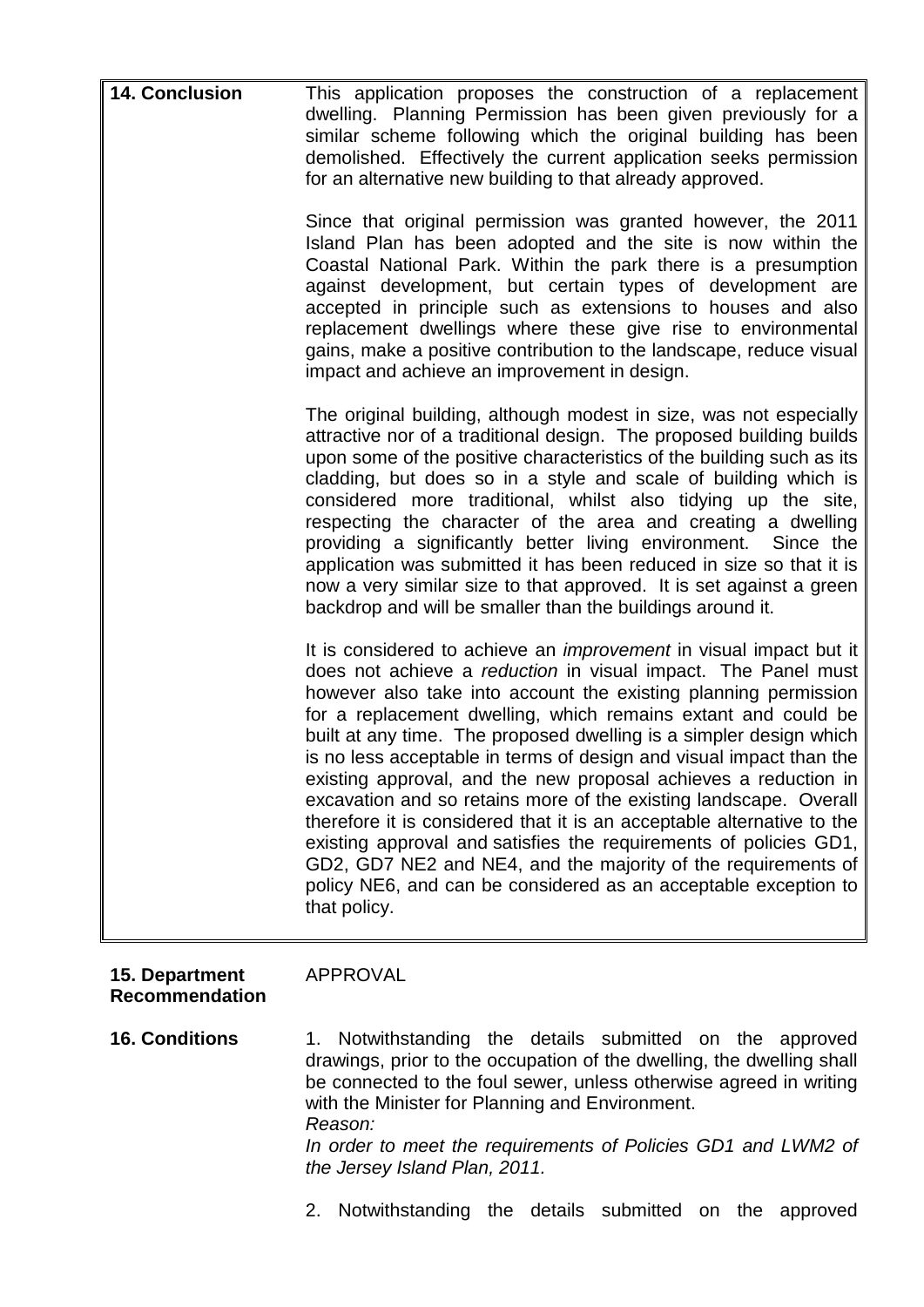drawings, the two Sycamore trees located to the south of the parking area, shall be retained and not reduced in height or lopped, unless otherwise agreed in writing with the Minister for Planning and Environment.

*Reason:*

*To ensure that the surrounding natural landscape is retained and that the neighbour remains screened from the development, which will help assimilate the development into the landscape, whilst protecting the amenities of the surrounding residents, in accordance with Policy GD1, NE1, NE2 and NE 4 of the Island Plan, 2011.*

3. The development hereby permitted shall not be commenced until there has been submitted to and approved in writing by the Minister for Planning and Environment, a scheme of landscaping which shall provide details of the following:

i) all existing trees, hedgerows and other plants, walls, fences and other features which it is proposed to retain on the site and on adjoining land within the same ownership;

ii) the position of all new trees and/or shrubs, this must include the species of plant(s)/tree(s) to be planted, their size, number and spacing and the means to be used to support and protect them, including specific planting proposed to both the northern and southern boundaries;

iii) other landscape treatments to be carried out or features to be created, for example, any excavation works, surfacing treatments, or means of enclosure;

iv) the measures to be taken to protect existing trees and shrubs; and,

v) the arrangements to be made for the maintenance of the landscaped areas.

The approved works shall then be undertaken in the first planting season following the commencement of development.

*Reason*

*To ensure that before development proceeds provision is made for a landscaping regime that will enhance the appearance of the development and help to assimilate it into the landscape, whilst protecting the amenities of the surrounding residents, in accordance with Policy GD1, NE1, NE2 and NE 4 of the Island Plan, 2011.*

4. The approved landscaping scheme shall be implemented in full in the first planting season following the commencement of construction. Unless otherwise agreed in writing by the Minister for Planning and Environment, all the features shown within that scheme must be retained and:

a) No tree/shrub/hedge which is shown on these approved plans shall be cut down, uprooted or destroyed, nor shall any retained tree be lopped, or topped other than in accordance with the approved plans, particulars and without the prior written approval of the Minister for Planning and Environment.

b) In the event that any tree/ shrub/hedge is removed, damaged or dies, another tree/ plant shall be planted at the same place and shall be of the same size and species and planted in the next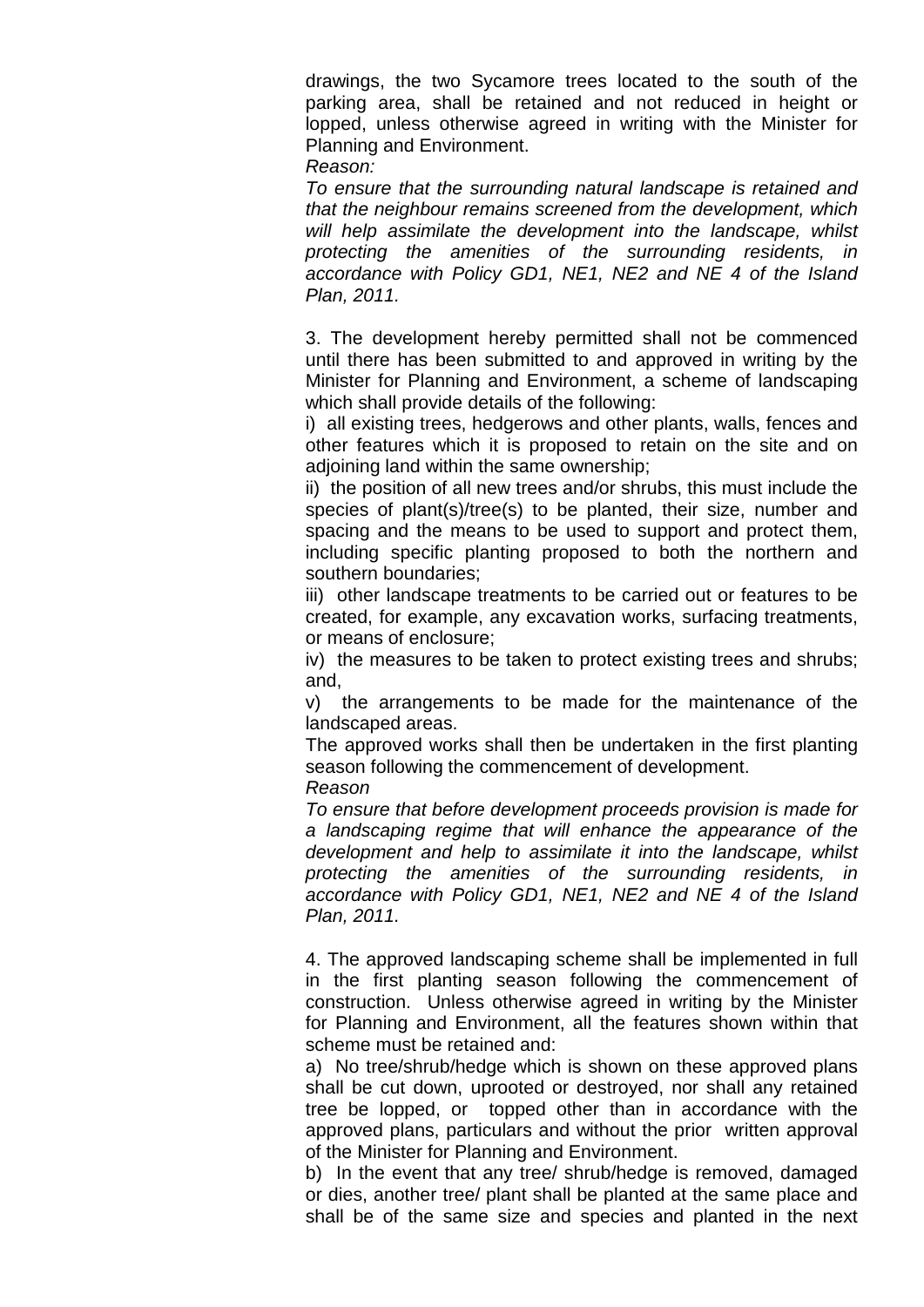available planting season. *Reason:*

*These features are considered to make an important contribution to the character of the area and for that reason the Minister for Planning and Environment wants to retain control over their removal or replacement, in accordance with Policy NE 4 of the Island Plan, 2011.*

5. No tree felling or hedge removal or any clearance works shall be undertaken between the period 1st March to 31st July in any calendar year unless a written statement has been submitted from a qualified and competent person confirming that there are no nesting birds or other protected wildlife in any of the trees or hedgerows to be felled or removed. The written statement shall be submitted to and approved by the Minister for Planning and Environment at least 5 working days in advance of any felling or clearance works.

*Reason:*

*To ensure the protection of any nesting birds and any recognised species in accordance with the requirements of Policies NE 2 and NE 4 of the Jersey Island Plan 2011.*

6. Notwithstanding the provisions of the Planning and Building (General Development) (Jersey) Order 2011, or any amendment to or replacement of that order, no works involving the erection of a building allowed by Classes A, B & C of Part 1 of Schedule 1 of those Regulations or any other excavations (other than those shown on the approved plans), is permitted without the prior approval of the Minister for Planning and Environment. *Reason:*

*The prominence of the site requires strict control over the form of any additional development which may be proposed and in order to retain the character of the Coastal National Park, in accordance with Policies GD1 and NE6 of the Jersey Island Plan, 2011.*

7. Prior to the commencement of the development hereby permitted, details of the siting and design of all walls and/or fencing shall be submitted to and approved in writing by the Minister for Planning and Environment. Such walls or fencing as may be approved shall be erected before the first occupation of the dwelling/accommodation unless the prior written approval by the Minister for Planning and Environment to any variation has been obtained.

*Reason:*

*To ensure that these features are completed as they are considered to be integral to the approved development which is located within the Coastal National Park where there is the highest level of protection, in accordance with Policies GD1 and NE6 of the Jersey Island Plan, 2011.*

8. Notwithstanding the details shown on the drawings, hereby approved, large scale details of the proposed dormer windows, shall be submitted to and agreed in writing with the Minister for Planning and Environment, prior to the commencement of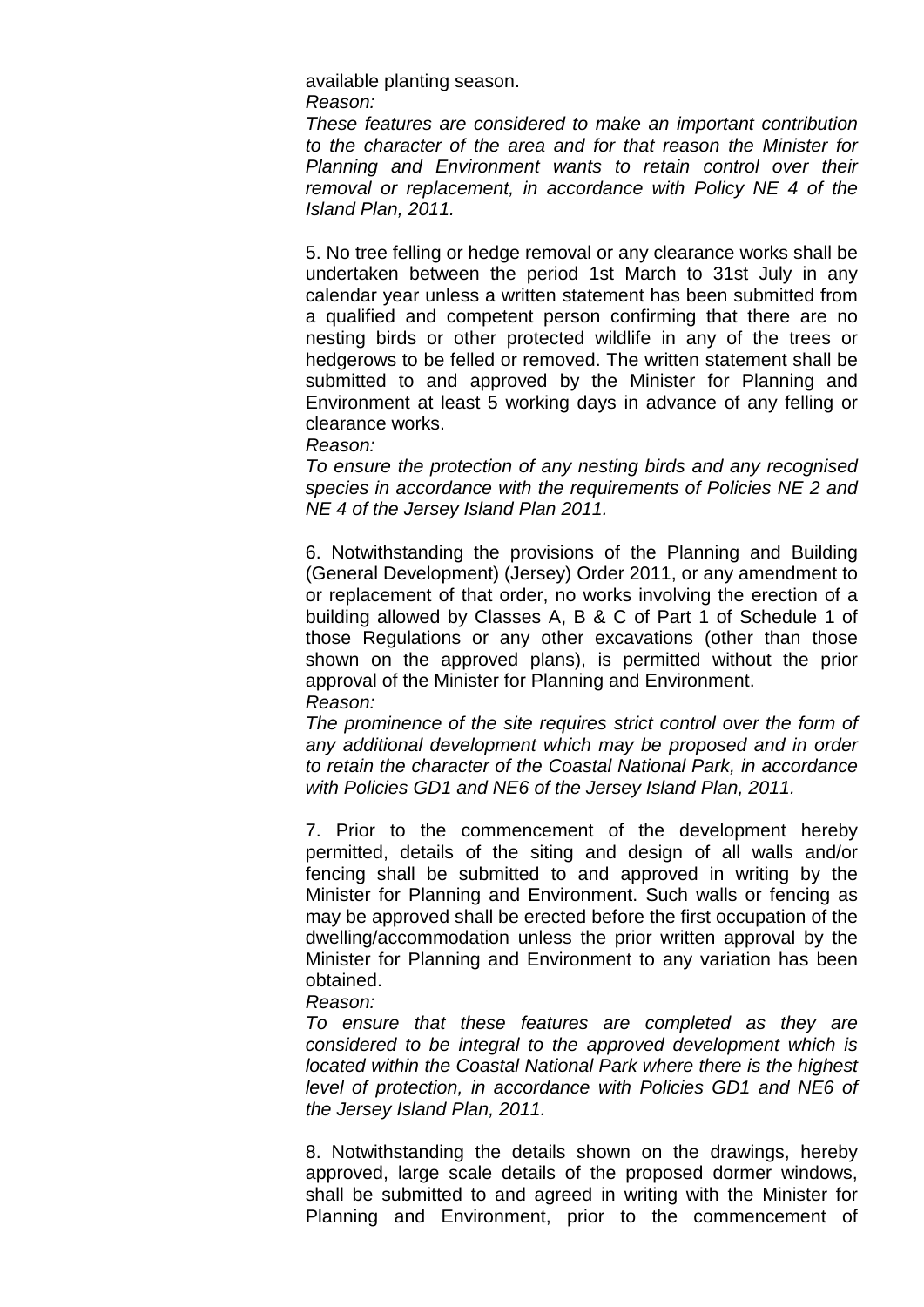development. These details shall be implemented and maintained in perpetuity.

*Reason: In order to safeguard the character and design of the proposal, in accordance with Policies GD1, GD7 and NE6 of the Jersey Island Plan, 2011.*

9. Prior to the first use/occupation of the development hereby permitted visibility lines must be provided in accordance with the approved drawings. Everything within the visibility sight lines, including gates, walls, railings and plant growth is to be permanently restricted in height to 900mm above road level. *Reason:*

*In the interests of highway safety, in accordance with Policy GD 1 of the Island Plan, 2011.*

INFORMATIVE: It is the responsibility of the applicant to inform all site workers of the possibility of protected species on site and the implications under the Conservation of Wildlife (Jersey) Law 2000. If any protected species are found, the applicant shall stop work and notify the Department of the Environment immediately.

#### **17. Reason for Approval** The proposed development is considered to be acceptable having due regard all of the material considerations raised including all of the representations received. In particular, the development has been assessed against Policy NE6 of the Jersey Island Plan 2011, which allows for replacement buildings where they give rise to demonstrable environmental gains and restore landscape character. The proposals satisfy this policy other than in respect of the requirement to reduce visual impact. In this case however, it is considered that the grant of permission as a suitable exception to Policy NE6 is justified having regard to all the circumstances of the case, in particular having regard to the extant permission for a replacement dwelling. This proposal builds upon the positive characteristics of the original chalet building, whilst also tidying up the site. Although this proposal does not achieve a reduction in visual impact it achieves an improvement in visual impact and is considered an enhancement of the site. In addition it achieves a reduction in excavation and landscape impact compared to the existing approval.

In addition, the representations raised to the scheme on the grounds of an unacceptable increase in traffic generation resulting in an increase in noise and disturbance ; unsafe access arrangements; loss of privacy and overlooking and excavation of the bank and the loss of trees, have been assessed. However, overall this scheme is considered an acceptable alternative to the existing approval and satisfies the requirements of Policies GD1, GD2, GD7, NE2 and NE4, in that it does not have an unreasonable impact given the improvement to the access and visibility achieved, the distance and relationship to the neighbouring properties and as a result of landscape improvements and retention of existing features.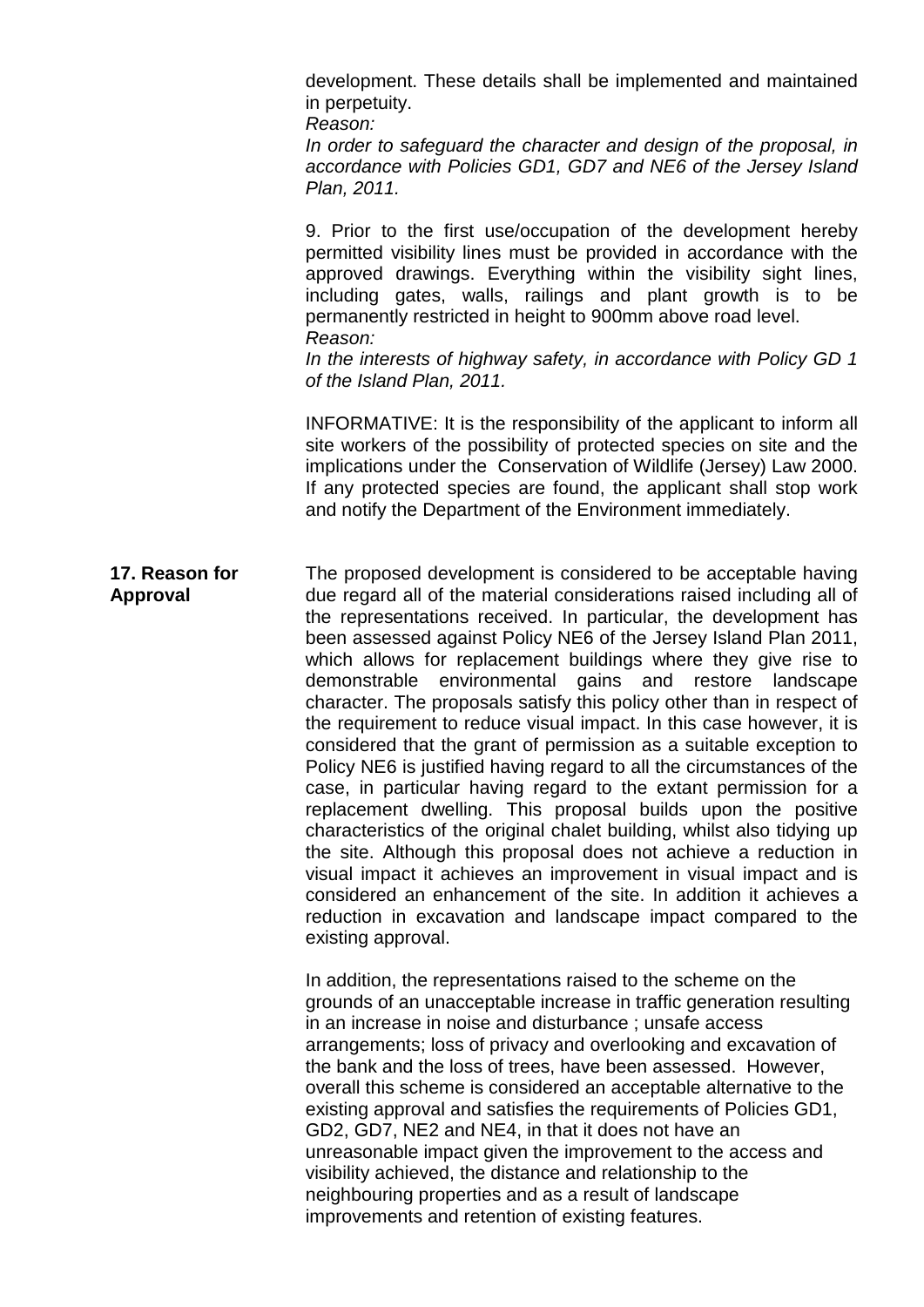**18. Background Papers** 

1:2500 Location Plan 4 consultation responses 6 letters of objection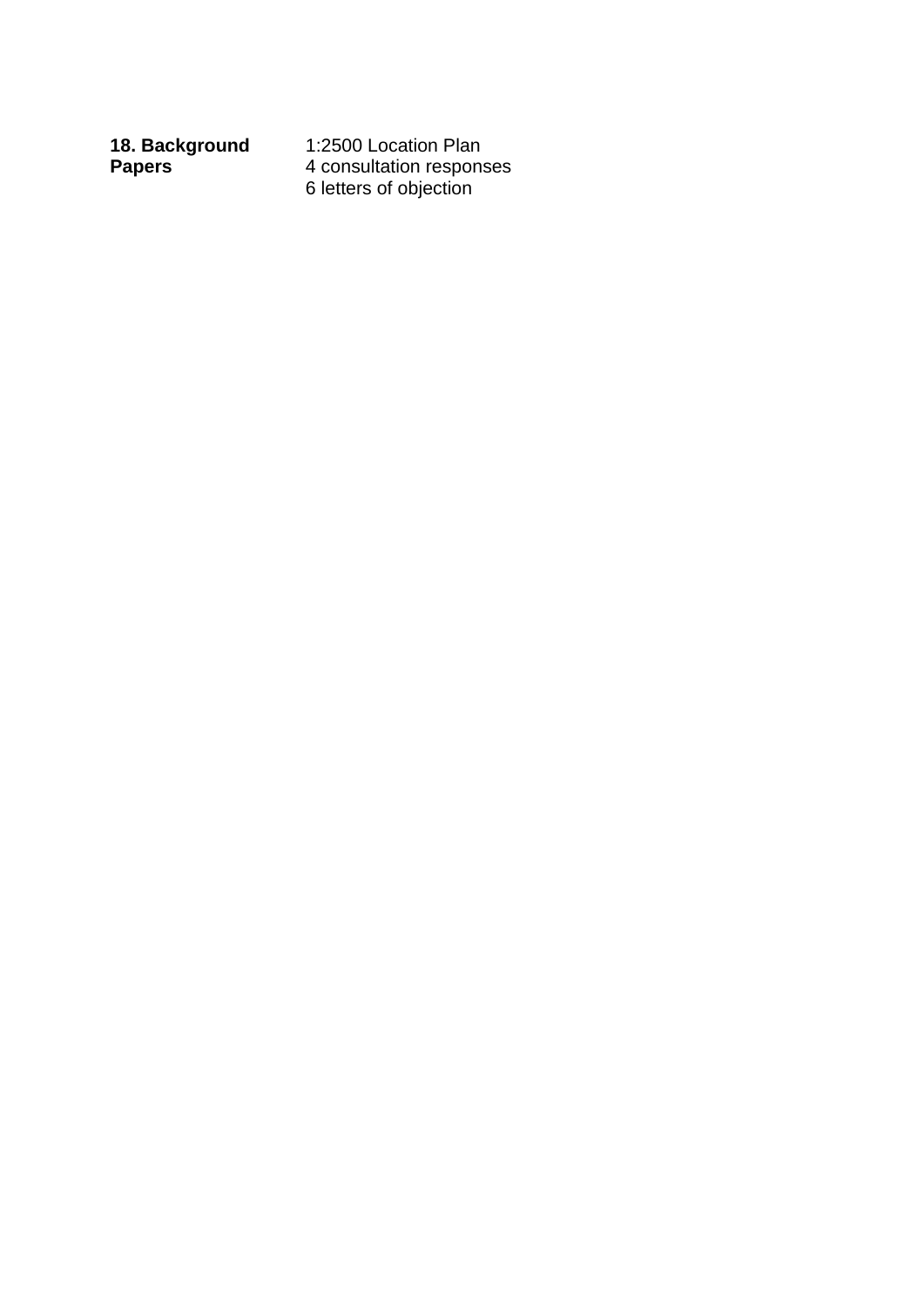#### **Department of the Environment Planning and Building Services**

South Hill St Helier, Jersey, JE2 4US Tel: +44 (0)1534 445508 Fax: +44 (0)1534 445528

## **Department of the Environment Report for Planning Applications Panel Site Visit**

| 1. Application<br><b>Number</b>  | PP/2014/0114                                                 |
|----------------------------------|--------------------------------------------------------------|
| 2. Site Address                  | La Pepiniere Farm, La Rue de Crabbe, St. Mary, JE3 3AD.      |
| 3. Applicant                     | Mr R Baudains<br>C/O Benest & Syvret                         |
| 4. Description                   | Demolish 4 No. agricultural sheds. Construct 3 No. dwellings |
| 5. Type                          | <b>Major Application</b>                                     |
| <b>6. Date Validated</b>         | 24/01/2014                                                   |
| 7. Zones &<br><b>Constraints</b> | <b>Water Pollution Safeguard Area</b><br>Green Zone          |

| <b>Summary</b>                             | The Department has taken into account all the material planning<br>considerations with regard to this site, which crucially includes the<br>previous historical permissions for the sheds and the two more<br>recent applications determined under the previous Island Plan.                                                                                                                                                                                                                                                                                                                                               |
|--------------------------------------------|----------------------------------------------------------------------------------------------------------------------------------------------------------------------------------------------------------------------------------------------------------------------------------------------------------------------------------------------------------------------------------------------------------------------------------------------------------------------------------------------------------------------------------------------------------------------------------------------------------------------------|
|                                            | The Department's conclusion is fundamentally based on the policy<br>context of the Island Plan and the introduction of the employment<br>land policy, neither of which were in place when the previous<br>application was considered.                                                                                                                                                                                                                                                                                                                                                                                      |
| <b>Department</b><br><b>Recommendation</b> | The Department is prepared to accept that if there is no demand<br>for an alternative commercial use, the removal of the sheds may<br>be justified, notwithstanding the conditions imposed on the original<br>permissions. However it has not been proven that the sheds are<br>redundant to the agricultural industry as a whole, nor that they<br>cannot be used for an alternative employment use. In addition<br>given the layout, the visual impact, the design, the lack of local<br>relevance, the Department cannot support the application for the<br>reasons set out at the end of the report.<br><b>REFUSAL</b> |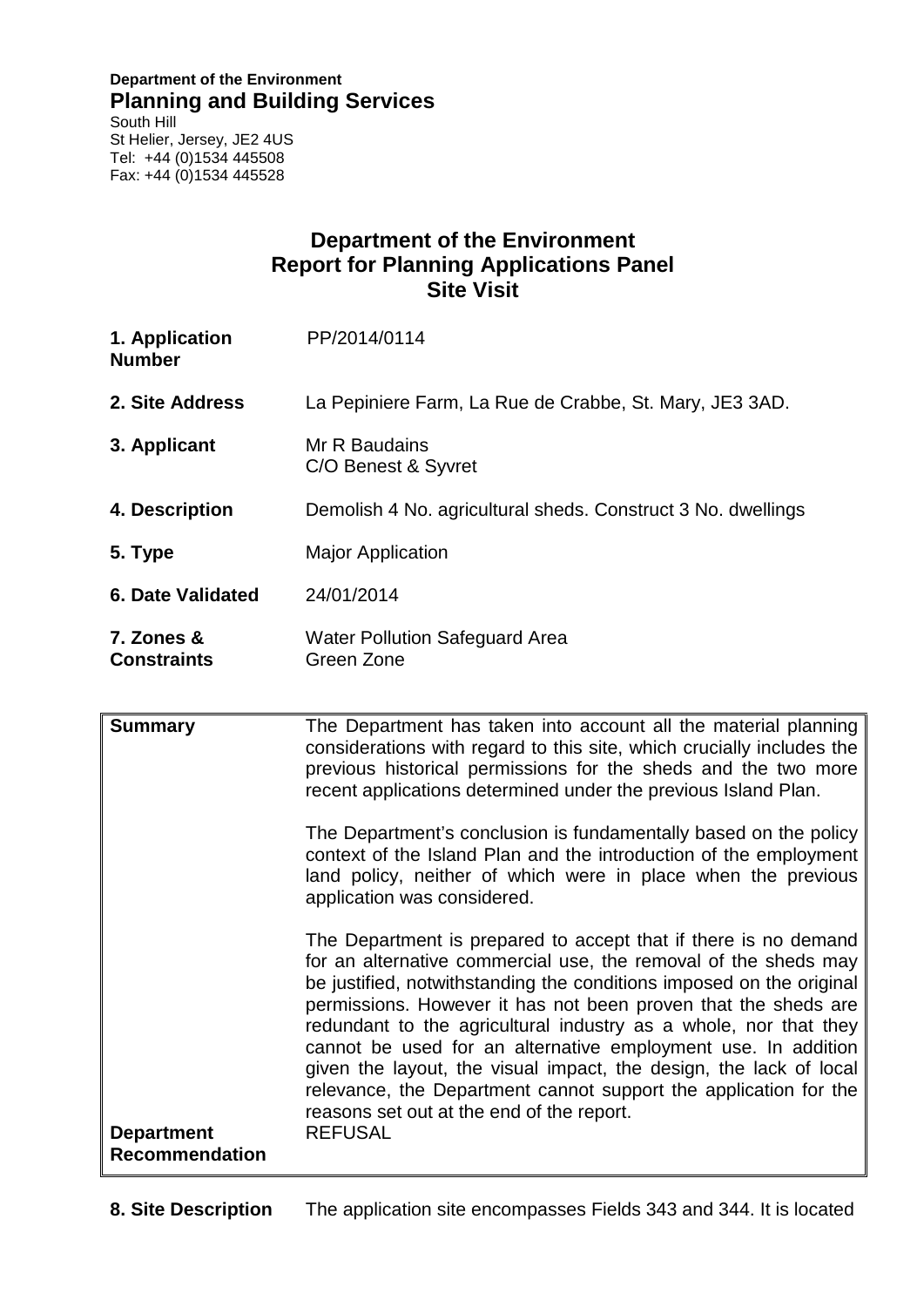| & Existing Use                          | to the north side of La Rue de Crabbe and to the south of La Rue<br>des Touettes, with accesses from both lanes.                                                                                                                                                                                      |
|-----------------------------------------|-------------------------------------------------------------------------------------------------------------------------------------------------------------------------------------------------------------------------------------------------------------------------------------------------------|
|                                         | There is an existing house located to the south end of the site and<br>a bungalow to the north east both with agricultural restrictions.                                                                                                                                                              |
| 9. Proposed<br><b>Development</b>       | Demolish 4 No. agricultural sheds and construct 3 No. dwellings<br>with a new formalised domestic access to both the north and south<br>of Fields 343 and 344.                                                                                                                                        |
| 10. Relevant<br><b>Planning History</b> | There is extensive history on this site which has been examined in<br>two parts. This latest application has been submitted since the<br>adoption of the Jersey Island Plan, 2011.                                                                                                                    |
|                                         | Previous site history supporting agricultural development from<br>1988 to 2002:                                                                                                                                                                                                                       |
|                                         | <b>APPROVED</b> (most southerly shed)<br>New farming unit comprising implement store, cow shed with dairy<br>unit, 2 storey dwelling and garage.<br>Condition to be retained as part of the corpus fundi and with<br>agricultural occupancy requirement for the dwelling. August 1988<br>(Ref: 15095) |
|                                         | <b>APPROVED</b> (House extension)<br>Conversion of first floor extension of existing garage into separate<br>unit of accommodation. Feb 1991.(15095/A)                                                                                                                                                |
|                                         | <b>APPROVED</b> (addition to most southerly shed)<br>Construct new stock building<br>Condition to be retained as part of the corpus fundi. Feb<br>1997.(15095/C)                                                                                                                                      |
|                                         | <b>APPROVED</b> (most easterly shed)<br>Construct young stock building with 2 bull pens and feed store. Oct<br>1998 (15095/E)<br>Condition: If falls into disuse or disrepair, it is to be removed.                                                                                                   |
|                                         | <b>APPROVED</b> (middle shed)<br>Construct new milking stock building<br>Condition: If falls into disuse or disrepair, it is to be removed and to<br>be retained as part of the corpus fundi. July 1999 (15095/F)                                                                                     |
|                                         | <b>APPROVED</b> (most northerly shed)<br>Construct machinery store and silage clamp<br>Condition: If falls into disuse or disrepair, it is to be removed and to<br>be retained as part of the corpus fundi. August 2000 (15095/G)                                                                     |
|                                         | <b>APPROVED</b> (dwelling to north east)<br>New bungalow (PP/2001/1180 Dec 2001 and PB/2002/0417 -<br><b>July 2002)</b><br>Conditions: agricultural occupancy                                                                                                                                         |

2007 – Mr Baudins came out of farming through the Exit Strategy.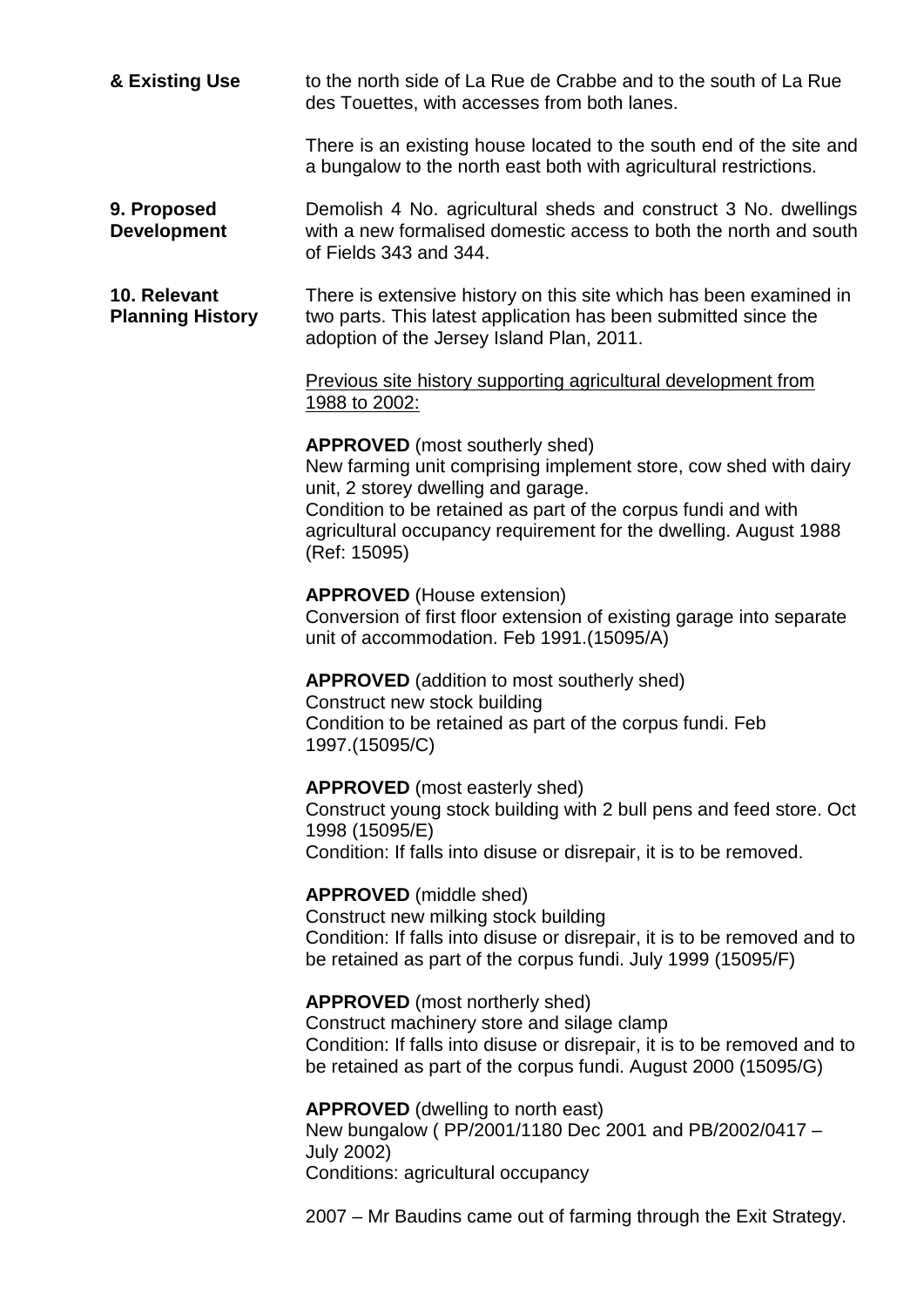#### **More recent history 2007- 2011**

(Crucially prior to the current Island Plan, 2011 and the implementation of SPG *'Protection of Employment Land'* June 2012):

#### **REFUSED**

Demolish 3 No. agricultural sheds. Construct 3 No. houses with new access and altered existing access. (PP/2009/0804) July 2009

- 1. The proposed development represents the erection of new residential development within the Green Zone and, in the absence of any demonstrable essential agricultural need, is considered to be contrary to the provisions of Policy C5 of the Jersey Island Plan, 2002.
- 2. The proposed development would result in the permanent loss of agricultural land to residential purposes and, in the absence of any exceptional circumstances, is considered to be contrary to the provisions of Policy C13 of the Jersey Island Plan, 2002.

In July 2009, the Panel requested that the owner look at other options for the ongoing use of the sheds (as set out in the minutes of the meeting attached in the background papers), given that the sheds were 10 years old and were advertised 6 months previously.

The PP/2009/0804 application for three houses was refused on the basis of an absence of demonstrable agricultural need, loss of agricultural land and the absence of exceptional circumstances for housing.

**Pre-application advice** was requested for the demolition of three of the sheds in order to construct one dwelling. This acknowledged that the sheds were potentially redundant at the time and that there was a reduction in floorspace. However, the advice set out concerns with the proposed design. PA/2010/0143, March 2010.

#### **REFUSED**

Demolish 3 agricultural sheds. Construct 1 No dwelling, garage block and swimming pool. Construct stable block. Alter vehicular access. (P/2010/1024) May 2011

Reasons:

- 1. The proposed development represents the erection of new residential development within the Green Zone and, in the absence of any demonstrable essential agricultural need, is considered to be contrary to the provisions of Policy C5 of the Jersey Island Plan, 2002.
- 2. The proposed development would result in the permanent loss of agricultural land to residential and private equine grazing purposes and, in the absence of any exceptional circumstances, is considered to be contrary to the provisions of Policy C13 of the Jersey Island Plan, 2002.
- 3. The design, bulk, massing and total floor area of the proposed dwelling and associated structures are considered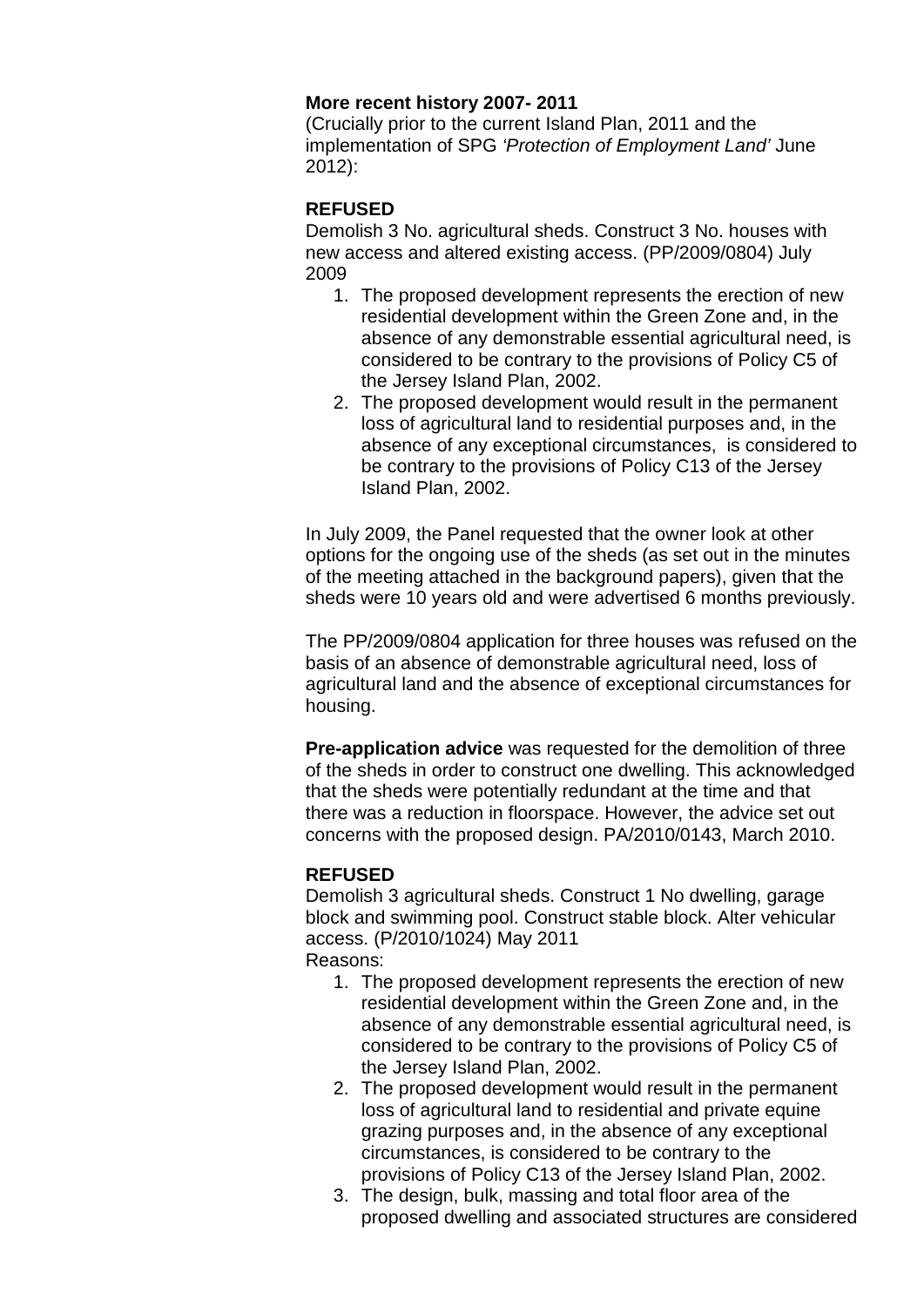to be out of keeping and out of scale and proportion to other forms of residential development in the vicinity and, accordingly, the proposal fails to comply with the provisions of Policies G2, G3 and C5 of the Jersey Island Plan, 2002.

In May 2011, the Panel did not dispute the fact that the dairy use was redundant (as set out in the minutes of the meeting attached in the background papers). However, other agricultural uses or other commercial uses were clearly not examined. The application was refused on the same grounds as in July 2009, with an additional reason relating design, bulk, massing and that the total floor area was out of keeping with the surrounding forms of residential development.

**11. Consultations Parish of St Mary** in its letter dated 26<sup>th</sup> February 2014 states:

This application has been considered by the Roads Committee. It is noted that no changes are proposed to the existing access. This being the case, the Committee has no comment on the proposals. Should the development be approved, care must be taken during the development period to ensure that no damage is caused to the by-road by heavy plant and machinery accessing the site.

**Drainage section of TTS** in its letter dated 13<sup>th</sup> May 2014 states:

There is a public foul sewer in La Rue de Crabbe to which the existing property has been provided with a foul connection. The sewer has the capacity for the proposal.

The backwash for the swimming pool will be allowed to connect to the foul sewer system. In the absence of a public surface water sewer it is noted that run-off will be directed to soakaways.

**Land Controls and Agricultural Development Section of DoE** in its letter dated  $17<sup>th</sup>$  March 2014 states:

This site is made up of 3 large agricultural sheds, 2 of which are designed for cattle the third a general purpose machinery/ storage building. It is known that the third building was used during 2013 for the storage of potatoes and machinery.

This section would ask that the standard protocol for advertising be followed.

The shed is to be advertised in the Growers section as an agricultural shed with location (Parish). The should be for 3 nights over a 3 month period using a JEP box with notification of any replies from the JEP. We would also ask that tit be advertised on the gov.je website for this 3 month period.

If there is no agricultural interest this Section would then be able to fully consider the application.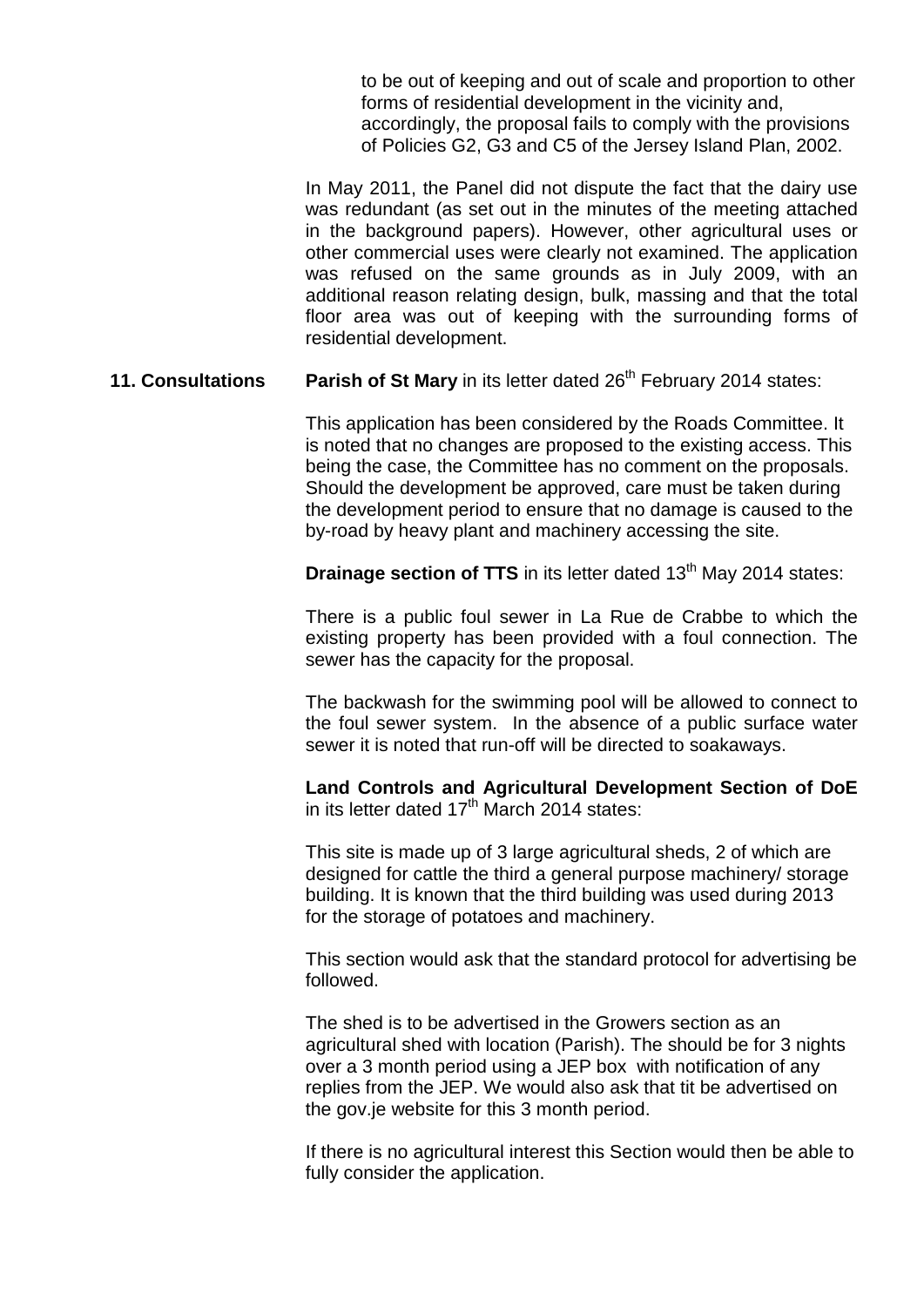Natural Environment Section of DoE in its letter dated 27<sup>th</sup> February 2014 states:

This property is subject to a number of features that indicate its potential use by bats and swallows and the latter are historically known to nest at this site.

The applicant should be aware of the risk of contravening the Wildlife Law.

**Environmental Protection Section of DoE** in its letter dated 20<sup>th</sup> February 2014 states:

Any asbestos found on the site should be dealt within in accordance with the provisions of the Waste Management (Jersey) Law 2005.

#### **Agent's Response**

The agent has confirmed their clients acknowledgement of the potential presence of bats and their responsibilities under the Conservation of Wildlife (Jersey) Law, 2000. Asbestos found on site will be dealt with in accordance with the Waste Management Law 2005.

#### **All consultations are attached with the background papers**

**12. Representations** There have been two representations received, no letters of support.

> One objection has been received from a previous tenant of the northern most shed which states the following:

- The applicant knew that the objector was interested in buying the shed.
- He occupied the shed for 7 months and was then asked to leave within a month.
- He had to remove 28,000 potato boxes full of seed.
- He is still looking for an agricultural property to purchase.

The National Trust for Jersey have the following comments to make:

- This is a very isolated area.
- The proposals are contrary to the Island Plan policies
- SP1 requires that development is within the Built Up Area where people do not need to rely on the car.
- GD1 refers to a sustainable pattern of development
- The rural economy objectives refer to protecting the landscape and wildlife
- If the sheds are redundant they should be removed.
- Other commercial uses may be a possibility under Policy NE7.
- The Trust do not support the application.

#### **Agent's Response**

The agent suggests that the Planning Applications Panel has already committed to the development of this site for residential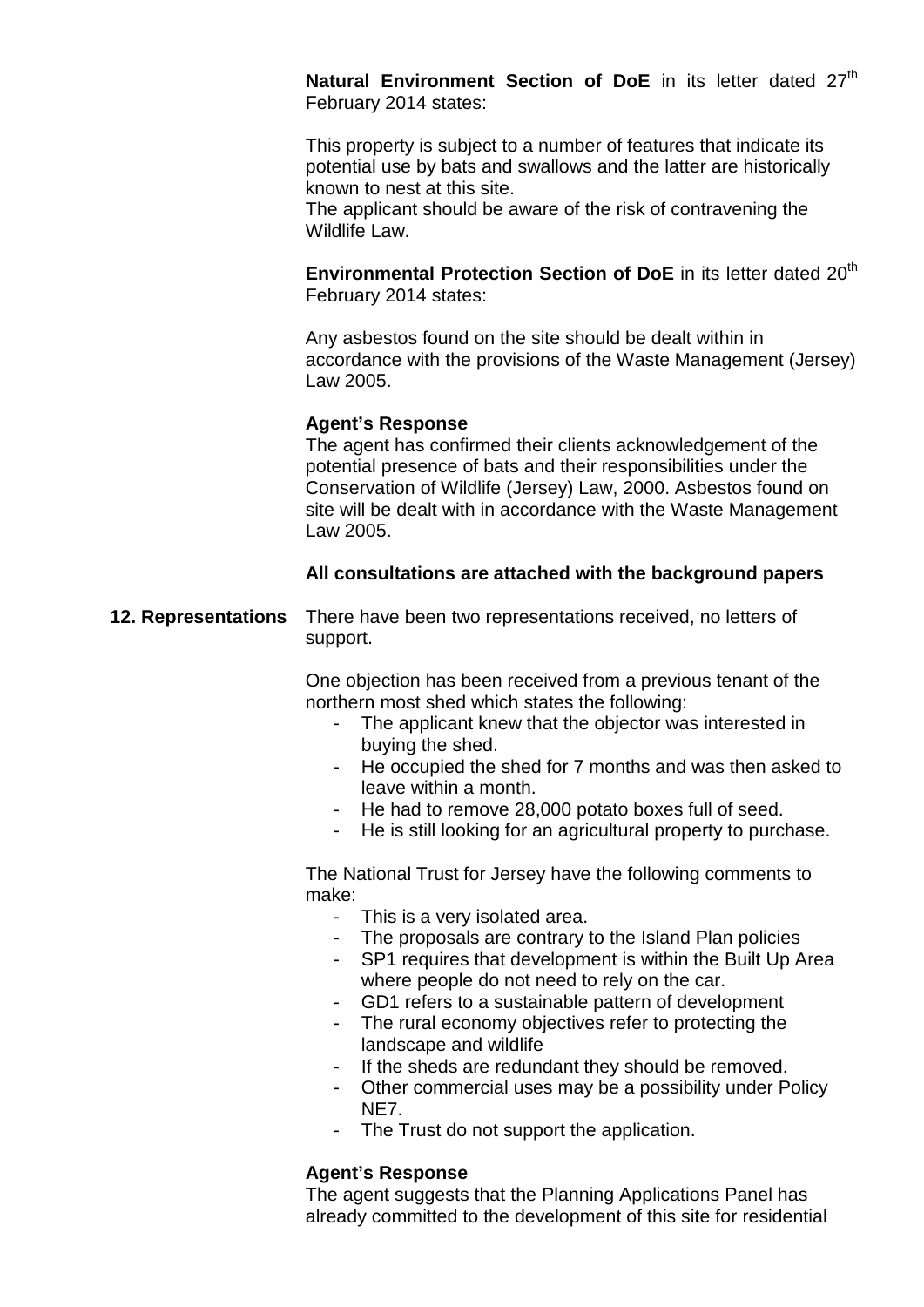purposes.

This issues is discussed below in Paragraph (i) *Other Matters*

#### **All letters of representation and responses are attached with the background papers**

#### **13. Planning Assessment**

**a**) **Overarching policy constraints**

#### *SP1 Spatial Strategy*

*Development will be concentrated within the Built Up Area and in particular within the Town of St Helier. Outside the Built Up Area, planning permission will only be given for development appropriate to the coast or countryside, Brownfield Land or Greenfield Land, in exceptional circumstances.* 

**The three proposed dwellings are to replace 4 agricultural sheds on brownfield land where their redundancy from the agricultural industry has not been proven. The loss of these sheds has not therefore been adequately justified. Furthermore these dwellings are not considered to meet an identified agricultural need, nor a need for this type of large dwelling outside the Built Up Area.**

#### *SP2 Efficient use of Resources*

*Development should make the most efficient and effective use of land, energy, water resources and buildings to help deliver a more sustainable form and pattern of development and to respond to climate change.* 

**Permission for four agricultural sheds, through separate applications submitted over a period of time were granted as an agricultural need was originally identified. The applicant has not proven that this need has been extinguished.**

**The three dwellings proposed, take up the whole of the field leaving no land for agricultural use and fail to make an efficient and effective use of land to encourage the rural economy or to enhance the landscape.** 

#### *SP3 Sequential approach*

*A sequential approach to an assessment of development proposals will be applied in support of a more sustainable pattern of development and the more efficient and effective use of land, energy and buildings. This approach will be applied to the re-use and/ or redevelopment of land and buildings outside the Built Up Area in employment use.*

#### *SP5 Economic Growth and Diversification*

*A high priority will be given to the maintenance and diversification of the economy and support for new and existing businesses. In particular the protection and maintenance of existing employment land and floor space for employment-related use; and*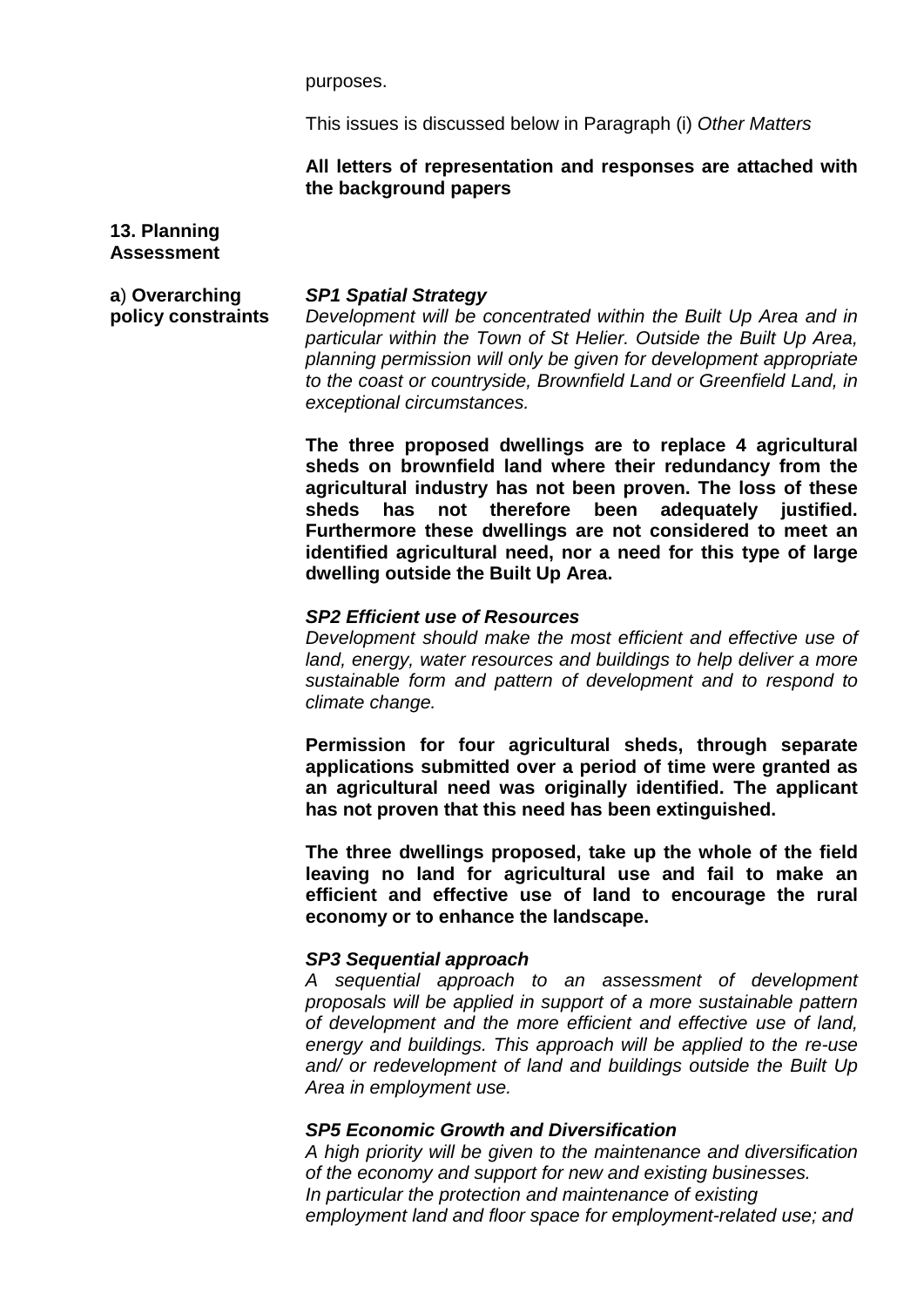*the redevelopment of vacant and under-used existing employment land and floor space for new employment uses.*

**As regards SP3 and SP5 this site is currently considered as employment land. No convincing case has been made to prove its redundancy from the agricultural or commercial industry.**

#### *NE 7 – Green Zone*

Policy NE7 states there is a general presumption against all forms of new development for whatever purpose.

*Paragraph (b) - states there is a presumption against the*  redevelopment of modern agricultural buildings, except where the *existing building can be re-used for an employment-related purpose in support of the agricultural industry or the rural economy.*

*Paragraph (c) states that there will be a presumption against the use of commercial buildings for purposes other than for those which permission was originally granted. Exceptions to this will only be permitted where:*

- *i. The existing building can be re-used for an employmentrelated purpose in support of the agricultural industry or the rural economy.*
- *ii. Their demolition and replacement with a new building(s) for another use would give rise to demonstrable environmental gains, reducing their visual impact and resulting in an improvement in the design of the buildings which is more sensitive to the character of the area and local relevance. It is expected that such improvements would arise, in particular, from reductions in mass, scale, volume and the built form of buildings; reduction in the intensity of use; more sensitive and sympathetic consideration of siting and design which ensures the local relevance if design and materials; and a restoration of landscape character.*

*Development proposals that are potentially permissible exceptions to the presumption against new development in the Green Zone will only be permitted where they do not seriously harm the character of the area.* 

**This scheme fails to effectively reduce the visual impact of the development, restore the landscape character and essentially provide demonstrable environmental gains.**

#### *Policy E1 – Protection of employment land*

*There will be a presumption against development which results in the loss of land for employment use as supported by the Strategic Policy SP5 'Economic Growth and Diversification' unless:*

*1. It is demonstrated that the site is inappropriate for any employment use to continue, having regard to market demand. Applications will need to be accompanied by*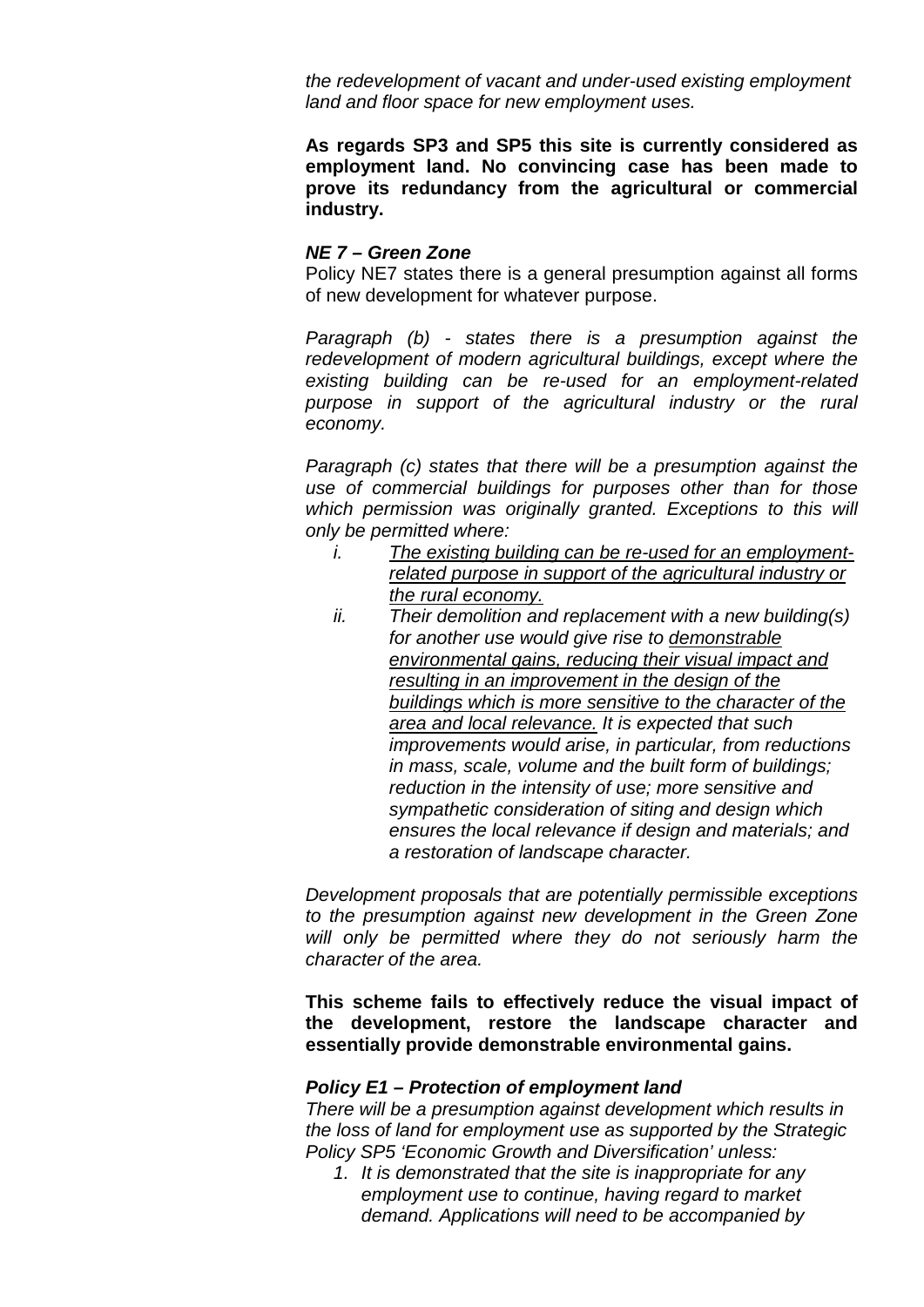*documentary evidence.*

- *2. The existing development is predominantly office or tourist accommodation; or*
- *3. The overall benefit to the community of the proposal outweighs any adverse effect on employment opportunities and the range of available employment land and premises; or*
- *4. The existing use if generating environmental problems such as noise, pollution or unacceptable levels of traffic and any alternative employment use would continue to generate similar environmental problems.*

*SPG – Protection of Employment Land June 2012 The Minister expects the site (that would include the sheds and the land itself in this case) to have been marketed for both its authorised use and other suitable employment uses given to justify the release of an employment site for another use.* 

*Applicants are required to have undertaken a vigorous marketing campaign alerting the availability of the site to the business community. Simply because an employment site is vacant, does not mean that the site is redundant. Furthermore, the site should also be advertised as available as a redevelopment opportunity for employment use.*

#### *ERE 5 – Change of Use and/ or conversion of modern farm buildings*

*There will be a presumption against the change of use/ and or conversion to other use of modern farm buildings unless the redundancy of the building to the farm unit and to the agriculture industry as a whole is proven by the applicant that the building is not of strategic importance to the agricultural industry.*

*If the Minister is satisfied that the building is redundant to the needs of the agricultural industry, then consideration may be given to an alternative use.*

**The submitted information does not include any recent evidence of marketing to the agricultural industry or the wider commercial sector, to satisfy the requirements of Policies E1 and ERE5.**

#### *Policy ERE 1 Safeguarding agricultural Land*

There is a presumption against the permanent loss of good agricultural land for development or other purposes. Where exceptions are proposed, the Minister for Planning and Environment will take into account; the impact on the viability of an agricultural holding; the nature of the proposed use; in the case of a dwelling, the requirement for reasonable private amenity space; the visual impact; and the recommendations contained in the Countryside Character Appraisal.

#### *Countryside Character Appraisal:*

This site is located in an area called Interior Agricultural Land.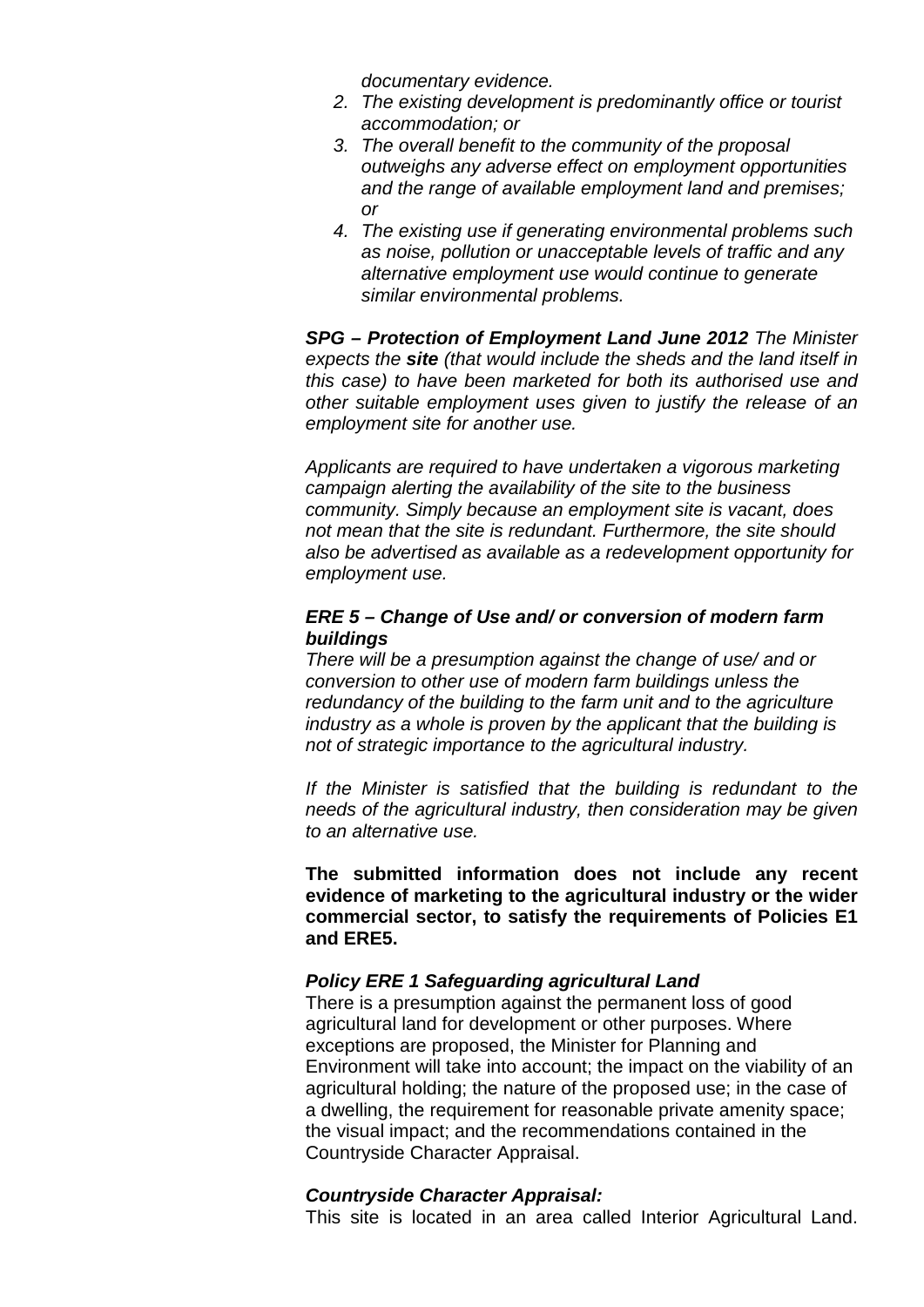There is no capacity to accept any new development and it is recommended that the agricultural land along the north coast should have high levels of protection. Development, even small scale buildings or track ways should be discouraged on the wholly undeveloped areas at Crabbe and east of Sorel Point.

Where developments are permitted, opportunities should be taken to achieve the environmental enhancements and management measures outlined.

#### *GD1 General Development Considerations*

Outlines the material considerations against which all development proposals will be tested, including the need for the highest standard of design and construction.

#### *GD 7 – Design Quality*

Requires a high quality of design that respects, conserves and contributes positively to the landscape and built context.

**The scheme is considered to take up a disproportionate amount of agricultural land, resulting in a design which is out of keeping with the scale and character of the surrounding residential development and landscape.**

#### *GD 2 – Demolition and Replacement of Buildings*

*The demolition of a building, or part of a building, will not be permitted unless: (inter alia)*

*- it would not have an unacceptable impact on a listed building or place,*

*- it would not have an unacceptable impact on the character and amenity of the area and,* 

*- in the case of a replacement building, the new building must enhance the appearance of the site and surroundings.*

**These four modern sheds are between 15 and 20 years old. A case to justify that they are not appropriate to repair or refurbish has not been submitted.** 

#### *NE2 Species Protection*

Permission will only be granted for development that would not cause significant harm to animal or plant species protected by Law, or their habitats.

#### *NE4 Trees, woodland and boundary features*

These features which are of townscape, amenity, biodiversity or historical value will be protected by refusing development which will result in their loss or damage and requiring trees or hedgerows to be retained. Development proposals which do not adequately make provision for the appropriate landscaping of the site including the retention of existing trees and hedgerows may not be supported.

**The loss of this agricultural land will result in an unreasonable loss of habitat within this rural area of the**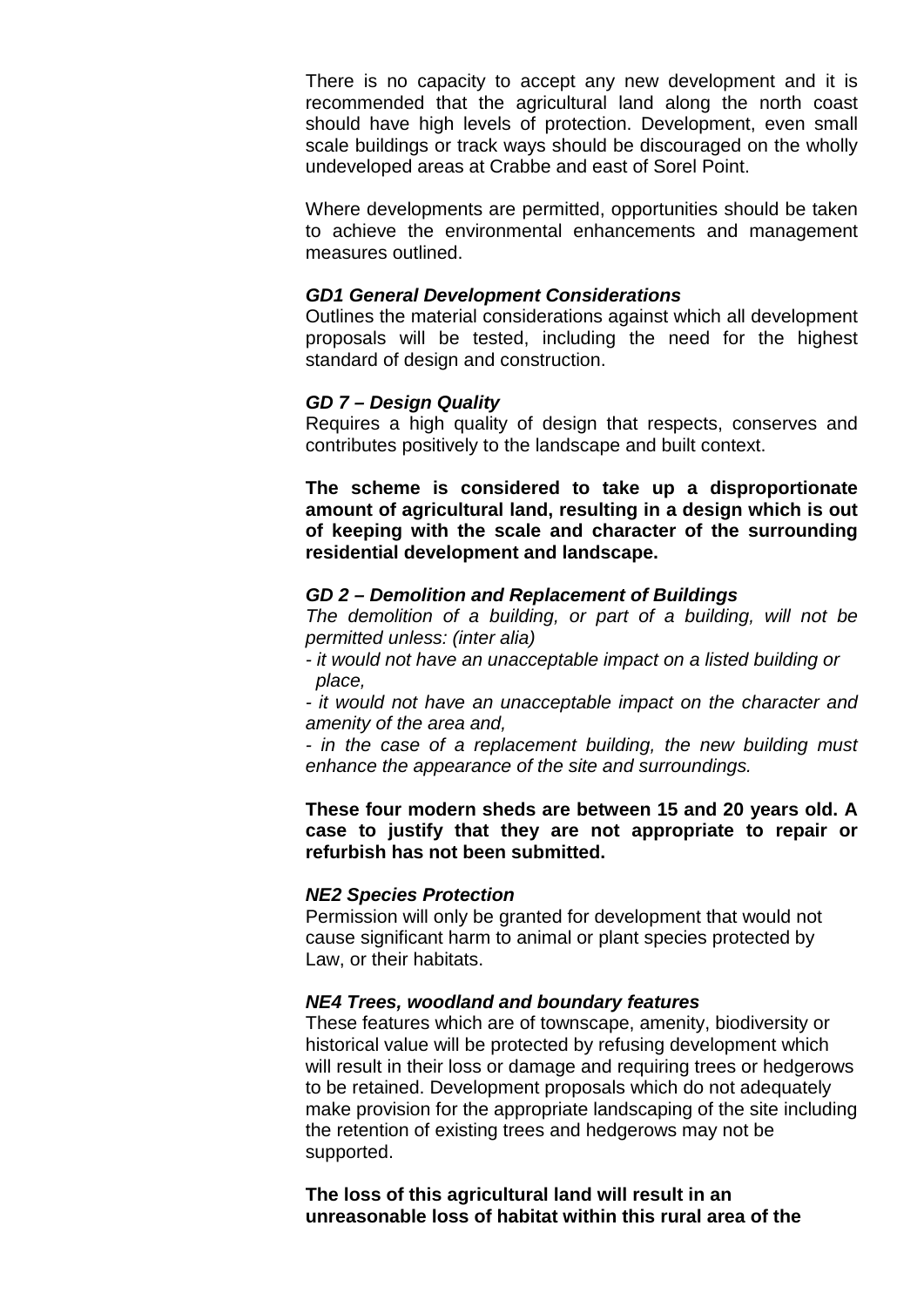## **Green Zone.**

#### *Policy LWM 1 Liquid waste minimisation and new development*

In considering proposals for new development, the Minister will seek to encourage water management measures to minimise the volumes of sewage effluent that has to be managed.

## *Policy LWM2 Foul Sewerage Facilities*

This states that development which results in the discharge of sewage effluent will not be permitted unless it provides a system of foul drainage that connects to the mains public foul sewer network. A stringent drainage hierarchy will be considered and is required to be justified in a Foul Sewer Assessment where a connection to the foul sewer network is not financially feasible.

#### **The dwellings are proposed to be connected to the foul sewer. Details of this have not however been submitted at this stage.**

#### *Policy LWM 3 Surface Water Drainage Facilities*

The Minister will expect proposals for new development and redevelopment to incorporate Sustainable Drainage Systems into the overall design wherever practicable.

**The surface water is proposed to be drain to a soakaway. This detail has not been provided within this outline application.**

#### *Policy WM1 – Waste Minimisation and new development*

The Minister will require a Site Waste Management Plan to be submitted for all new development which would involve the demolition of major structures and will seek to encourage the minimisation of waste generated as part of construction activity and an increase in the recycling, re-use and recovery of resources.

#### **This detail has not been provided within this outline application.**

#### *Policy NR7 Renewable Energy in Developments*

*The Minister will encourage all developments to incorporate on-site low carbon or renewable energy technologies.*

**The development seeks to maximise orientation, incorporating ground and solar thermal energy for space and water heating and use of grey water harvesting for irrigation and W.C. flushing. The benefit of providing renewable energy solutions is acknowledged and welcomed.**

The four existing sheds total approximately 3,500sqm.

The total footprint of the three proposed dwellings combined is 780 sqm.

**b) Scale Form, Siting & Design**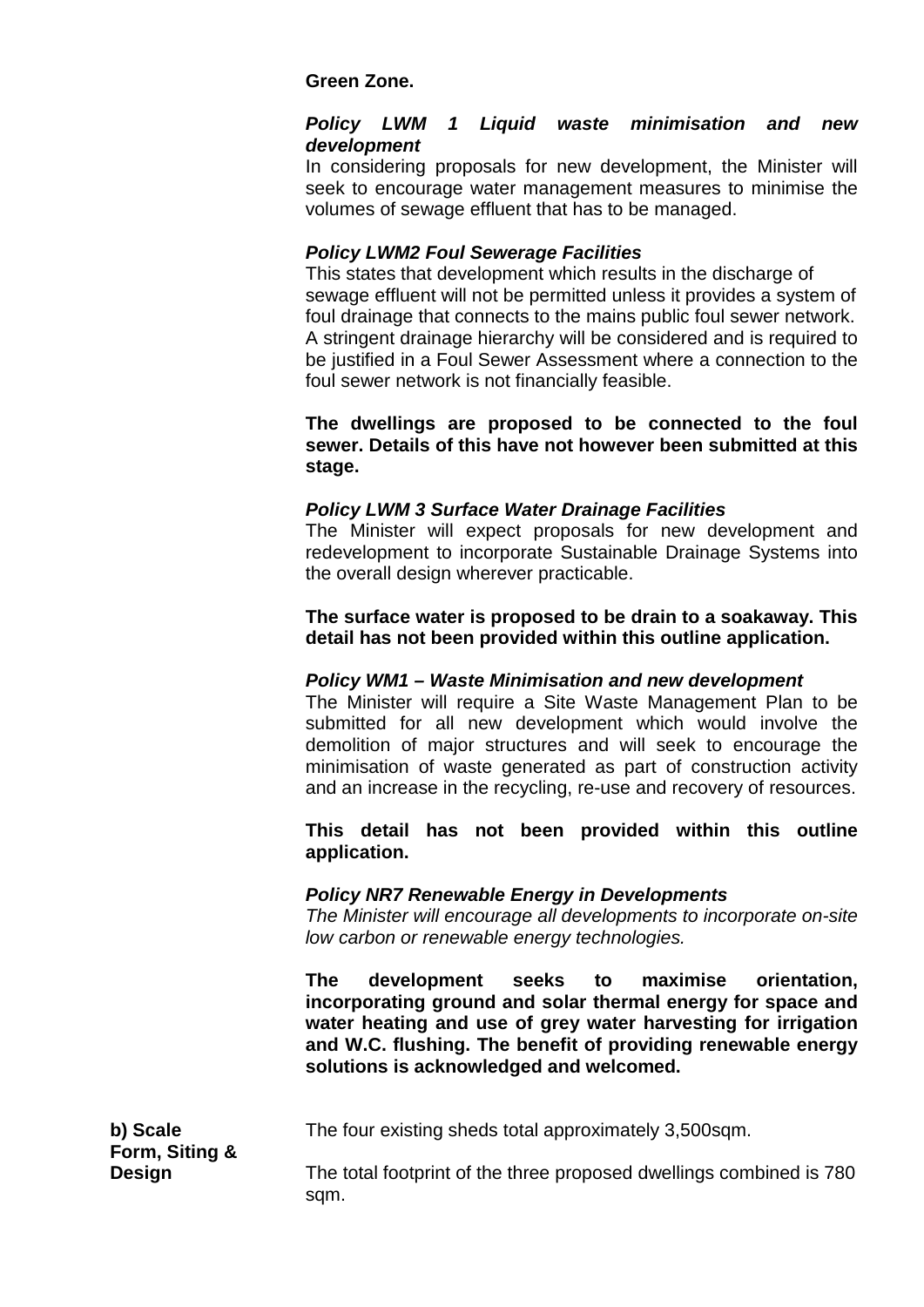Although this is a considerable reduction in floor area within Field 343 of approximately 80%, the development is spread across the entire site. Creating a very large residential area in a rural location, this achieves little towards environmental gain in terms of returning land back to agricultural use, or landscape restoration, and fails to significantly reduce the visual impact of the development.

Unit 1 (southern dwelling) is a large one and a half storey dormer bungalow

Unit 2 (middle dwelling) is a large two storey pitched roof dwelling. Unit 3 (northern dwelling), the largest is a contemporary, 'chalet style' bungalow with a large flat roof combining as a roof terrace.

Although Unit 3 is no higher than that existing sheds, Units 1 and 2 are proposed approximately one metre higher than the height of the existing sheds.

All three designs fail to reflect the local traditional architecture found within this largely unspoilt rural agricultural landscape.

Furthermore the extent of the footprint of House No. 3 is excessive at approximately 380 sqm. The average footprint of surrounding residential development, many of which are traditional Jersey farmhouses, is approximately 150 sqm. This house also relies on the creation of a new domestic access from La Rue des Touettes across the agricultural field.

Furthermore, this scheme for three houses has the same total footprint as the one dwelling proposal refused on this site in May 2011. Significantly, the May 2011 scheme retained some agricultural land, retaining the fourth shed. This scheme does not seek to improve the environmental benefits from the previous scheme and is considered a worse solution.

The proposal is therefore considered to be out of keeping with the scale and character of the surrounding residential development. Failing to restore landscape character and fails to comply with Policy NE7.

**c) Impact on the Landscape/Street** Given that the proposed dwellings are spread across the entire site and are at a scale, they will be visually prominent within this rural landscape. Their bulk and mass do not sensitively reflect the character of the surrounding rural development.

**d) Impact on Neighbours** The closest neighbouring properties are 10 and 15 metres away and are within the same ownership.

> However the location of house No.3 is in close proximity to the agricultural bungalow located to the east. This is considered to be a poor relationship, but the scheme could not be refused on this basis.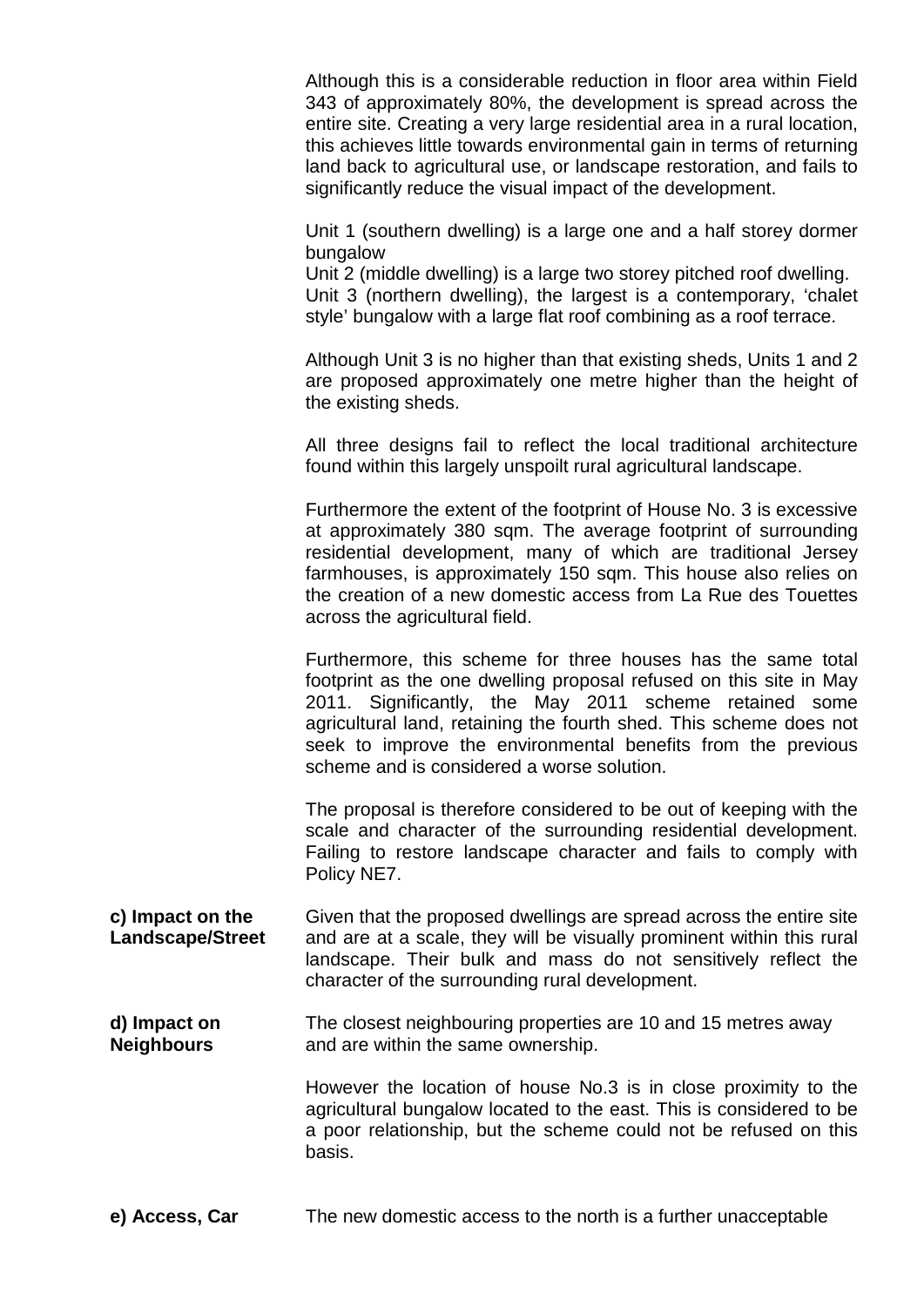| Parking &<br><b>Highways</b><br><b>Considerations</b>       | incursion into an agricultural field. This land could be restored for<br>future agricultural use.                                                                                                                                                                                                                                                                                                                                                                                                   |
|-------------------------------------------------------------|-----------------------------------------------------------------------------------------------------------------------------------------------------------------------------------------------------------------------------------------------------------------------------------------------------------------------------------------------------------------------------------------------------------------------------------------------------------------------------------------------------|
|                                                             | This access is however considered to be safe, given that it is<br>located on the outside of a bend of a local lane and is currently a<br>wide access track for farm vehicles, combined with the<br>neighbouring bungalow's drive.                                                                                                                                                                                                                                                                   |
|                                                             | The other two units to the south rely on the large existing access to<br>the south, which is considered acceptable.                                                                                                                                                                                                                                                                                                                                                                                 |
| f) Foul Sewage &<br><b>Surface Water</b><br><b>Disposal</b> | The new dwellings are proposed to connect to the foul sewer. No<br>details have been provided at this stage.                                                                                                                                                                                                                                                                                                                                                                                        |
| g) Landscaping                                              | Landscaping has been shown in outline on the boundaries<br>between the three properties and around the edge of the<br>application site.                                                                                                                                                                                                                                                                                                                                                             |
|                                                             | Although this is noted and welcomed it is not considered enough in<br>order to justify that sufficient environmental gain or landscape<br>restoration is achieved, given the sprawl of development across<br>the site, and the loss of agricultural land.                                                                                                                                                                                                                                           |
| h) Planning<br><b>Obligations</b>                           | No Planning Obligation Agreements are required.                                                                                                                                                                                                                                                                                                                                                                                                                                                     |
| i) Other Matters                                            | The applicant's advocates submitted a letter on 9 <sup>th</sup> April raising the<br>following points:                                                                                                                                                                                                                                                                                                                                                                                              |
|                                                             | Previous history/ details of States Members views at the<br>Planning Applications Panel meeting, in terms of the<br>amount of development which might be acceptable and the<br>discussion of redundancy of the site is key to the<br>consideration of a future application.<br>Reliance of the applicant on advice from the Panel<br>(McCarthy case)<br>The consistency of decision making.                                                                                                         |
|                                                             | Specifically the applicant notes that on May 2011 in refusing a<br>previous application, some PAP members said that 2 or 3 units<br>might be acceptable. The Department has considered this point<br>and the weight to be attached to these comments.                                                                                                                                                                                                                                               |
|                                                             | The previous planning history is a material planning consideration<br>in respect of any application for development. However, the<br>policies of the Island Plan are not put to one side and remain the<br>primary consideration. Also, since May 2011 the 2011 Island Plan<br>has been adopted, introducing the Spatial Strategy, new policies<br>for development in the countryside and Policy E1 (Employment<br>Land). This application has to be considered under the policies<br>now in place. |
|                                                             | Moreover, in making a comment that 2 or 3 units may be<br>acceptable, PAP members were not commenting on a specific                                                                                                                                                                                                                                                                                                                                                                                 |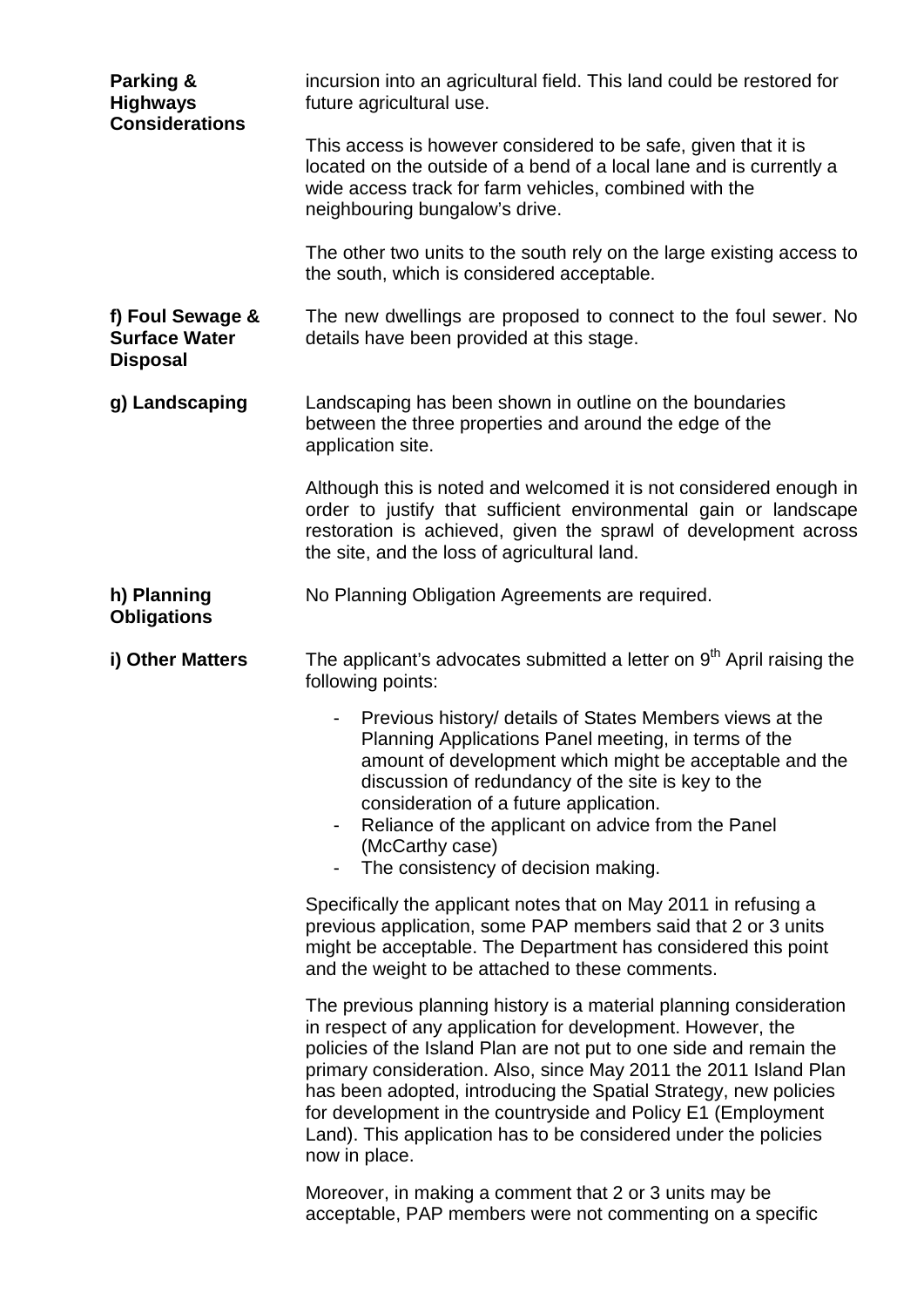scheme and gave no assurances as to scale, design and layout, other than they should be 'significantly smaller' and of a 'traditional style'. It would be wrong to take this comment to be an encouragement for 3 large dwellings with curtilages which consume the entire site, plus a new access driveway.

The McCarthy case highlights that the cost of preparing plans and applications was not serious detriment, but purchase of property in reliance may be. It requires considerably more than the preparation of plans to constitute detriment to an applicant.

**14. Conclusion** Notwithstanding the submission of the applicants' redundancy case (dated July 2009 and attached in the background papers) for the refused May 2011 application, this submission fails to adequately justify redundancy from both the dairy and agricultural industry as a whole at this point in time. The Department is not satisfied that the site has been adequately marketed for both agricultural and commercial uses, in order to satisfy Policy E1, ERE5 and *Supplementary Planning Guidance on Employment Land*. Moreover, Policy NE7 does not support the replacement of these agricultural buildings for another use without adequate justification. The Spatial Strategy of the Island Plan aims to encourage new residential development within the Built Up Area. The size of these new dwellings on agricultural land is not considered to be adequately justified in such a remote rural location, taking up a disproportionate amount of agricultural land without providing sufficient environmental gain and failing to satisfy the requirements of Policies NE7 and ERE1. The mass, scale, design and layout of the dwellings fails to significantly reduce visual impact and provide architectural features which do not adequately demonstrate local relevance or complement the surrounding settlement style, form and character. The scheme does not contribute positively to the character and appearance of the area and is contrary to the requirements of Policies NE7, GD1, GD7 and ERE1 of the Jersey Island Plan, 2011

#### **15. Department Recommendation**

## REFUSAL

**16. Conditions** 1. The application site is currently identified as employment land and insufficient information has been submitted to justify the loss of agricultural land. Insufficient information has been also been submitted to justify why an alternative commercial use on the site has not been explored. Accordingly, the proposal is contrary to the aims of Strategic Policies SP3 and SP5, Policies ERE5 and E1 of the Jersey Island Plan 2011 and Supplementary Planning Guidance Protection of Employment Land June 2012.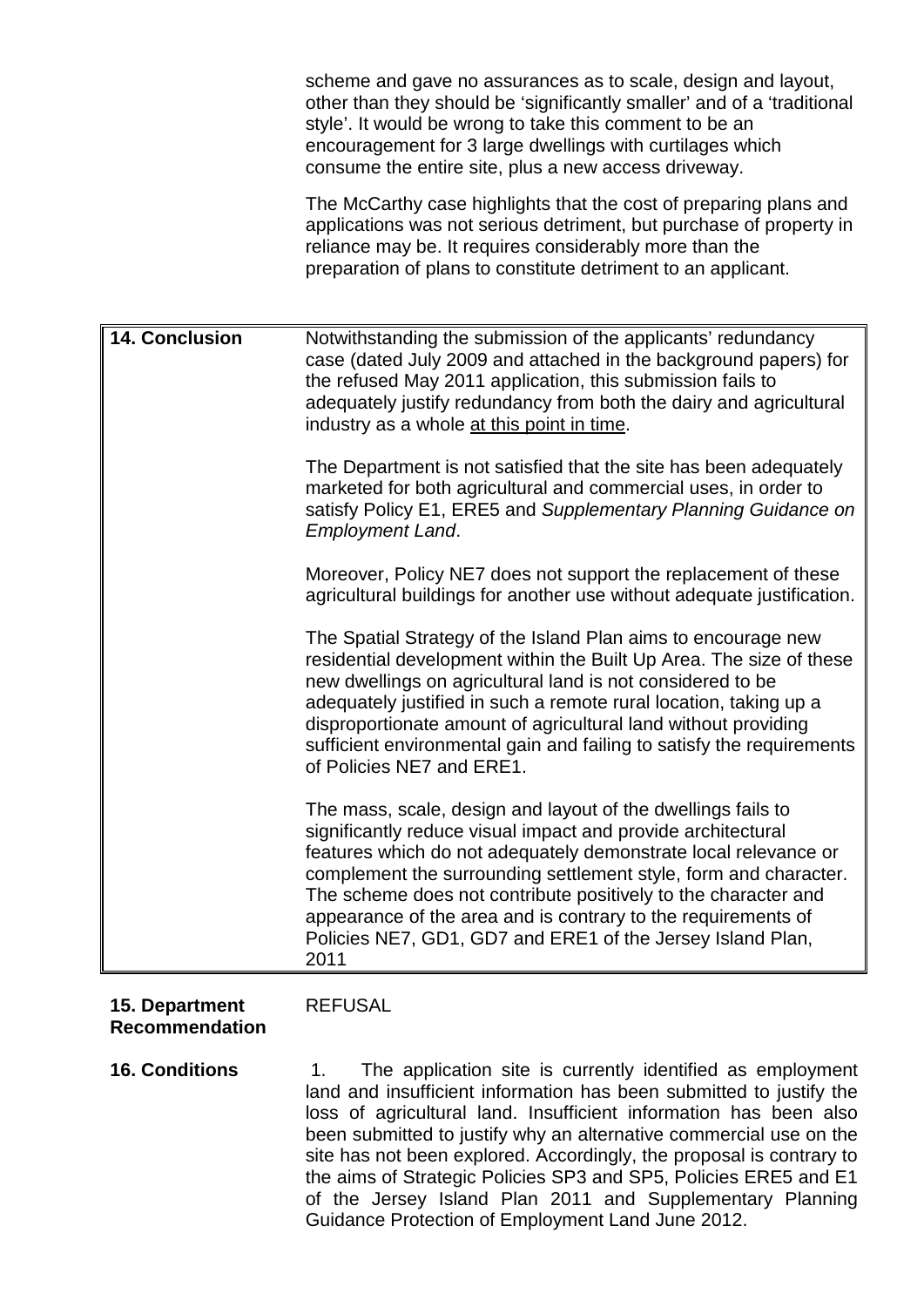2. The application site falls within the Green Zone as identified on the Proposals Map of the 2011 Island Plan where there is a presumption against all forms of new development for whatever purpose, with a specified presumption against the demolition and replacement of modern agricultural buildings for another use without an established identified housing need, accordingly the residential development proposed is contrary to the aims of Strategic Policies SP1 and SP2 and Policy NE 7 of the Jersey Island Plan 2011.

3. The submitted scheme by virtue of its inappropriate layout (with an unacceptable domestic incursion into an agricultural field) is not sensitive and sympathetic to achieving a long term landscape restoration for the benefit of the landscape and the agricultural industry. Furthermore, the mass, scale and design of the dwellings fail to significantly reduce visual impact and include architectural features which do not adequately demonstrate local relevance or complement the surrounding settlement style, form and character. The scheme does not contribute positively to the character and appearance of the area and is contrary to the requirements of and Policies NE7, GD1 and GD7 of the Jersey Island Plan, 2011.

| 18. Background | 1:2500 Location Plan                      |
|----------------|-------------------------------------------|
| <b>Papers</b>  | Planning Report in Support of Application |
|                | 6 consultation responses                  |
|                | 2 letters of objection                    |
|                | 1 response from agent                     |
|                | May 2011 Panel Minutes                    |
|                | July 2009 Panel Minutes                   |
|                | 1 response from applicant's lawyer        |
|                |                                           |

1 Legal Advice from the Law Officer's (not for public use)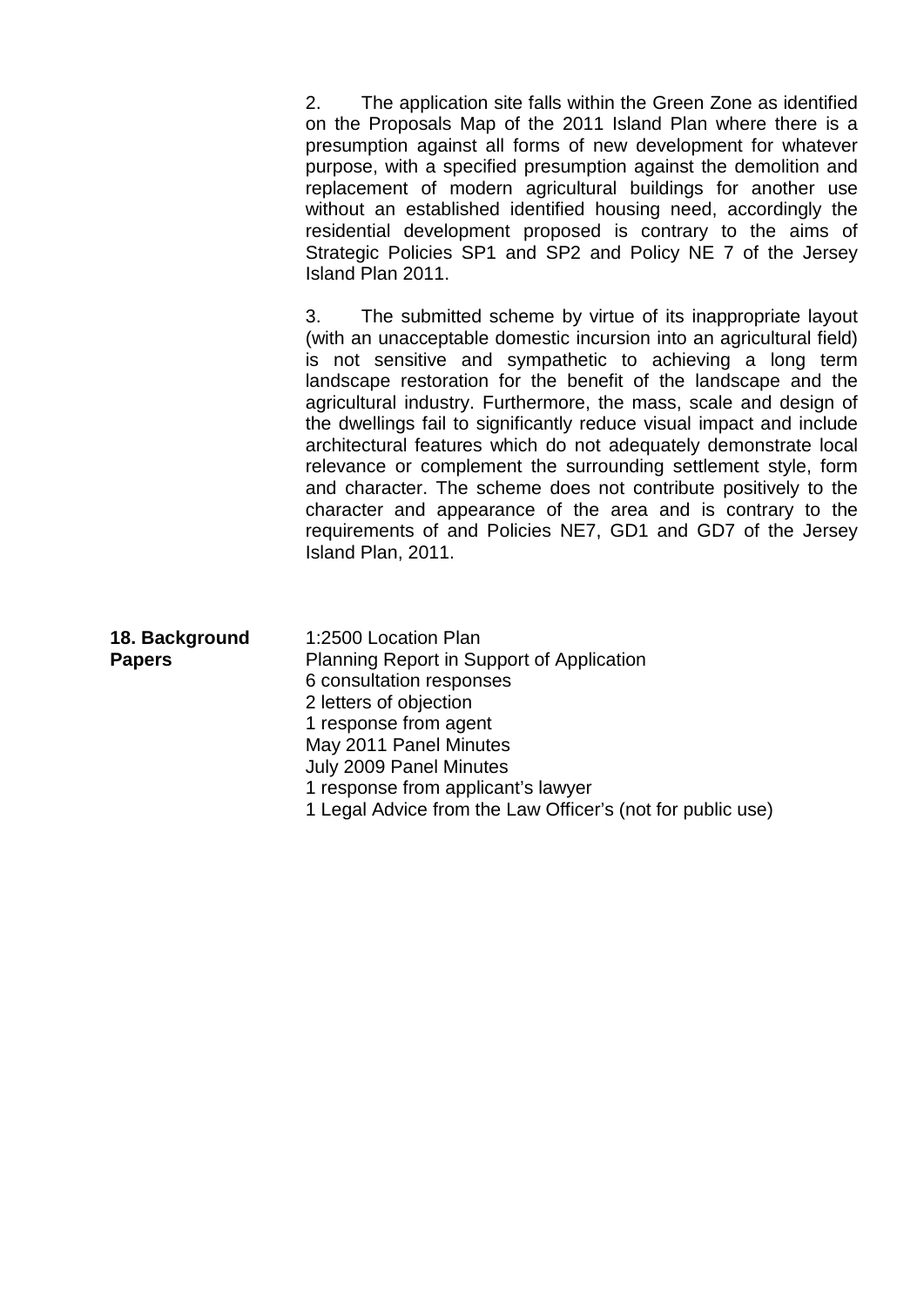## **Department of the Environment Planning and Building Services**

South Hill St Helier, Jersey, JE2 4US Tel: +44 (0)1534 445508 Fax: +44 (0)1534 445528

# **Department of the Environment Report for Planning Applications Panel**

| 1. Application<br><b>Number</b>            | P/2014/0626                                                                                                                                                                                                                                                                                                                                                                                                                                                                                                                                                                                                                                                                                                                                                                                                                                                                                                                                                                                                                                                                                                                                                                                                                                                                                                                                                                                |
|--------------------------------------------|--------------------------------------------------------------------------------------------------------------------------------------------------------------------------------------------------------------------------------------------------------------------------------------------------------------------------------------------------------------------------------------------------------------------------------------------------------------------------------------------------------------------------------------------------------------------------------------------------------------------------------------------------------------------------------------------------------------------------------------------------------------------------------------------------------------------------------------------------------------------------------------------------------------------------------------------------------------------------------------------------------------------------------------------------------------------------------------------------------------------------------------------------------------------------------------------------------------------------------------------------------------------------------------------------------------------------------------------------------------------------------------------|
| 2. Site Address                            | Le Petit Chene, Le Mont de la Rosiere, St. Saviour, JE2 7HF.                                                                                                                                                                                                                                                                                                                                                                                                                                                                                                                                                                                                                                                                                                                                                                                                                                                                                                                                                                                                                                                                                                                                                                                                                                                                                                                               |
| 3. Applicant                               | Mr & Mrs R. French                                                                                                                                                                                                                                                                                                                                                                                                                                                                                                                                                                                                                                                                                                                                                                                                                                                                                                                                                                                                                                                                                                                                                                                                                                                                                                                                                                         |
| 4. Description                             | Create new vehicular access. Various external alterations.                                                                                                                                                                                                                                                                                                                                                                                                                                                                                                                                                                                                                                                                                                                                                                                                                                                                                                                                                                                                                                                                                                                                                                                                                                                                                                                                 |
| 5. Type                                    | <b>Minor Application</b>                                                                                                                                                                                                                                                                                                                                                                                                                                                                                                                                                                                                                                                                                                                                                                                                                                                                                                                                                                                                                                                                                                                                                                                                                                                                                                                                                                   |
| <b>6. Date Validated</b>                   | 24/04/2014                                                                                                                                                                                                                                                                                                                                                                                                                                                                                                                                                                                                                                                                                                                                                                                                                                                                                                                                                                                                                                                                                                                                                                                                                                                                                                                                                                                 |
| 7. Zones &<br><b>Constraints</b>           | <b>Built-Up Area</b><br><b>Water Pollution Safeguard Area</b>                                                                                                                                                                                                                                                                                                                                                                                                                                                                                                                                                                                                                                                                                                                                                                                                                                                                                                                                                                                                                                                                                                                                                                                                                                                                                                                              |
| <b>Summary</b>                             | The proposals comprise the creation of a new vehicular access on<br>to a private lane to the north of the site and to create a new ground<br>floor opening to the east elevation. Provision of the new access<br>point would reduce the current need to reverse out of the site on to<br>Mont de la Rosiere.<br>Seven parties have objected to the proposed development, voicing<br>strong concerns in relation to the standard of the proposed access<br>on to La Rosiere Park and the subsequent impact upon vehicular<br>movements within La Rosiere Park.<br>The concerns expressed by the neighbouring occupiers are<br>acknowledged, however, the works proposed, are considered to sit<br>comfortably with the site and its Built Up Area setting. The<br>proposed vehicular opening has been designed to provide ease of<br>access to and from the application site. The relationship between<br>Le Petit Chene and La Rosiere Park is noted, however, the latter is<br>a small residential cul de sac wherein vehicular movements are<br>likely to be slow and small in number. Consequently the<br>introduction of a single, private vehicular access on to La Rosiere<br>Park, is not considered to cause serious harm to the amenity or<br>safety of neighbouring land users, whilst the reduction in the use of<br>the access onto Le Mont de la Rosiere will improve safety. |
| <b>Department</b><br><b>Recommendation</b> | Approve                                                                                                                                                                                                                                                                                                                                                                                                                                                                                                                                                                                                                                                                                                                                                                                                                                                                                                                                                                                                                                                                                                                                                                                                                                                                                                                                                                                    |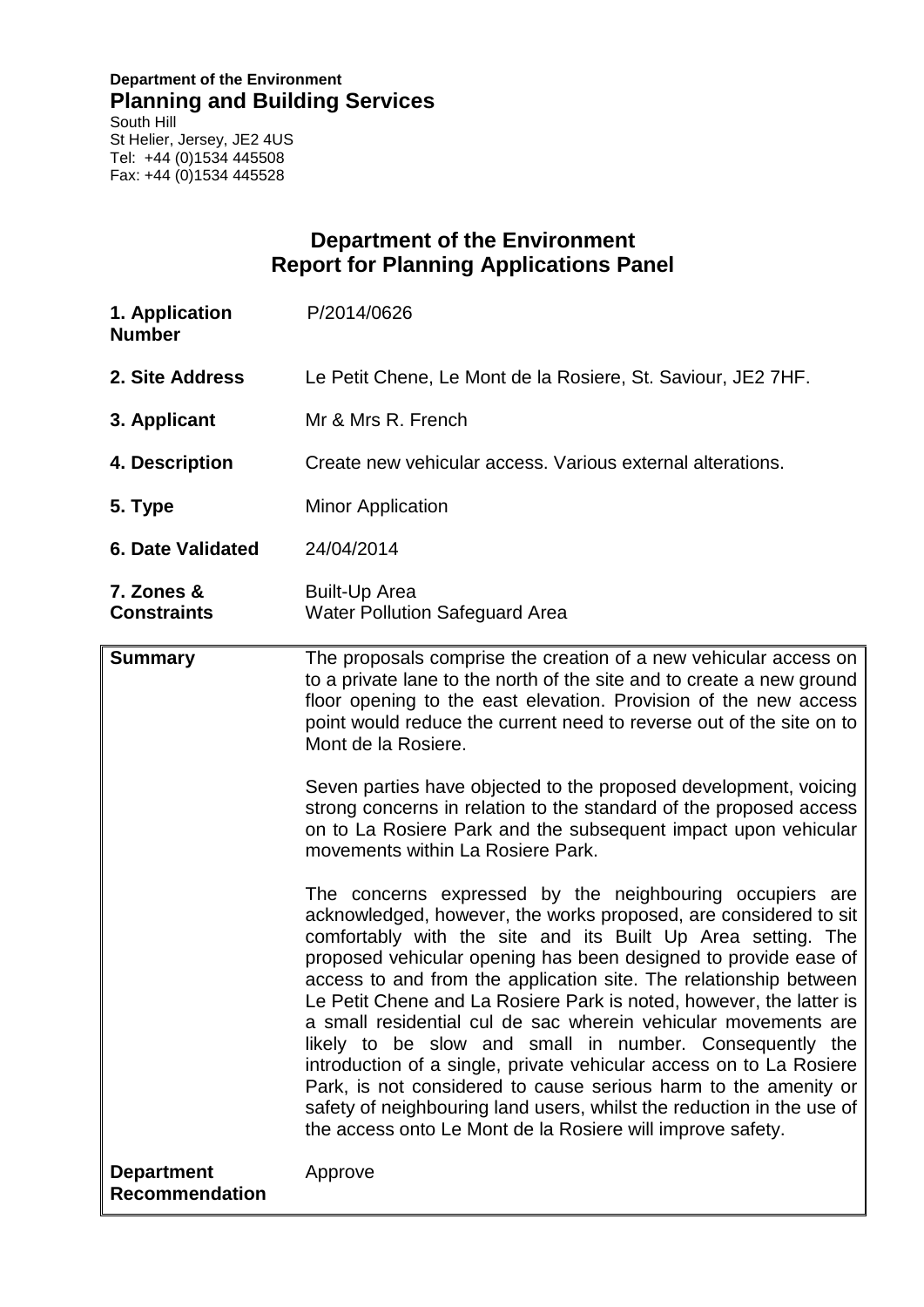- **8. Site Description & Existing Use** The application site comprises a large two storey granite property situated on the western side of Le Mont de la Rosiere within a designated Built Up Area.
- **9. Proposed Development** This application seeks planning permission to create a new vehicular opening to the northern boundary of the site which abuts La Rosiere Park, enclosed by 2000mm high sliding timber gates, and to create a new ground floor door opening to the east elevation of the building.

For the avoidance of any doubt the alteration to the recessed wall adjacent to the existing eastern access and the various additional external alterations to the main dwelling, as specified on the submitted plans, do not require planning permission. Consequently the Department cannot exercise any control over these works.

**10. Relevant**  There is no relevant planning history.

## **Planning History**

**11. Consultations Natural Environment Section of DoE** in its letter dated 6<sup>th</sup> May 2014 has noted that the property contains a number of features which indicate its potential use by bats. Consequently all site workers are to be made aware of the potential presence of protected species and the implications under the Wildlife Law.

## **The consultation response is attached with the background papers.**

#### **12. Representations** Seven letters of representation have been received, voicing their objection to the proposed development. Those objections are summarised as follows:

- Proposed vehicular access will create a significant accident hazard by virtue of the blind opening on to the private road of La Rosiere Park;
- Exiting the proposed access will be impeded by vehicles parked on La Rosiere Park; and,
- The movement of vehicles on La Rosiere Park will be adversely affected by the proposed access.

The applicant's agent has responded to the letters of representation. Those comments are summarised as follows:

- The objections relate to the proposed access only;
- The applicant has a number of legal rights relating to a right of way and access on to La Rosiere Park;
- A vehicular access previously existed in the proposed location;
- Traffic mirrors could be introduced to aid visibility;
- Proposed access would bring an end to the need for vehicles within Le Petit Chene having to reverse on to Mont de la Rosiere;
- Proposals will be clearly beneficial to road safety and the additional single car usage does not unreasonably impact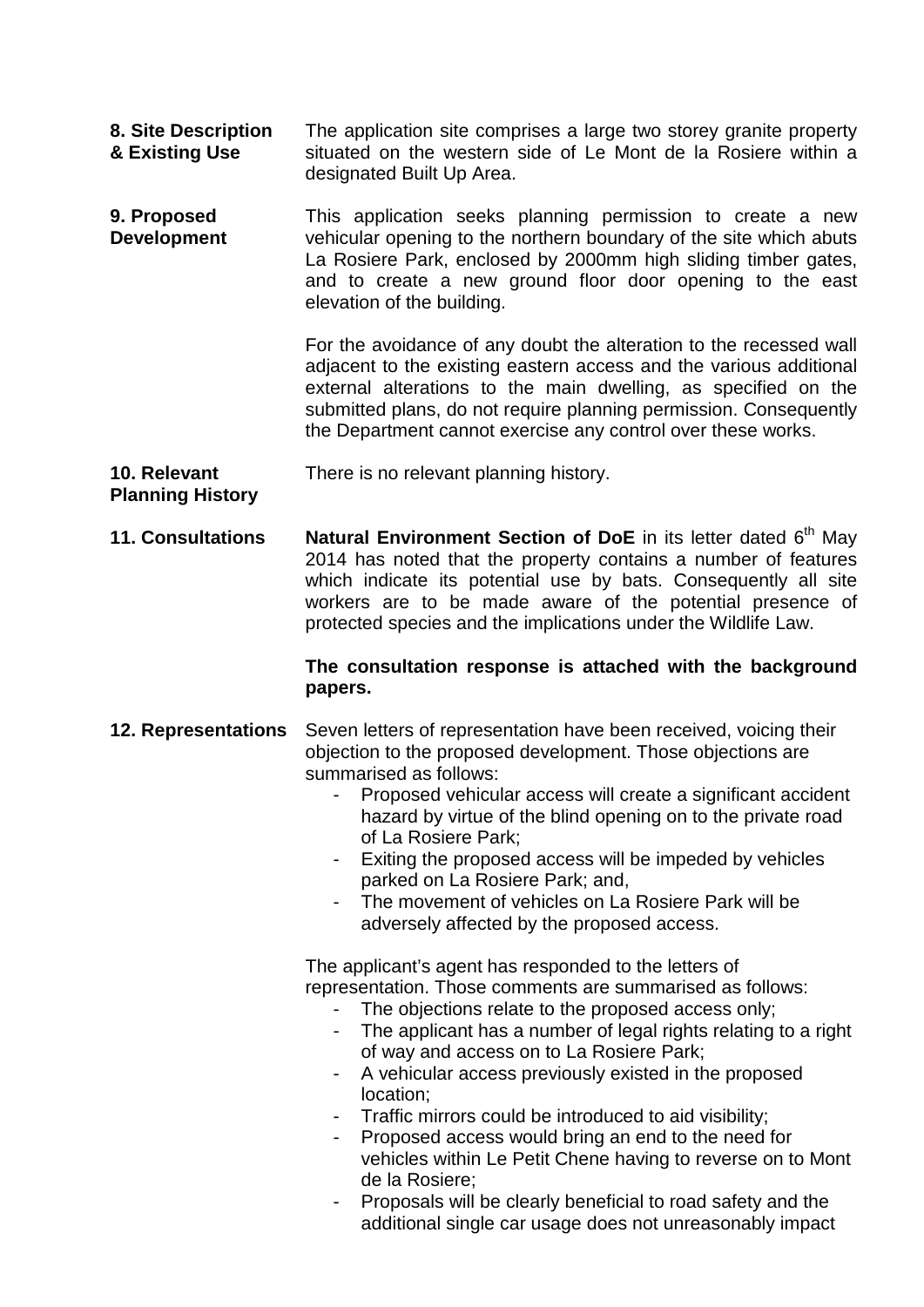upon the adjacent properties.

## **All letters of representation and the applicant's agent response are attached with the background papers.**

| 13. Planning<br><b>Assessment</b>    |                                                                                                                                                                                                                                                                                                                                                                                                                                                                                                                                                                                 |
|--------------------------------------|---------------------------------------------------------------------------------------------------------------------------------------------------------------------------------------------------------------------------------------------------------------------------------------------------------------------------------------------------------------------------------------------------------------------------------------------------------------------------------------------------------------------------------------------------------------------------------|
| a) Overarching<br>policy constraints | <b>Policy GD1 General Development Considerations</b><br>outlines the material considerations against which all development<br>proposals will be tested, including the need to ensure development<br>does not unreasonably affect the character and amenity of the<br>area, and addresses highway safety. In this instance the proposed<br>works are considered to be commensurate with this Built Up Area<br>setting and are not deemed to cause serious harm to the amenity<br>of neighbouring land users, nor on balance result in a detrimental<br>impact on highway safety. |
|                                      | <b>Policy GD7 Design Quality</b><br>requires a high quality of design that respects, conserves and<br>contributes positively to the landscape and built context. The<br>simple, traditional design approach is considered to be consistent<br>with the residential use of the site and its setting.                                                                                                                                                                                                                                                                             |
|                                      | <b>Policy BE6 Building Alterations and Extensions</b><br>places a general presumption in favour of development proposals<br>to alter or extend existing buildings. The proposed works are<br>considered to be commensurate with the residential use of the site<br>and the principal building whilst paying appropriate regard to the<br>character of the area.                                                                                                                                                                                                                 |
| b) Principle of<br>development       | The application site is situated within the designated Built Up Area<br>which forms the focus for the concentration of development,<br>wherein the 2011 Island Plan makes provision for alterations and<br>extensions to residential properties. However, this must be<br>balanced with a need to pay careful regard to the characteristics of<br>the area and the amenity of neighbouring land users.                                                                                                                                                                          |
| c) Impact on the<br>area             | The creation of a new ground floor opening to the east provides a<br>modest break in the elevation which appears proportionate to the<br>existing openings and sits comfortably with the characteristics of<br>the principal dwelling and its residential setting.                                                                                                                                                                                                                                                                                                              |
|                                      | Similarly the proposed vehicular access provides a subtle break<br>within the existing long boundary wall. The introduction of this<br>opening is not considered to be at odds with the character of this<br>residential area.                                                                                                                                                                                                                                                                                                                                                  |
| d) Impact on<br><b>Neighbours</b>    | The key issue under consideration in this respect is whether the<br>proposed development would seriously harm the amenities or<br>safety of neighbouring occupiers.                                                                                                                                                                                                                                                                                                                                                                                                             |
|                                      | The proximity to and relationship of, the proposed vehicular                                                                                                                                                                                                                                                                                                                                                                                                                                                                                                                    |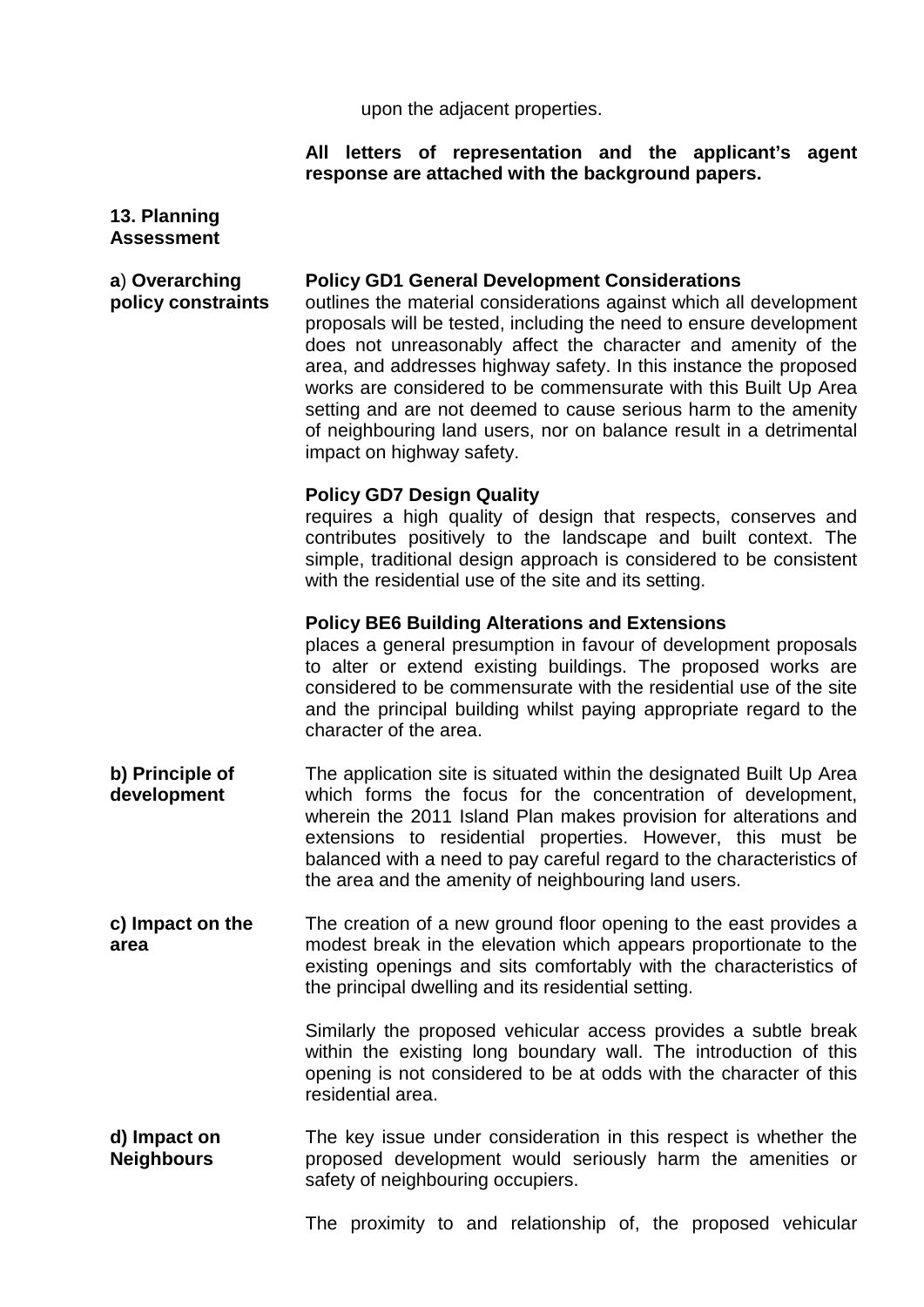opening to the occupants of La Rosiere Park is acknowledged. However, the access would open on to a private road which serves 8 no. residential units, wherein vehicular movements are likely to be slow and small in number. In light of the above together with the limited vehicular movements likely to arise from the introduction of an access on to La Rosiere Park, and the reduction in the need for vehicles to be reversing from Le Petit Chene on to Mont de la Rosiere, it is considered the resultant impact of the development is not so significant to cause serious harm to the amenity of neighbouring occupiers, nor overall result in a detrimental impact on highway safety.

**e) Access, Car Parking & Highways Considerations** As noted above the proposed access opens on to a private road, consequently no comments have been sought from the Parish of St Saviour or the States of Jersey Transport & Technical Services Department. The site presently contains a hardsurfaced area which is utilised for off-street parking. Given the narrow form of the existing parking area, manoeuvring space is limited. As a result, vehicles may at present be required to reverse from, or on to the parish road (Le Mont de la Rosiere) to exit the site or to allow others to exit or enter. The introduction of a second exit point on to La Rosiere Park should reduce the need for any such manoeuvre whilst the provision of traffic mirrors to the inner face of the proposed access should aid visibility in the interests of all users. Consequently, although the proposals create a new access onto La Rosiere Park, it is considered the proposals overall, do not result in a detrimental impact on highway safety.

**14. Conclusion** The proposed external alterations to the property form part of a programme of maintenance and repair which sit comfortably with the traditional characteristics of the existing dwelling and its residential context. In turn the proposed vehicular opening on to La Rosiere Park has been designed to provide ease of access to and from the application site. The introduction of this access is not considered to cause serious harm to the amenity or safety of neighbouring land users, and will reduce the use of the access onto Le Mont de la Rosiere.

### **15. Department Recommendation**

Approve

- 
- **16. Conditions** Standard Time Limit Condition

INFORMATIVE:

Note to agent/applicant:

It is the responsibility of the applicant to inform all site workers of the possibility of protected species on site and the implications under the Wildlife Law and you are advised that it is your duty under the Law to stop work and notify the Department of Environment immediately should any species be found.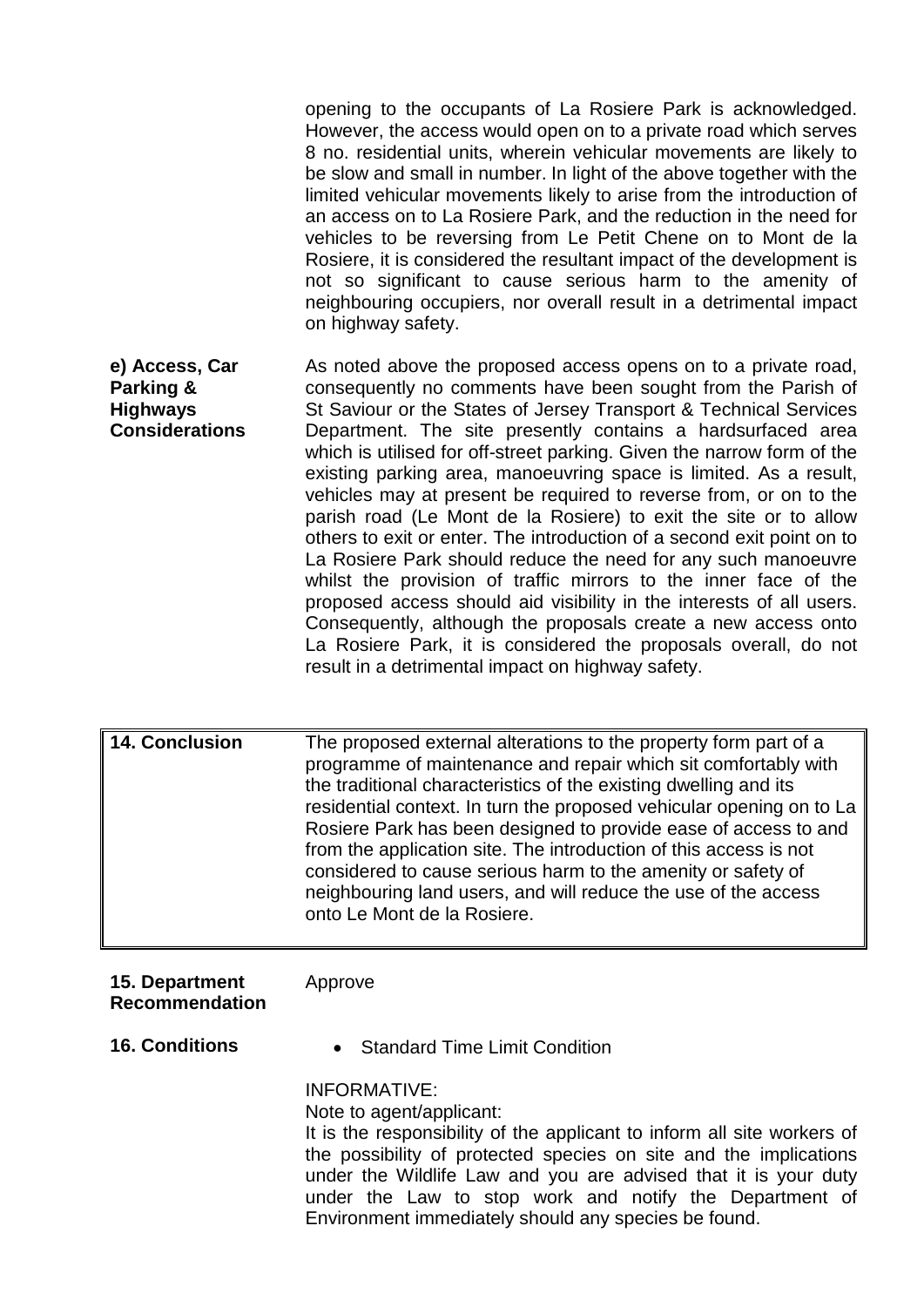You are hereby made aware of the possibility of bats on site.

**17. Reason for Approval** The proposed development is considered to be acceptable having due regard to all of the material considerations raised. In particular, the development has been assessed against policies GD1, GD7 and BE6 of the 2011 Island Plan wherein the policy emphasis is to ensure that proposed development promotes a high standard of design which respects the characteristics of the site and its setting and does not seriously harm the amenities of neighbouring land users.

> The concerns expressed by the neighbouring occupiers are acknowledged, however, the works proposed, are considered to be consistent with the site and its Built Up Area setting. The proposed vehicular opening has been designed to provide ease of access to and from the application site whilst reducing the need for multiple vehicular manoeuvres on to Mont de la Rosiere, in the interests of highway safety.

> The proximity of and relationship of the proposed vehicular opening to La Rosiere Park is acknowledged, however, the access would abut a private road which serves a small residential cul de sac wherein vehicular movements are likely to be slow and small in number. In light of the above and given the limited vehicular movements arising from the introduction of the proposed private access, the potential impact of the development is not considered to be so significant to cause serious harm to the amenity of neighbouring land users, and it is considered the proposals overall do not result in a detrimental impact on highway safety.

> In light of the above the proposals are considered to accord with the requirements of Policies GD1, GD7 and BE6 of the Island Plan, 2011 and are not considered to cause serious harm to the amenities of neighbouring residents or highways safety, nor unreasonably harm the characteristics of this Built Up Area.

- **18. Background Papers**  1:2500 Location Plan 1 consultation response
	- 7 letters of objection
	- 1 letter of response from agent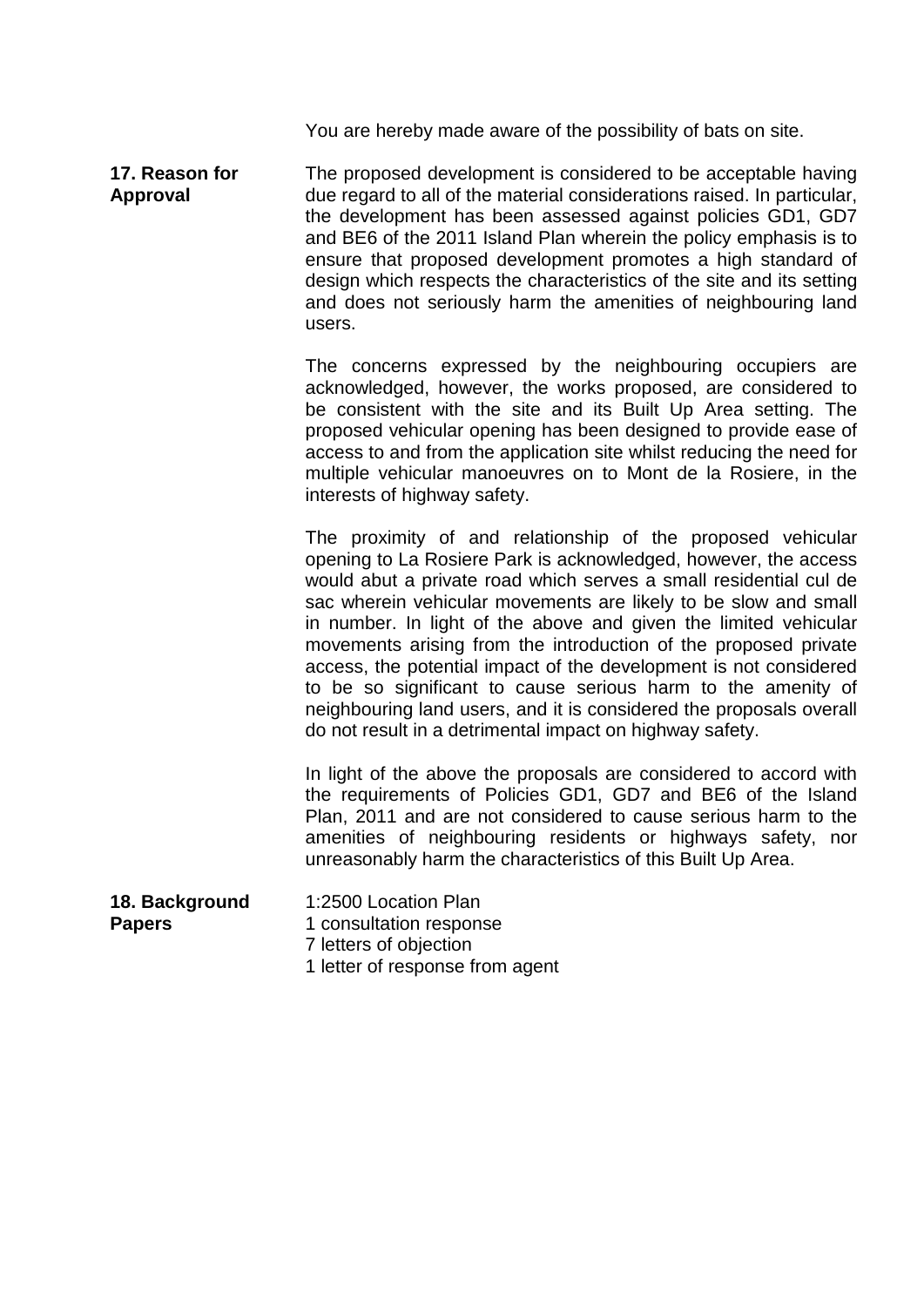# **Department of the Environment Planning and Building Services**

South Hill St Helier, Jersey, JE2 4US Tel: +44 (0)1534 445508 Fax: +44 (0)1534 445528

# **Department of the Environment Report for Planning Applications Panel Meeting Site Visits: A) to existing site at Le Catelet Farm, St. John and B) to proposed new site at Beauchamp Farm, St. John 1. Application Number** P/2014/0615 **2. Site Address** Beauchamp Farm, La Grande Route de St. Jean, St. John, JE3 4FL. **3. Applicant** A1 Landscaping and Gardening Ltd. **4. Description** Change of use of part of shed for concrete processing and kitchen manufacturing. Erect 1.8 metre high wire mesh fence to form secure compound. Modify existing access. **5. Type** Major Application **6. Date Validated** 17/04/2014 **7. Zones & Constraints** Primary Route Network Water Pollution Safeguard Area Built-Up Area **Summary** The application seeks permission to change the use of part of a shed for concrete processing and kitchen manufacturing and to erect a 1.8 metre high wire mesh fence to form a secure compound. Works also include the modification of the existing access which will allow A1 Landscaping's business to relocate it's entire business operations from Le Catelet at St. John. Objections have been received from surrounding residents regarding their concerns over the change of use with particular concern over the introduction of a concrete batching plant as part of the landscape operations. 'Epsom Lodge' to the north of the site have particular concerns regarding the new uses on the site in regard to the impacts these may have on their amenities. However, as noted a 4m high earth bank at the boundary between the sites will in effect act as a visual and accoustic barrier. To ensure the residents amenties are further protected it is proposed that further natural screening be introduced. As noted in the report the Noise Impact Assessment submitted suggests that that noise complaints are unlikely to occur given the testing carried out.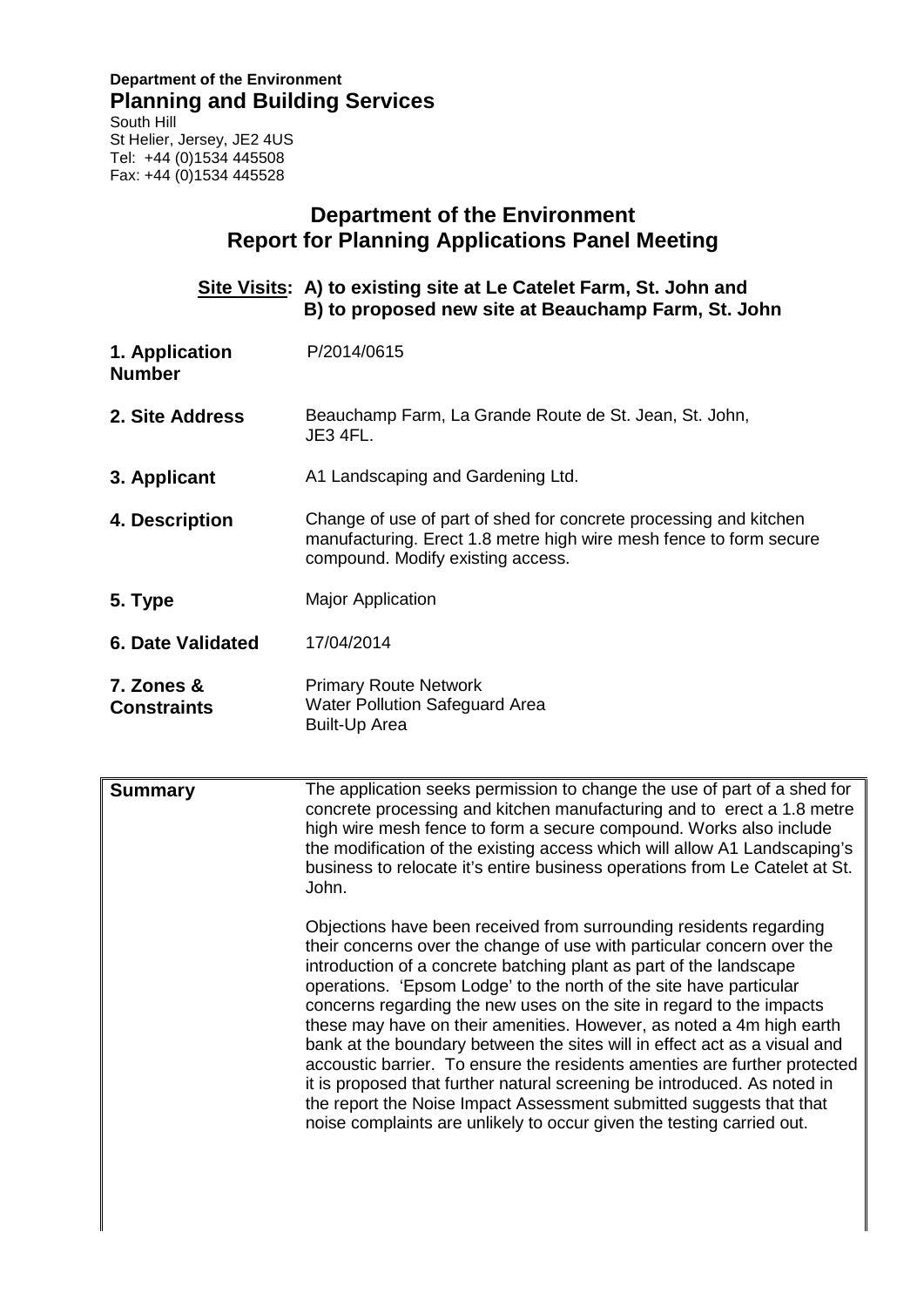|                                            | Whilst it is noted that Land Controls do not support the diversification of<br>the agricultural holding into semi-industrial uses at the site there is clear<br>support for within Policy SP5 to support economic diversification within<br>the Built-Up Area where the site is located. Furthermore, Policy E1<br>presumes in favour of protecting existing employment use and a series<br>of changes to the access will bring about highway safety improvements.                                        |
|--------------------------------------------|-----------------------------------------------------------------------------------------------------------------------------------------------------------------------------------------------------------------------------------------------------------------------------------------------------------------------------------------------------------------------------------------------------------------------------------------------------------------------------------------------------------|
|                                            | Clearly a balance must be struck whereby the business expansion is<br>supported, given its Built-Up Area location, versus the impact the use will<br>have on surrounding neighbouring amenties. Taking into account the<br>improvements proposed to the access and additional planting it is<br>considered that this use is acceptable and is more appropriate in this<br>location than that of the existing site at Le Catelet.                                                                          |
| <b>Department</b><br><b>Recommendation</b> | It is recommendation that the application is approved by the Panel with<br>the Conditions attached.                                                                                                                                                                                                                                                                                                                                                                                                       |
| 8. Site Description<br>& Existing Use      | A group of semi industrial farm buildings, utilising a floor area of<br>approximately 1058 sqm, are located at Beauchamp Farm. The vehicular<br>access is to the west of La Grande Route de St Jean. The external<br>areas around the sheds, which cover an area of approximately 3000<br>sqm, is mostly concrete with some rough ground towards the northern &<br>western boundary. Beauchamp House which is in residential use is<br>located on the southern boundary of the development site.          |
| 9. Proposed<br><b>Development</b>          | The proposal seeks permission for a Change of Use of part of the group<br>of buildings for concrete processing and kitchen manufacturing. The<br>proposals include the construction of a 1.8 metre high wire mesh fence<br>to form a secure compound. Modifications to the existing access are also<br>proposed.                                                                                                                                                                                          |
| 10. Relevant<br><b>Planning History</b>    | 1995 - D/1995/0263 - Construct extension to existing agricultural<br>building. Infill existing reservoir to form hard standing. Approved 7 <sup>th</sup> July<br>1995.                                                                                                                                                                                                                                                                                                                                    |
| <b>11. Consultations</b>                   | <b>Parish</b> in its letter dated 1 <sup>st</sup> May 2014 advise that the Parish Roads<br>Committee have reviewed the application and noted the proposed<br>entrance enlargement and that this entrance in its original form was<br>always difficult. The change of use whereby a larger volume of traffic<br>will arise needs careful consideration in planning terms. We understand<br>the existing hedge will be removed and would like see new trees planted<br>and set bank from the splay lines.   |
|                                            | Parish in a further letter dated 27 <sup>th</sup> May 2014 mention that they have<br>received a number of letters of objection. The information in the letters<br>has led the Roads Committee and Parish to have cause for serious<br>concern as neither parties wish to see a large industrial concern develop<br>at this location.                                                                                                                                                                      |
|                                            | It is noted that the agent, following comments received from the Parish,<br>had a meeting with the Constable at Le Catelet on the 11 <sup>th</sup> June 2014,<br>where the applicant's currently operate from, to view the current concrete<br>processing and kitchen manufacture operation being carried out. They<br>then visited Beauchamp Farm to view where these uses were being<br>proposed. The Constable acknowledged that the scale and degree of<br>activity was much less than he had feared. |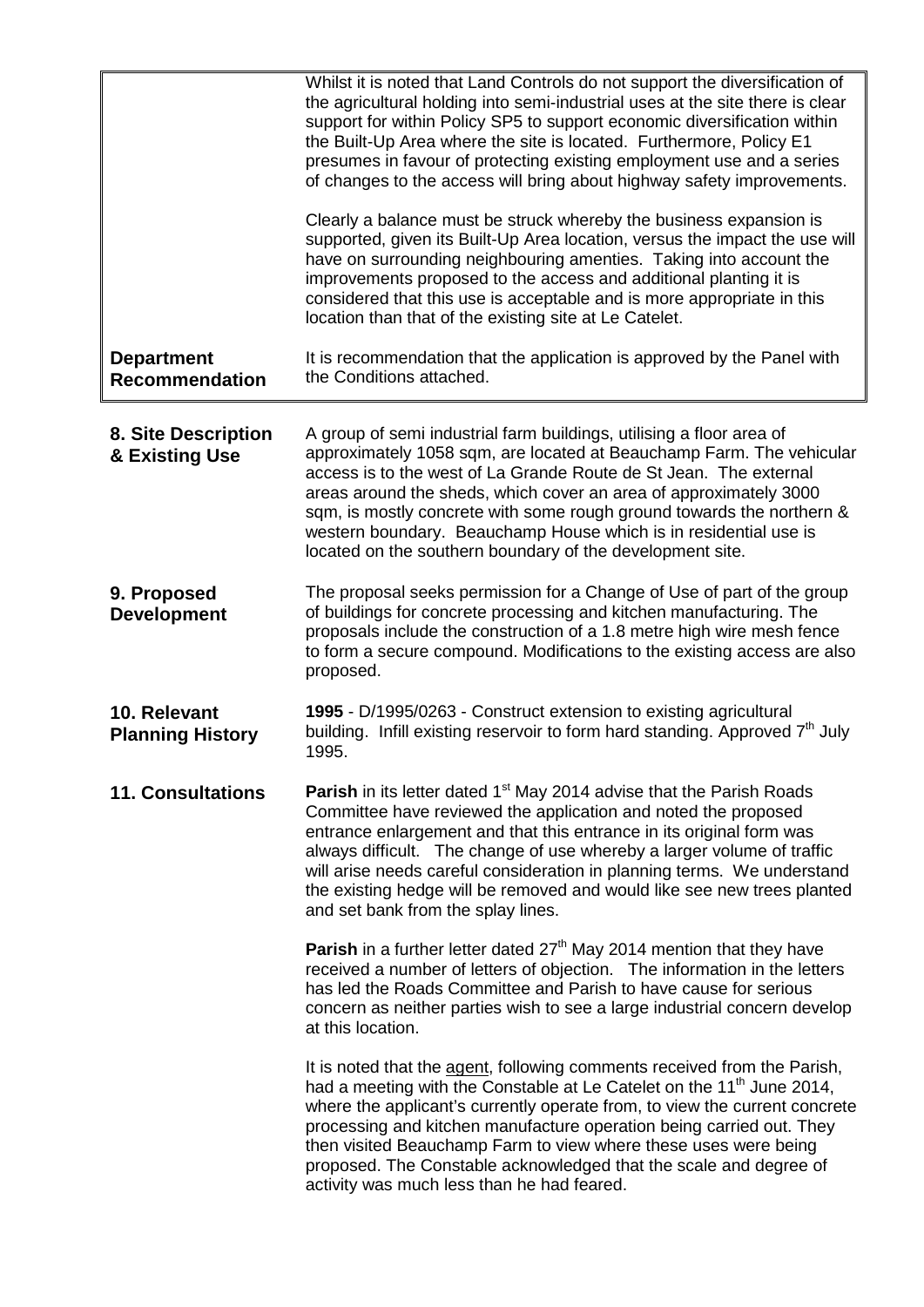On the back of this, the Constable arranged for representatives of the Roads Committee to do the same, which they have duly done. They too, seemed to share the view of the Constable. The highway - Roads Committee have also acknowledged that the proposal to amend the entrance, was an improvement on the existing situation. Given that A1 Landscape will generate significantly less traffic than AMAL Grow (the authorised use being a food packaging and wholesale depot) this weighs in favour of the applicant.

**Highways section of TTS** in their e:mail dated 11<sup>th</sup> June 2014 comment that the existing nearside visibility is stated as 8m and offside visibility at 17m. It is proposed to move the access north 5m and to construct a 900mm high wall to the south side. This will provide nearside visibility of 15m and offside of 17m.

The proposal involves a significant change in the nature of use. Once alternate uses have been approved it may not be possible to control the number and frequency of vehicles using the site in the future.

The proposal states that accidents have occurred at the access. Adding 7m to the nearside visibility distance is not a significant improvement. A commercial access with 15m nearside visibility is still a serious highways hazard.

It can be significantly improved by creating a 50m offside visibility splay. New screen planting comprising of a bank with trees and shrubs could be installed behind the splay line. The Department has produced a diagram to show how this can easily be achieved. If the offside visibility can be significantly improved the Department would support the application.

**Environmental Health Protection Team of H&SS** in its letter dated 8<sup>th</sup> May 2014 has no objections to the proposed development, but do recommend hours of operation to minimise noise nuisance to neighbouring premises. *(See attached consult response in background papers for recommended hours & times of operation.)*

**Land Controls and Agricultural Development Section of DoE** in its letter dated 15<sup>th</sup> May 2014 advise that the landscaping business would be supported as an agricultural/horticultural business, however, the concrete processing and kitchen manufacture would not be.

As this current application is not deemed to be wholly agricultural/horticultural in nature the Land Controls and Agricultural Developments Section object to this application.

**Environmental Protection of DoE** in their letter of the 9<sup>th</sup> June 2014 advise that the storage of waste, chemicals & wood chippings should be stored away from surface water drains.

**The agent** has responded letters dated the  $16<sup>th</sup>$  May 2014 &  $4<sup>th</sup>$  June 2014 *(attached in the background papers)* to the comments received from the statutory consultees:- Land Controls; Parish; Environmental Health.

The agent has also responded in a letter dated the  $28<sup>th</sup>$  May 2014 *(attached in the background papers)* to the comments received from the letters of representation received objecting to the proposals. **All consultations are attached with the background papers**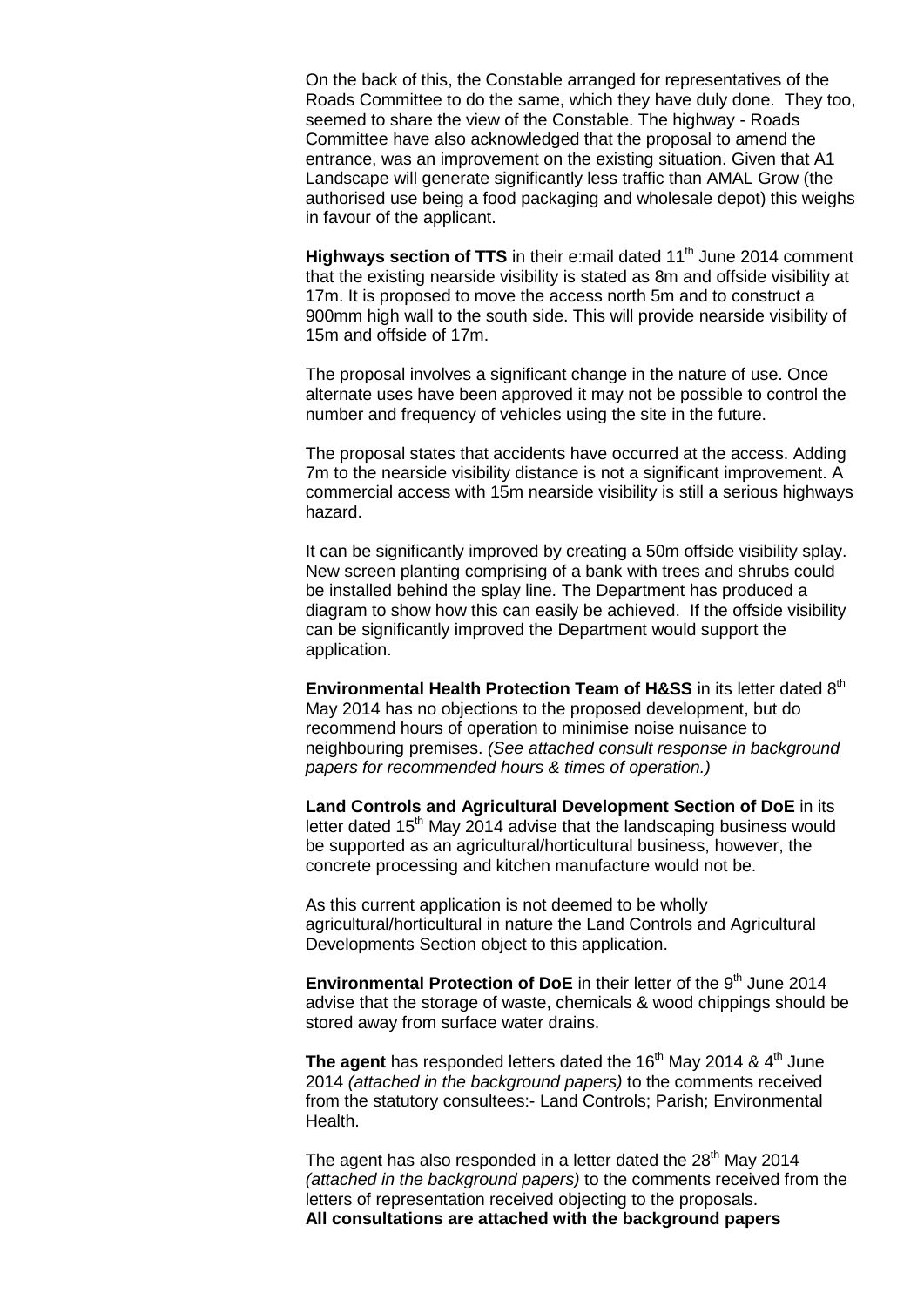| <b>12. Representations</b>           | Six letters of representation have been received all of which object to the<br>proposed development. The nature of their objections are as follows:-<br>Noise generation from continuous use of site and through use of<br>large industrial machinery.<br>Impact on surrounding neighbouring amenities.<br>Vibration caused from batching plant.<br>٠<br>Air pollution.<br>$\bullet$<br>Traffic increase.<br>$\bullet$<br>Change of use of agricultural sheds to an industrial use.<br>$\bullet$<br>Adverse impact on the rural character of the location.<br>All letters of representation and responses are attached with the<br>background papers                                                                                                                                                                                                                                                                                                                                                                                                                                                                                                                                                                                                                                                                                                                                                                                                                                                                                                                                                                                                                                                                                                                                                                                                                                                         |
|--------------------------------------|--------------------------------------------------------------------------------------------------------------------------------------------------------------------------------------------------------------------------------------------------------------------------------------------------------------------------------------------------------------------------------------------------------------------------------------------------------------------------------------------------------------------------------------------------------------------------------------------------------------------------------------------------------------------------------------------------------------------------------------------------------------------------------------------------------------------------------------------------------------------------------------------------------------------------------------------------------------------------------------------------------------------------------------------------------------------------------------------------------------------------------------------------------------------------------------------------------------------------------------------------------------------------------------------------------------------------------------------------------------------------------------------------------------------------------------------------------------------------------------------------------------------------------------------------------------------------------------------------------------------------------------------------------------------------------------------------------------------------------------------------------------------------------------------------------------------------------------------------------------------------------------------------------------|
| 13. Planning<br><b>Assessment</b>    |                                                                                                                                                                                                                                                                                                                                                                                                                                                                                                                                                                                                                                                                                                                                                                                                                                                                                                                                                                                                                                                                                                                                                                                                                                                                                                                                                                                                                                                                                                                                                                                                                                                                                                                                                                                                                                                                                                              |
| a) Overarching<br>policy constraints | <b>Policy SP1 - Spatial Strategy</b> - The principle of reusing already<br>developed land is a sound one and accords with the principles of<br>sustainable development. The Plan's spatial strategy will focus much of<br>the development activity over the Plan period on the Island's existing<br>Built-up Area and will encourage the re-use, redevelopment and<br>regeneration of already developed land and buildings, encouraging<br>higher development yields.<br>The application site is within the Built-Up Area.<br><b>Policy SP2 - Efficient Use of Resources - sets out that development</b><br>should make the most efficient and effective use of land, energy, water<br>resources and buildings to help deliver a more sustainable form and<br>pattern of sustainable development. In particular the proposed spatial<br>distribution of new development should be designed to limit carbon<br>emissions.<br>The proposal is considered to be an appropriate location for the<br>gardening business and ancillary operations of concrete batching for<br>garden products and kitchen manufacturing.<br>Policy SP5 - Economic Growth and Diversification - gives a high<br>priority to the maintenance and diversification of the economy, and<br>supports the redevelopment of vacant and under-used existing<br>employment land and floor space for new employment uses.<br>The proposal seeks to deliver a quantum of mixed use employment<br>within the Built-Up Area.<br><b>Policy GD1 - General Development Considerations - states that</b><br>development proposals will not be permitted unless the proposal<br>contributes towards a more sustainable form and pattern of<br>development, does not seriously harm the natural and historic<br>environment, does not seriously harm the amenities of neighbouring<br>uses, contributes or does not detract from the Island's economy, |
|                                      | contributes to reducing the dependence on the car, and is of a high<br>quality of design.                                                                                                                                                                                                                                                                                                                                                                                                                                                                                                                                                                                                                                                                                                                                                                                                                                                                                                                                                                                                                                                                                                                                                                                                                                                                                                                                                                                                                                                                                                                                                                                                                                                                                                                                                                                                                    |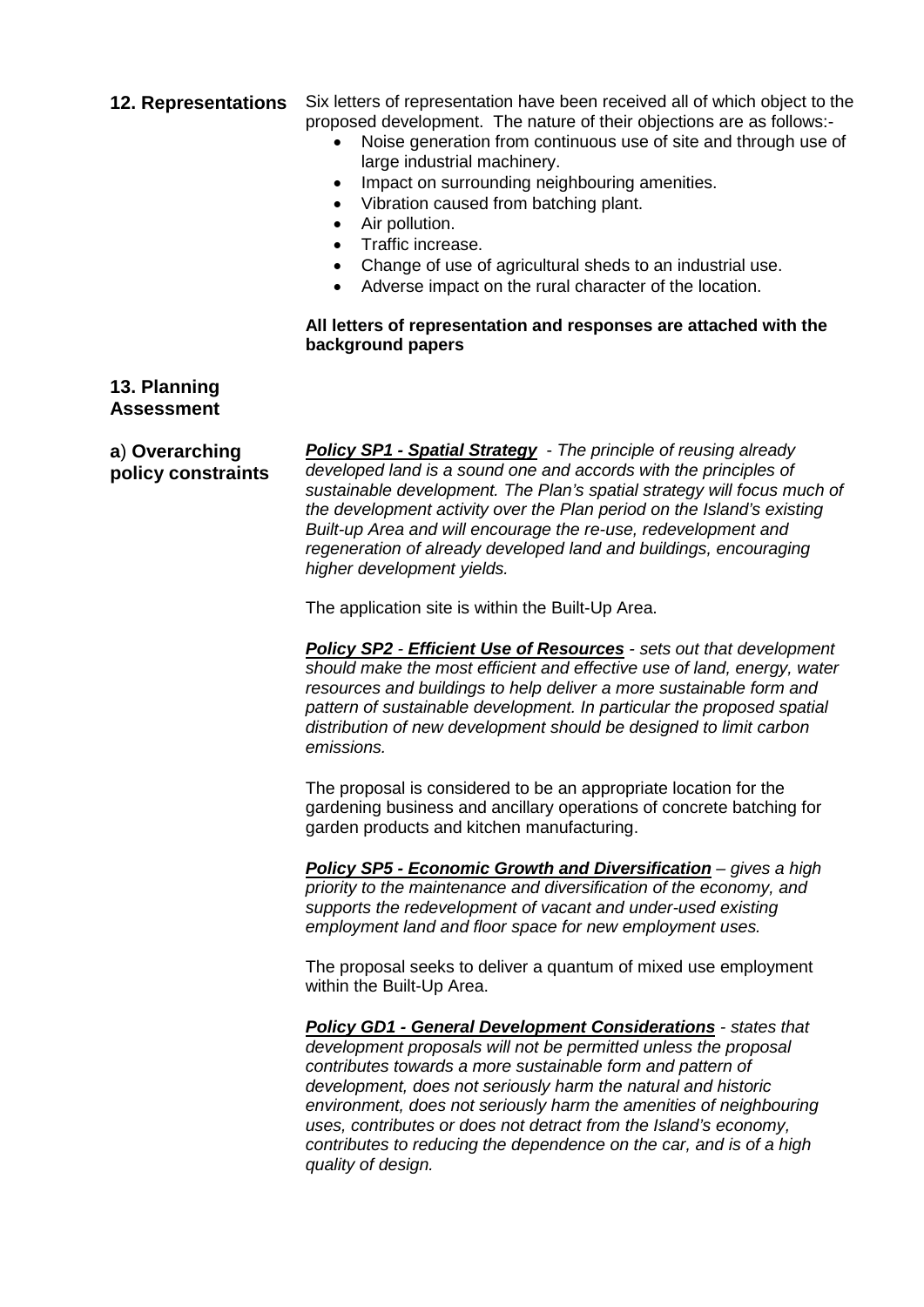The site is located within the Built-Up Area but is located in a rural setting just north of Sion village. To the immediate south of the site is Beauchamp House which is understood to be in the same ownership as Beauchamp Farm.

The nearest residential property on the north of the site is Epsom Lodge and a large soil bank of 4m high at the northern perimeter of the development site ensures a natural visual barrier which will also act as an acoustic barrier separating the two sites. Furthermore, there is approximately 30m from the principal elevation of Epsom Lodge to the boundary between the two sites.

Some objection has also been received from other residents located on the periphery of the site but given the distances from the site to their respective boundaries impacts on their amenities is not considered to be significant.

Whilst the objectors concerns are noted at present there is clearly a lot of activity on the site at present as the current occupants, Amal Grow, who supply multiple local businesses with fruit and veg, employ 30 no. staff but also rely on an additional work force of 30 no. staff who operate from High Cross Farm which is located further to the north of La Grande Route de St. Jean.

The new business proposal will employ 45 staff.

As noted within the background information the Noise Impact Assessment Report which accompanies the submission, the proposed business activities on the site are considered to be lower than the prevailing background level and it is considered that complaints are unlikely to occur with the additional inclusion of the noise character correction by virtue of the fact that the agricultural sheds at the site are heavily insulated by wall and roof panels. The raw materials needed for the concrete batching will be located within the building and the vibrating tables will be mounted on noise and vibration isolation feet.

Further, closure of an existing agricultural access to Field 1088 which is currently accessed via the application site will also help improve the level of noise attenuation.

*Policy E 1 - Protection of employment land - There will be a presumption against development which results in the loss of land for employment use as supported by the Strategic Policy SP 5 'Economic growth and diversification'.*

*There is a benefit to the Island in seeking to maximise the economic contribution of those employment sites which cumulatively provide significant levels of employment. The development of a wide range of business activities on these sites, taking account of their character and potential, including uses such as warehousing, storage and light industry, can provide employment without compromising the quality of the surrounding environment.*

In this instance the current occupants, 'Amal Grow', who employ approximately 30 no. people, are moving out of the site. The applicant's, 'A1 Landscape', employ approximately 45 people. Therefore, the proposal will retain an employment use on the site thereby improves the economic contribution by providing a significant level of employment as encouraged by Policies E1 & SP5.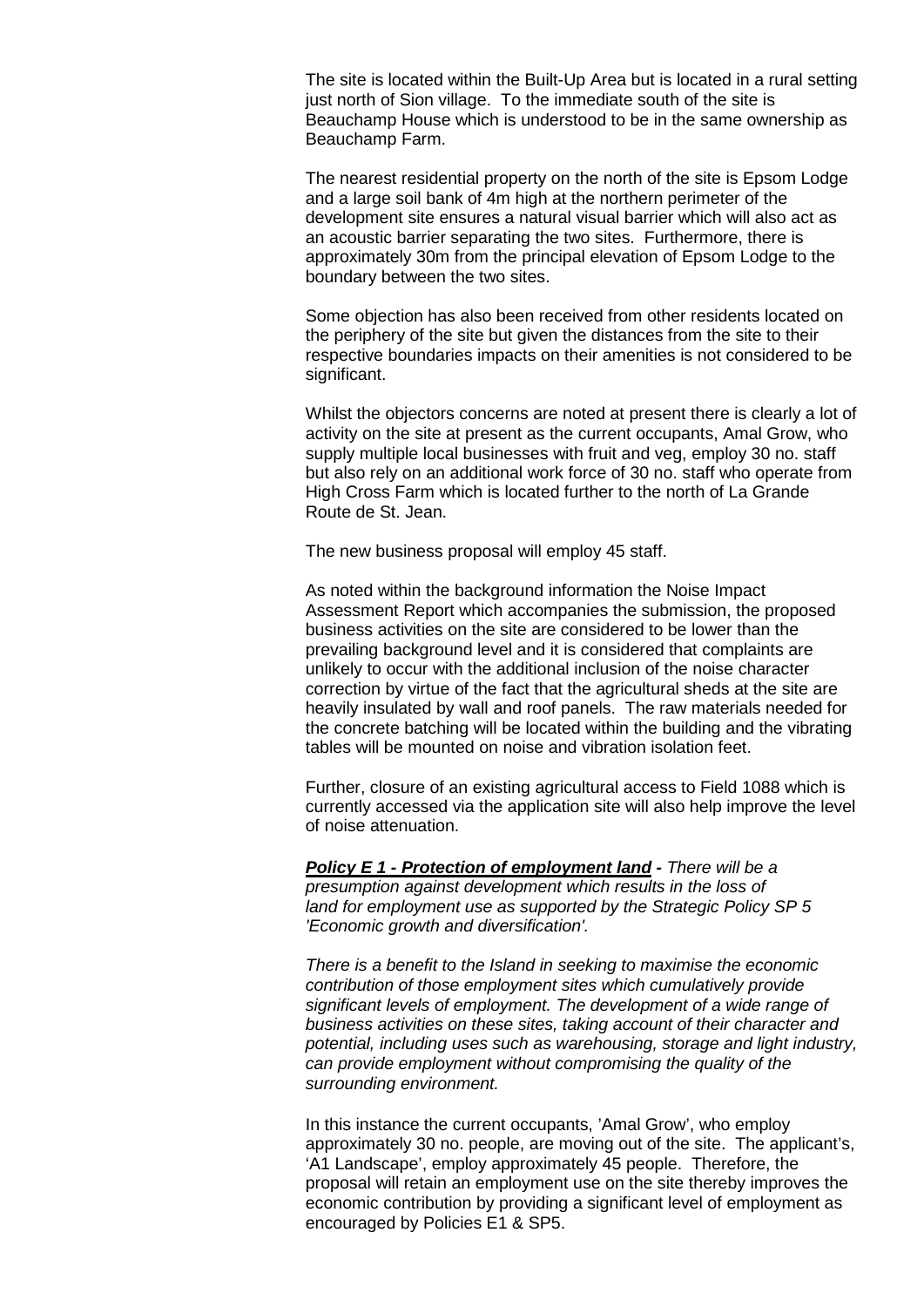# *Policy ERE 5 - Change of use and/or conversion of modern farm*

*buildings - There will be a general presumption against the change of use and/or conversion to other use of modern farm buildings unless the redundancy of the building to the farm unit and to the agriculture industry as a whole is proven by the applicant, to the satisfaction of the Minister for Planning and Environment, that the building is not of strategic importance to the agricultural industry.*

*If the Minister is satisfied that the building is redundant to the needs of the agricultural industry, then consideration may be given to an alternative use provided that the proposed use is appropriate to the Island's economic needs, such as light industry, warehousing or distribution uses.*

*Proposals which do not satisfy these criteria will not be permitted. Where permission is granted the Minister will, as appropriate, impose conditions relating to external storage of materials, parking, landscaping and visual improvements to the building.*

The proposals are split between that of an agricultural use in the form of the gardening business but diversifies into a light industrial use by introducing a change of use for concrete batching linked to the garden business function. Perhaps unusually the applicant has also historically provided a small building element within the business function which involves the manufacture and assembly of kitchens on a small scale. The kitchens are generally assembled off site. The area needed for these small joinery works is 36 sqm. The remaining area of 584 sqm will be used for the landscape garden business.

*Policy EIW 2 - New industrial buildings - Proposals for new industrial buildings within designated sites and the boundary of the Built-up Area, will be permitted provided that the development accords with Policy GD 1 'General development considerations'.*

As the proposal seeks a change of use moving away from purely agricultural use consideration must be given to the impact that the light industrial uses will have on the surrounding area and in particular on the amenities of the surrounding residents. In this respect although several objections have been received the Noise Impact Assessment Report from Aura (Sound & Air) Ltd suggests that the steel framed sheds are thermally insulated providing a sound reduction.

# *Policy NE 4 - Trees, woodland and boundary features*

*Trees, woodlands and boundary features - walls, fosses, banques and hedgerows - which are of landscape, townscape, amenity, biodiversity or historical value, will be protected.*

Given the removal of some mature vegetation to achieve an improvement to the access and egress to the site and the recommendation of that Parish that new planting be incorporated into the scheme, a landscaping Condition will be applied to any forthcoming permission.

The applicants will utilise the existing group of sheds so there is no visible development other than the works to the access and the addition of a new 1.8m high mesh fence with gates to be fixed to the west of the sheds to effectively enclose the rear hard standing. This is considered a minor material alteration which will not unduly impact visually on the

**b) Scale Form, Siting & Design**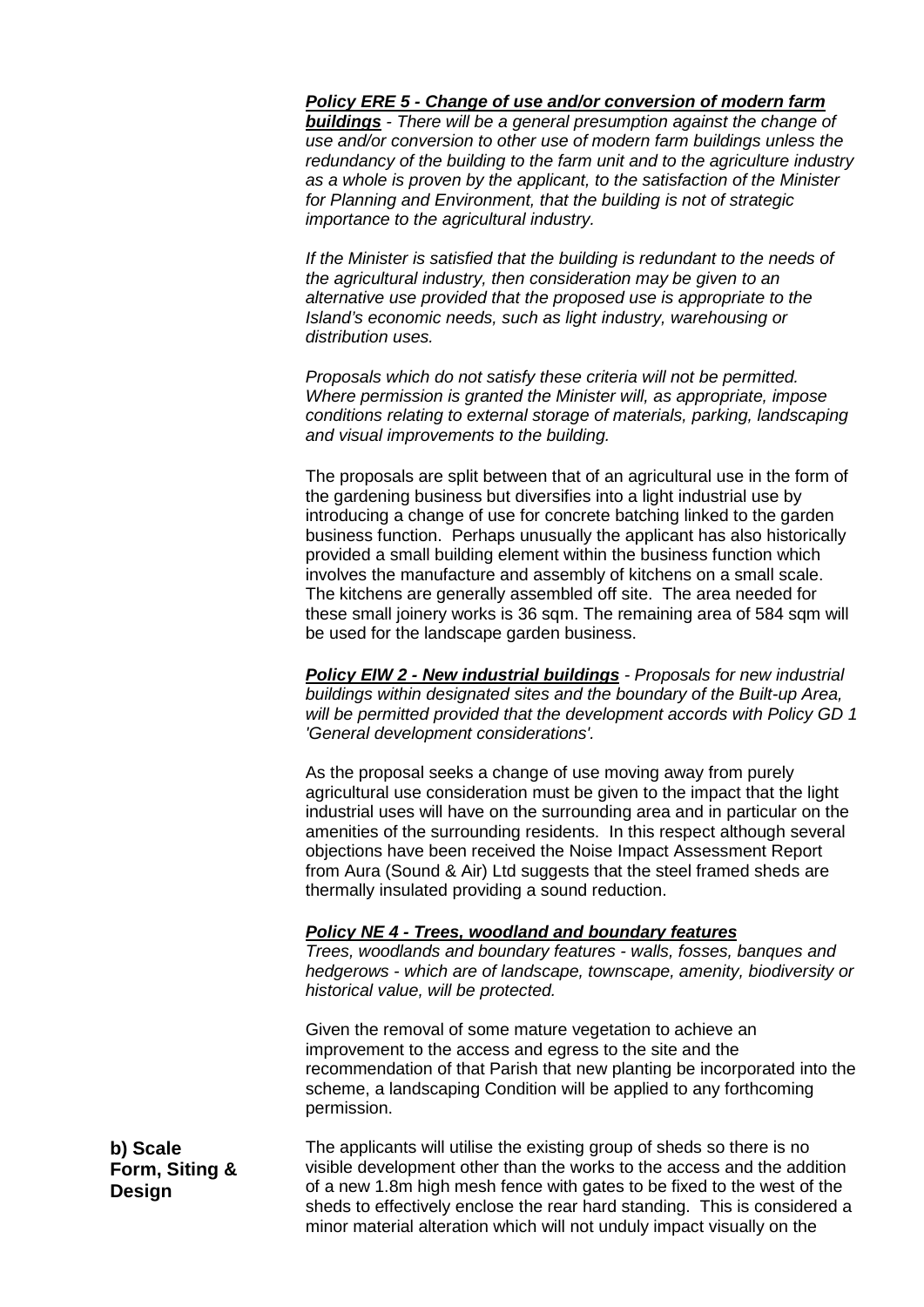|                                                                         | character of the site or surrounding area. This is a demountable<br>structure which can be removed if the use is no longer required in the<br>future.                                                                                                                                                                                                                                                                                                                                                                                                                                      |  |  |
|-------------------------------------------------------------------------|--------------------------------------------------------------------------------------------------------------------------------------------------------------------------------------------------------------------------------------------------------------------------------------------------------------------------------------------------------------------------------------------------------------------------------------------------------------------------------------------------------------------------------------------------------------------------------------------|--|--|
| c) Impact on the<br><b>Landscape/Street</b>                             | Changes to the vehicular access will alter the appearance of the site on<br>the road side elevation but this is considered acceptable as highway<br>improvements will be achieved. However, as requested by the Parish<br>replacement planting will be required to offset the loss of vegetation.<br>This will ensure that the visual impacts of the proposed changes will be<br>minimised.                                                                                                                                                                                                |  |  |
| d) Impact on<br><b>Neighbours</b>                                       | (Refer to comments in GD1 above).                                                                                                                                                                                                                                                                                                                                                                                                                                                                                                                                                          |  |  |
| e) Access, Car<br>Parking &<br><b>Highways</b><br><b>Considerations</b> | As noted in the background papers the established packing shed and<br>wholesale depot for Amal Grow generates a significant amount of traffic<br>during the hours of operation whereby tractors, trailers, HGV lorries;<br>vans and domestic vehicles move to and from the site.                                                                                                                                                                                                                                                                                                           |  |  |
|                                                                         | The new business operations for A1 Landscaping will reduce the amount<br>of vehicular movements to and from the site as the business operations<br>will no longer be based on distribution and deliveries but will<br>nevertheless be concentrated on the site and on customers sites.                                                                                                                                                                                                                                                                                                     |  |  |
|                                                                         | Currently the existing access is sub-standard in terms of visibility to both<br>the nearside and offside lanes. The less intensive use of the site will<br>help reduce highway safety concerns in this regard. However, in an<br>attempt to improve the situation it is proposed to move the access 5<br>metres to the north by widening the access and incorporating a<br>900mmhigh roadside wall at the southern part of the opening. This will<br>double the visibility to the nearside lane. The hedgerow to the north will<br>be lowered to 900mm high to improve offside visibility. |  |  |
|                                                                         | In response to these access improvements consultations with TTS-<br>Highways have submitted a diagram to show how further improvements<br>can be made to the access which will in turn improve highway safety<br>standards. TTS-Highways advise that if the offside visibility can be<br>significantly improved the Department would support the application. (It<br>is therefore proposed to require these works as a Condition of granting<br>planning permission).                                                                                                                      |  |  |
| f) Foul Sewage &<br><b>Surface Water</b><br><b>Disposal</b>             | The site is connected to the main foul sewer.                                                                                                                                                                                                                                                                                                                                                                                                                                                                                                                                              |  |  |
| g) Landscaping                                                          | A detailed landscaping scheme will be required prior to the<br>commencement of the development, which shall include details of;<br>The new planting behind visibility splays at the remodelled<br>$\bullet$<br>vehicular access;<br>Increased planting along the northern boundary to improve the<br>$\bullet$<br>visual and acoustic 'green' buffer between Epsom Lodge and<br>Beauchamp Farm & along the western boundary of the site.                                                                                                                                                   |  |  |
| h) Planning<br><b>Obligations</b>                                       | None.                                                                                                                                                                                                                                                                                                                                                                                                                                                                                                                                                                                      |  |  |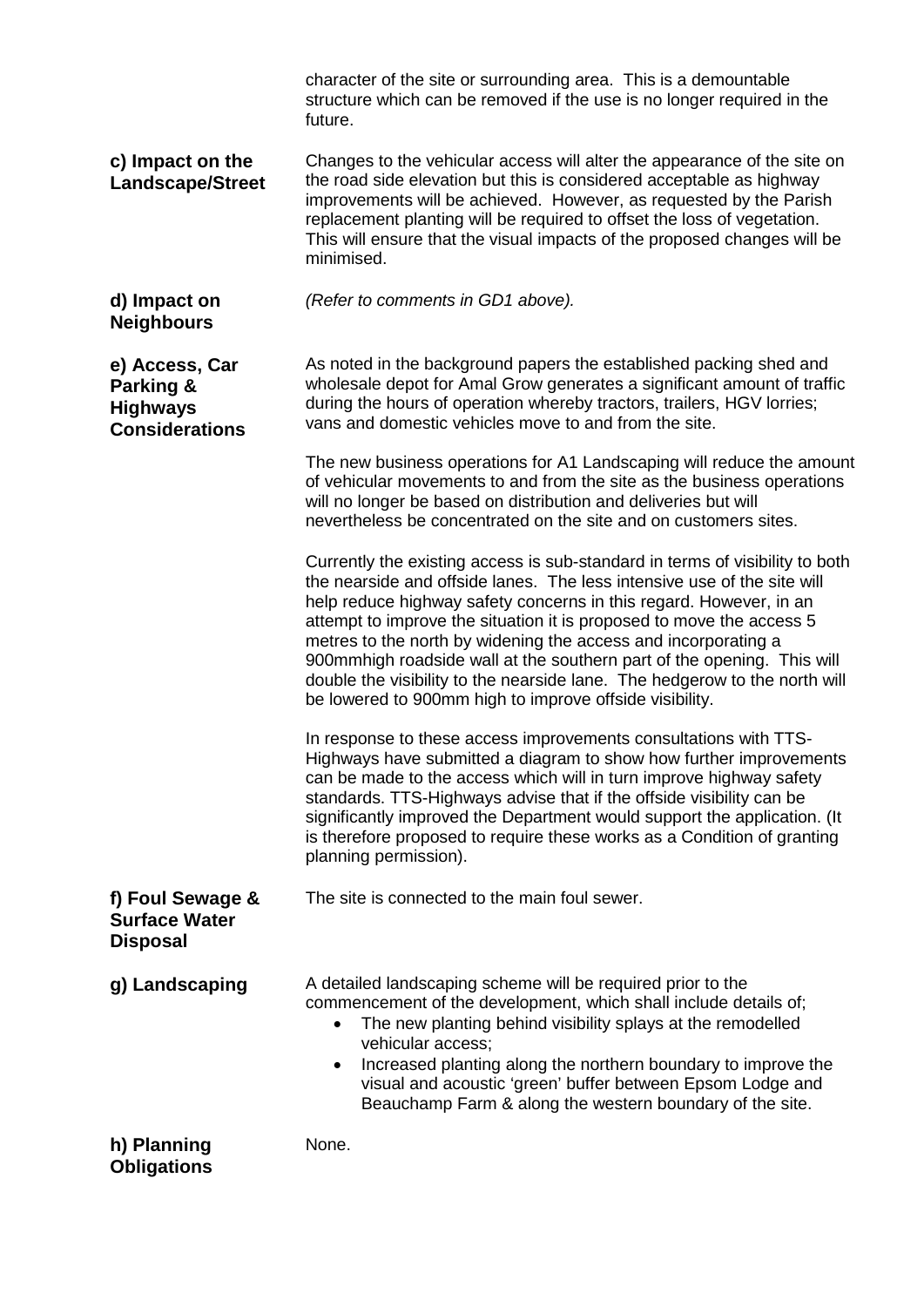| i) Other Matters                        | Currently A1 Landscape operate out of Le Catelet Farm, La Route de St.<br>Jean. There is no connected to the main foul sewer at this location and<br>the sheds the business operate from are not as well insulated as those at<br>Beauchamp Farm. Further, Le Catelet Farm, is located in the Green<br>Zone unlike the Beauchamp Farm which is located in the Built-Up Area.                                                                                                                                                                                                                                                                                                                                                                                                                                                                                                                                                                                                                                                                                                                                                                                                                                                                                                                                                                                                                                                                                                                                                                                                                                                                                    |  |
|-----------------------------------------|-----------------------------------------------------------------------------------------------------------------------------------------------------------------------------------------------------------------------------------------------------------------------------------------------------------------------------------------------------------------------------------------------------------------------------------------------------------------------------------------------------------------------------------------------------------------------------------------------------------------------------------------------------------------------------------------------------------------------------------------------------------------------------------------------------------------------------------------------------------------------------------------------------------------------------------------------------------------------------------------------------------------------------------------------------------------------------------------------------------------------------------------------------------------------------------------------------------------------------------------------------------------------------------------------------------------------------------------------------------------------------------------------------------------------------------------------------------------------------------------------------------------------------------------------------------------------------------------------------------------------------------------------------------------|--|
| <b>14. Conclusion</b>                   | The site is in the Built-up Area, wherein there is no presumption against<br>development subject to the usual amenity requirements. Having<br>undertaken a site visit and considered the existing history of how the site<br>is currently utilised it is concluded that the improvements to site access<br>through improved visibility splays; the reduction in the intensity of use of<br>the site by the relocation of Amal Grow; the condition of the existing<br>sheds which are acoustically well insulated and the closure of access to<br>field 1088 makes this an appropriate Built-Up Area location for the<br>business operations of A1 Landscaping.                                                                                                                                                                                                                                                                                                                                                                                                                                                                                                                                                                                                                                                                                                                                                                                                                                                                                                                                                                                                  |  |
|                                         | In conclusion, the site represents an appropriate siting for the<br>development proposed without causing undue harm to surrounding<br>neighbouring amenities or the character of the surrounding area in<br>accordance with the Policies identified.                                                                                                                                                                                                                                                                                                                                                                                                                                                                                                                                                                                                                                                                                                                                                                                                                                                                                                                                                                                                                                                                                                                                                                                                                                                                                                                                                                                                            |  |
| 15. Department<br><b>Recommendation</b> | APPROVE with the attached Conditions.                                                                                                                                                                                                                                                                                                                                                                                                                                                                                                                                                                                                                                                                                                                                                                                                                                                                                                                                                                                                                                                                                                                                                                                                                                                                                                                                                                                                                                                                                                                                                                                                                           |  |
| <b>16. Conditions</b>                   | The development hereby approved shall be carried out entirely in<br>1.<br>accordance with the plans and documents permitted under this permit.<br>No variations shall be made without the prior written approval of the<br>Minister for Planning and Environment.<br>1. Reason: To ensure that the development is carried out and completed<br>in accordance with the details approved by the Minister for Planning and<br>Environment under the provisions of Policy GD1 of the Adopted Island<br>Plan, 2011.<br>Prior to first use of the development, hereby approved, details of<br>2.<br>visbility splays must be submitted to and agreed in writing by the Minister<br>for Planning and Environment in accordance with TTS-Highways<br>consultation comments and the submitted TTS-Highways diagram ref:<br>14-0615 (dated 11.06.14). Once agreed the access improvements and<br>visibility splays must be implemented in full, prior to first use, and<br>thereafter retained and maintained as such, and nothing within these<br>splays shall be allowed to exceed 900mm in height.<br>2. Reason: In the interests of highway safety in accordance with Policy<br>GD1 of the Adopted Island Plan, 2011.<br>3. The development, hereby permitted, shall not be commenced until<br>there has been submitted to and approved in writing by the Minister for<br>Planning and Environment, a scheme of landscaping which shall provide<br>details of the following;<br>i) all existing trees, hedgerows and other plants, walls, fences and other<br>features which it is proposed to retain on the site and on adjoining land<br>within the same ownership; |  |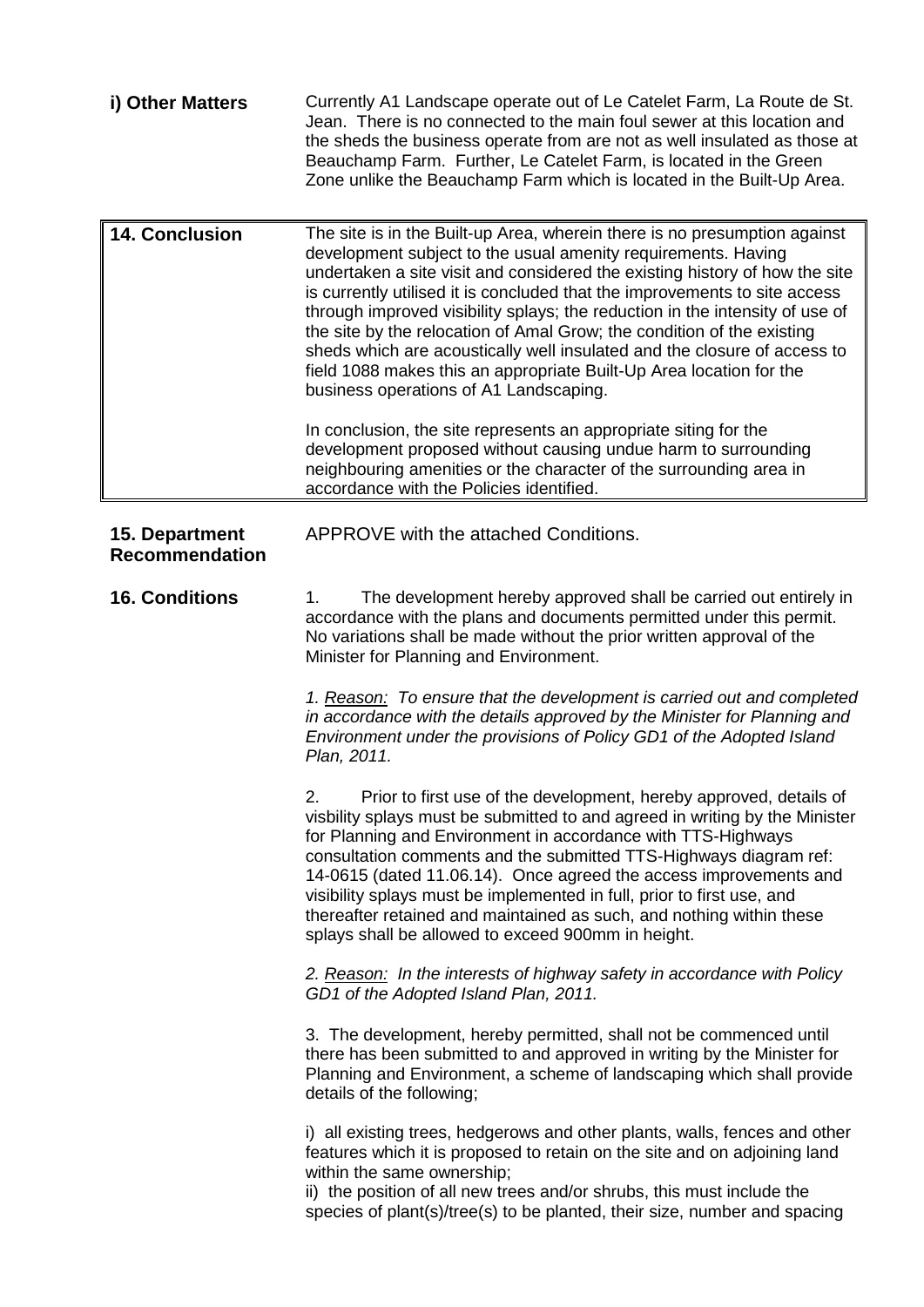and the means to be used to support and protect them. Full details of new screen planting comprising of a bank with trees and shrubs to be installed behind the splay lines must also form part of the landscaping works.

iii) other landscape treatments to be carried out or features to be created, for example, any excavation works, surfacing treatments, or means of enclosure;

iv) the measures to be taken to protect existing trees and shrubs; and, v) the arrangements to be made for the maintenance of the landscaped areas.

vi) details of the increased boundary buffer to the north boundary of the site between 'Epsom Lodge' and the site shall also form part of the landscaping works as well as details for additional planting along the western boundary of the site.

Once agreed in writing by the Minister for Planning and Environment the approved scheme shall be implemented in full and retained and maintained as such.

*3) Reason: To ensure that before development proceeds, provision is made for a landscaping regime that will enhance the appearance and ecological value of the site and help to assimilate it into the landscape, in accordance with Policies GD1 & NE4 of the Adopted Island Plan, 2011.*

4) All planting and other operations in the landscaping scheme approved under this permission, shall be carried out and completed in the first planting season following the completion of the development.

*4) Reason: To ensure the benefits of the approved landscaping scheme are not delayed and consequently make an early contribution to the amenity of the site in the interest of sustaining and enhancing landscape quality in accordance with Policies GD1 & NE4 of the Adopted Island Plan, 2011.*

5) Any trees or plant(s) planted in accordance with the approved scheme, which within a period of five years from the planting taking place; die, are removed or become seriously damaged or diseased, shall be replaced in the next planting season with others of similar size and species, unless the Minister for Planning and Environment gives written consent to a variation of the scheme.

*5) Reason: To mitigate against the potential failure of trees and plants, and the extent to which that failure might threaten the success of the landscaping scheme in accordance with Policies GD1 & NE4 of the Adopted Island Plan, 2011.*

6) The hours of operation shall be restricted to Monday to Friday between 07.30hrs and 18.00hrs; Saturdays between 08.00 hrs and 13.00 hrs and with no working on Sundays; Bank Holidays or Public Holidays.

*6) Reason: To protect the amenities of surrounding neighbouring properties in accordance with Policy GD1 of the Adopted Island Plan, 2011.*

7) There shall be no retailing from the site.

*7) Reason: To protect the amenities of surroundings neighbouring properties in accordance with Policy GD1 of the Adopted Island Plan,*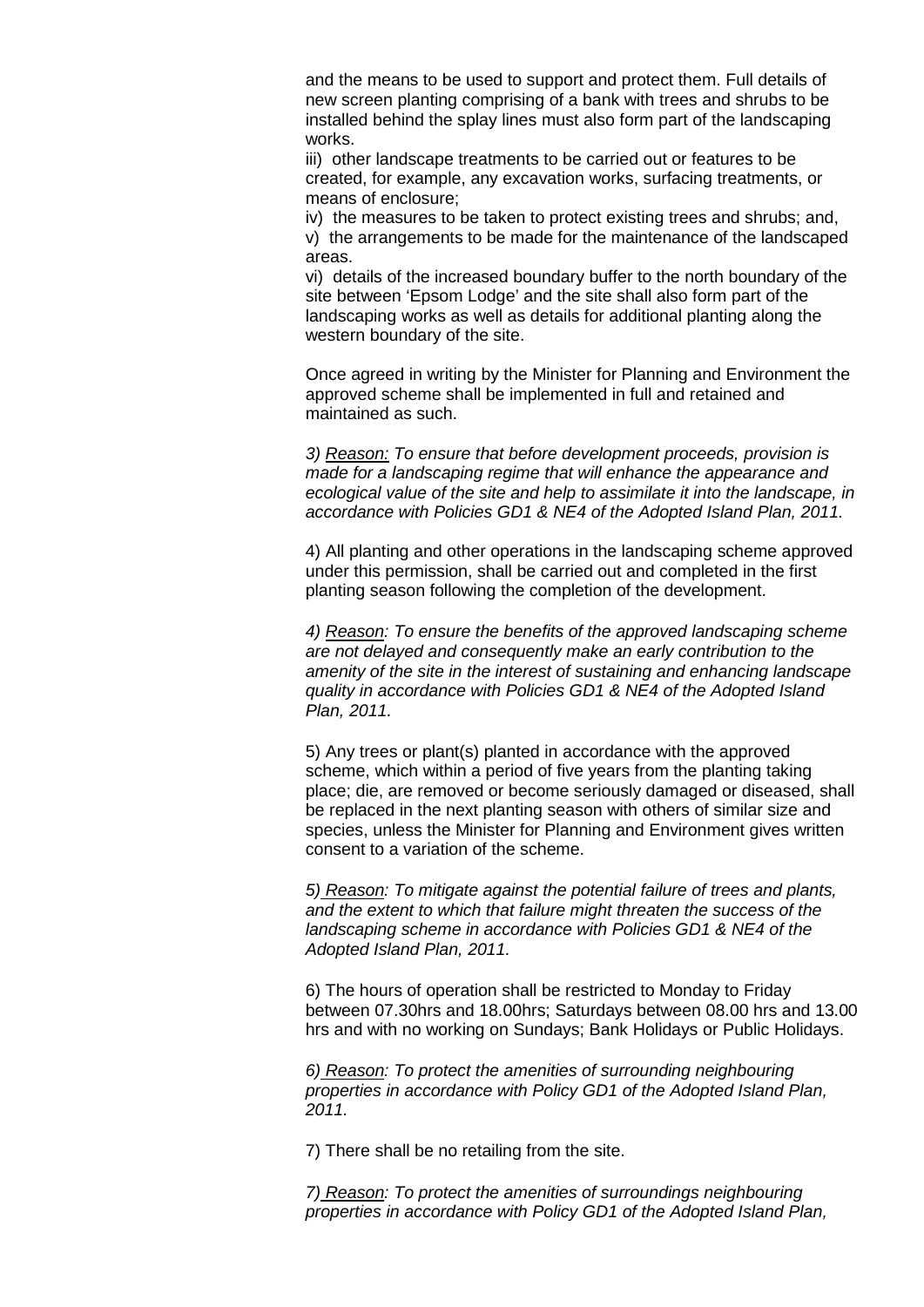|                                   | 2011.                                                                                                                                                                                                                                                                                                                                                                                                                                                                                                                                                                                                                                                                                                                                                                                                                        |
|-----------------------------------|------------------------------------------------------------------------------------------------------------------------------------------------------------------------------------------------------------------------------------------------------------------------------------------------------------------------------------------------------------------------------------------------------------------------------------------------------------------------------------------------------------------------------------------------------------------------------------------------------------------------------------------------------------------------------------------------------------------------------------------------------------------------------------------------------------------------------|
| 17. Reason for<br><b>Approval</b> | The proposed development is considered to be acceptable having due<br>regard all of the material considerations raised. In particular, the<br>development has been assessed against Policy GD1 of the Adopted<br>Island Plan, 2011 wherein there is no presumption against development.<br>In this case, the proposed change of use to include semi light industrial<br>uses for concrete batching and joinery workshop are regarded as<br>acceptable because the hours of working will be controlled; the existing<br>sheds are acoustically clad to ameliorate noise impacts to surrounding<br>residents; access changes will bring about highway safety improvements<br>and additional landscaping will also reduce noise impacts to surrounding<br>residents and bring visual improvements to the character of the area. |
|                                   | In addition, the representations raised to the scheme on the grounds of<br>noise generation; vibration caused from batching plant; air pollution;<br>traffic increase and impacts on surrounding neighbouring amenities have<br>been assessed. However, it is considered that the proposals accord with<br>the terms of Policies, GD1; E1; SP1; SP2; SP5; ERE5 & NE4 of the<br>Adopted Island Plan, 2011, in that it does not have an unreasonable<br>impact on surrounding neighbouring amenities or the character of the<br>surrounding area.                                                                                                                                                                                                                                                                              |
| 18. Background<br><b>Papers</b>   | 1:2500 Location Plan<br>Consultation responses:-<br>1. Parish: Letters 1 <sup>st</sup> & 27 <sup>th</sup> May 2014<br>2. TTS-Highways: E:mail 11.6.14 (included is a vis. splays diagram)<br>3. Env. Health Protection: Letter 8 <sup>th</sup> May 2014<br>4. Land Controls $-15^{th}$ May 2014<br>5. Environmental Protection: Letter 9th June 2014<br>6 no. letters of objection:-<br>1. National Trust<br>2. Mr P Le Marquand<br>3. Dr P R Woodman<br>4. Mr S MacKenzie<br>5. Mr & Mrs R Davies<br>6. Mr & Mrs Simmons<br>Responses from agent: $16^{th}$ , $28^{th}$ , $29^{th}$ May 2014 & $4^{th}$ June 2014 &<br>$E:$ MAIL 11 <sup>th</sup> June 2014.                                                                                                                                                                |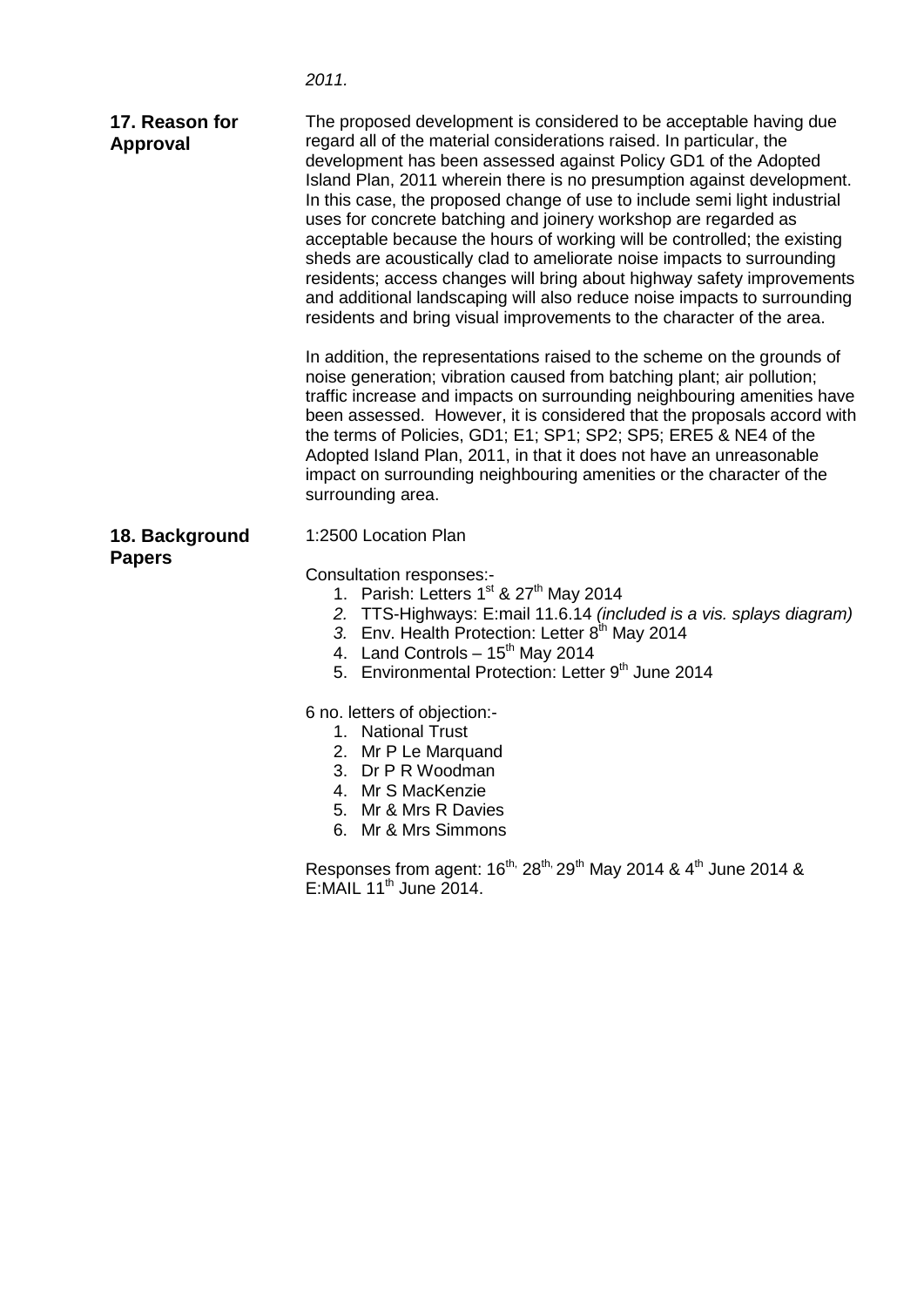**Department of the Environment Planning and Building Services**

South Hill St Helier, Jersey, JE2 4US Tel: +44 (0)1534 445508 Fax: +44 (0)1534 445528

|                                     |                                                                                                                                                                                                                                 | Application Number: P/2013/1829                                                                                                                                                                    |  |
|-------------------------------------|---------------------------------------------------------------------------------------------------------------------------------------------------------------------------------------------------------------------------------|----------------------------------------------------------------------------------------------------------------------------------------------------------------------------------------------------|--|
|                                     | <b>Request for Reconsideration Report</b>                                                                                                                                                                                       |                                                                                                                                                                                                    |  |
| <b>Site Address</b>                 | St. Peter.                                                                                                                                                                                                                      | South-West part of Field No. 346, La Route du Carrefour a Cendre,                                                                                                                                  |  |
| <b>Requested by</b>                 | Somerleigh Farm<br>(1996) Limited                                                                                                                                                                                               | J Design Limited<br>Agent                                                                                                                                                                          |  |
| <b>Description</b>                  | Construct agricultural workers dwelling. REQUEST FOR<br>RECONSIDERATION of refusal of planning permission.                                                                                                                      |                                                                                                                                                                                                    |  |
| <b>Type</b>                         | <b>Major Application</b>                                                                                                                                                                                                        |                                                                                                                                                                                                    |  |
| <b>Original Decision</b>            | <b>REFUSED</b>                                                                                                                                                                                                                  |                                                                                                                                                                                                    |  |
| <b>Conditions</b><br><b>Reasons</b> | The proposed new dwelling by virtue of its design, scale and<br>1.<br>location would detract from and unreasonably harm, the character<br>of the countryside contrary to Policies NE7 & GD7of the Adopted<br>Island Plan, 2011. |                                                                                                                                                                                                    |  |
|                                     | 2.                                                                                                                                                                                                                              | The proposed development would result in the permanent<br>loss of part of Field 346, La Route du Carrefour a Cendre, St.<br>Peter, contrary to Policy ERE 1 of the Adopted Island Plan, 2011.      |  |
|                                     | 3.<br>Adopted Island Plan, 2011.                                                                                                                                                                                                | Insufficient justification has been made for the construction<br>of a new key agricultural workers dwelling within Field 346 as is<br>required by the sequential tests of Policies H9 & NE7 of the |  |
| Determined by                       | Delegated Refused                                                                                                                                                                                                               |                                                                                                                                                                                                    |  |
| <b>Date</b>                         | 21/03/2014                                                                                                                                                                                                                      |                                                                                                                                                                                                    |  |
| <b>Zones</b>                        | Green Zone<br><b>Potential Listed Building</b><br><b>Water Pollution Safeguard Area</b><br><b>Primary Route Network</b>                                                                                                         |                                                                                                                                                                                                    |  |
| <b>Policies</b>                     | <b>GD1 - General Development Considerations</b><br>NE 7 - Green Zone<br>HE 1 - Protecting Listed buildings and places<br>ERE 1 - Safeguarding agricultural land                                                                 | H 9 - Staff and key agricultural worker accommodation                                                                                                                                              |  |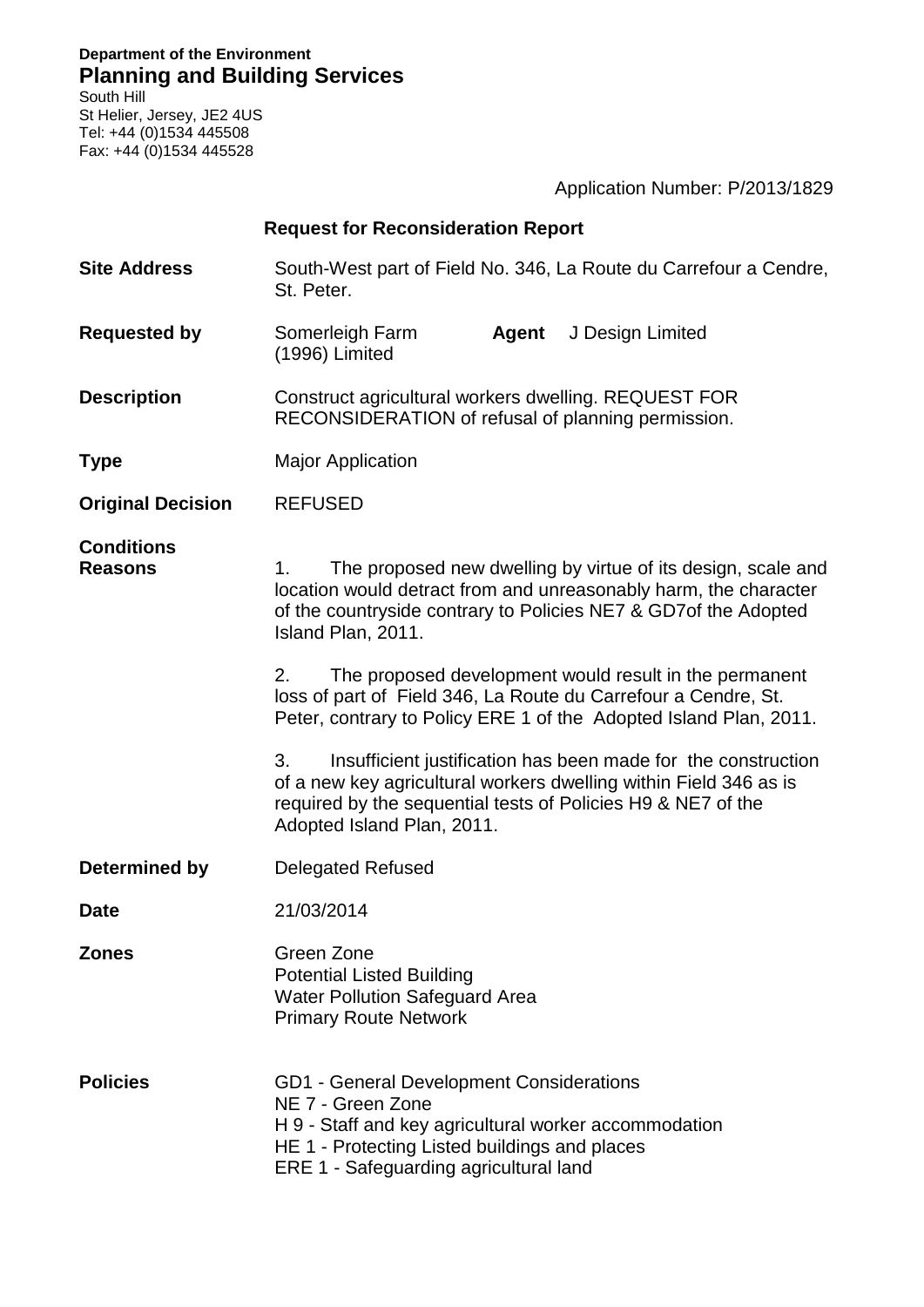| <b>Recommendation</b> | The site lies within the Green Zone wherein there is a strong<br>presumption against development including the construction of<br>new dwellings and extending residential curtilages.                                                                                                                                                                                                                                                                                                                                                                    |
|-----------------------|----------------------------------------------------------------------------------------------------------------------------------------------------------------------------------------------------------------------------------------------------------------------------------------------------------------------------------------------------------------------------------------------------------------------------------------------------------------------------------------------------------------------------------------------------------|
|                       | Green Zone policy NE7 accepts that staff accommodation may be<br>allowed but only where it satisfies certain requirements, in<br>particular demonstrating that the accommodation is essential (not<br>merely desired), and cannot be accommodated within the built up<br>area or within existing buildings. If therefore the accommodation is<br>not essential there is no justification for an exception to the normal<br>presumption against development, and in all cases the<br>development must also avoid having an unacceptable visual<br>impact. |
|                       | The construction of new dwellings in the Green Zone is therefore<br>only permitted in exceptional circumstances and there are a series<br>of sequential tests to ensure that Policy rigour is applied before<br>grant of a new unit can be considered.                                                                                                                                                                                                                                                                                                   |
|                       | In considering this Request for Reconsideration the Panel are<br>advised in the first instance that there is no doubting the 'bona fide'<br>status of the applicant or his son within the agricultural industry<br>based on the business case provided.                                                                                                                                                                                                                                                                                                  |
|                       | A case has been submitted for the construction of a new<br>agricultural workers unit within the south/west section of Field 346<br>on the basis that it is said to be essential to the business function.<br>The applicant's make reference to this being a "last resort" having<br>explored all other options.                                                                                                                                                                                                                                          |
|                       | However, whilst noting that the business is a significant producer<br>within the local agricultural industry and exports produce to UK<br>super markets, the justification put forward does not go far enough<br>in making an adequate case for an exception to the presumption<br>against development in the Green Zone.                                                                                                                                                                                                                                |
|                       | If it were proven that a permanent residence was required on site,<br>it would be expected that other options be explored for developing<br>existing buildings on either of the sites referenced or that the<br>business operations be rationalised in such a way as to provide<br>the additional key worker accommodation needed as part of<br>Policy NE7 & H9 requirements.                                                                                                                                                                            |
|                       | The applicants support for environmental projects generally is<br>noted but as regards the application in hand, the loss of a large<br>agricultural farm land to create a substantial residential curtilage<br>cannot be supported given the strong presumption against its loss<br>as outlined within Policy ERE 1.                                                                                                                                                                                                                                     |
|                       | Notwithstanding the arguments put forward the construction of a<br>detached dwelling with no obvious physical or architectural link to<br>the farm, plus the large hardstanding and curtilage would all<br>change the appearance of the site and be detrimental to the                                                                                                                                                                                                                                                                                   |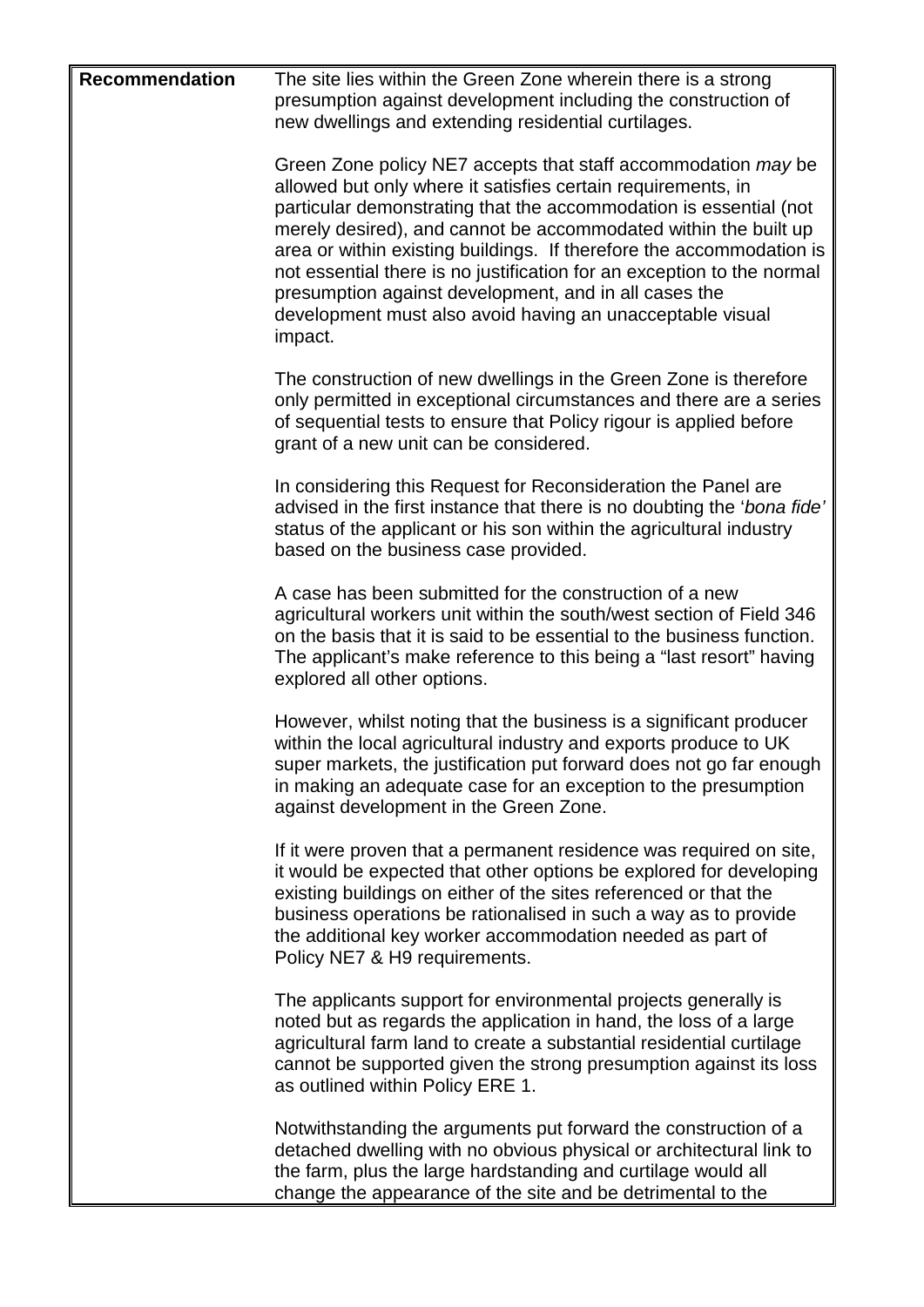|                         | character of the area and the Green Zone. The location is argued<br>by the applicant to be infilling, but infilling is not encouraged within<br>the Island Plan.                                                                                                                                                                                                                                                                                                                                                                                                                                    |
|-------------------------|-----------------------------------------------------------------------------------------------------------------------------------------------------------------------------------------------------------------------------------------------------------------------------------------------------------------------------------------------------------------------------------------------------------------------------------------------------------------------------------------------------------------------------------------------------------------------------------------------------|
|                         | The proposal is therefore contrary to the Policies identified in this<br>report, will have a detrimental impact on the landscape, and fails to<br>make an adequate case for an exception to policy or to justify this<br>impact. It is therefore recommended that the original reasons for<br>refusal be maintained.                                                                                                                                                                                                                                                                                |
|                         |                                                                                                                                                                                                                                                                                                                                                                                                                                                                                                                                                                                                     |
| <b>Comments on Case</b> | The application is for the construction of an agricultural workers<br>dwelling to Field no. 346 which is located to the south of the<br>'Somerleigh Farm' group of buildings at, La Route du Carrefour a<br>Cendre, St. Peter.                                                                                                                                                                                                                                                                                                                                                                      |
|                         | The site is located in the Green Zone wherein there is a general<br>presumption against all forms of new development for whatever<br>purpose. Therefore, exceptions to this Policy criteria set a very<br>high bar and in this case a fundamental consideration will be that<br>of demonstrating why, in accordance with Policy H9,<br>accommodation for a key agricultural worker cannot in the first<br>instance be found within the Built-Up Area or secondly be located<br>within the existing farm group of buildings at 'Somerleigh Farm' or<br>at the business' other site - Verte Rue Farm. |
|                         | Furthermore, notwithstanding the principle of creating a new<br>dwelling in the Green Zone, the siting of the new unit in the middle<br>section of field 346, is considered indiscrete when assessed<br>against the back drop of the historically listed farm group of<br>buildings forming the 'Somerleigh' farm holding. It is noted that the<br>location of unit forms a 'book end' to the dwellings located to the<br>south of the site which are outside the applicant's ownership, but in<br>doing so it extends that residential character in to an existing field.                          |
|                         | The design of the proposed dwelling is also considered to be<br>mediocre and visually prominent within the rural landscape and<br>does not sit comfortably with the surrounding context. In short the<br>development fails to ensure that the impact on the character of the<br>countryside is minimised.                                                                                                                                                                                                                                                                                           |
|                         | As insufficient Policy justification has been made for the siting of<br>new agricultural workers accommodation in the Green Zone the<br>application fails to meet the criteria of key Policies H9, HE1, ERE1,<br>NE7 & GD1 of the Adopted Island Plan, 2011. (The full<br>assessment for the original decision is in the attached Case Officer<br>report).                                                                                                                                                                                                                                          |
|                         | Before identifying the core arguments, the applicant's agent<br>originally provided a brief history of the business. It is noted that<br>Somerleigh Farms (1996) Ltd. are key investors in the agricultural<br>industry having sorted and packed potatoes for other growers for<br>over 40 years. In 2014 the farm group are projected to grow 753                                                                                                                                                                                                                                                  |

vergees of Jersey Royal potatoes and 66 vergees of daffodils. Their produce is distributed locally through Barlett's and forwarded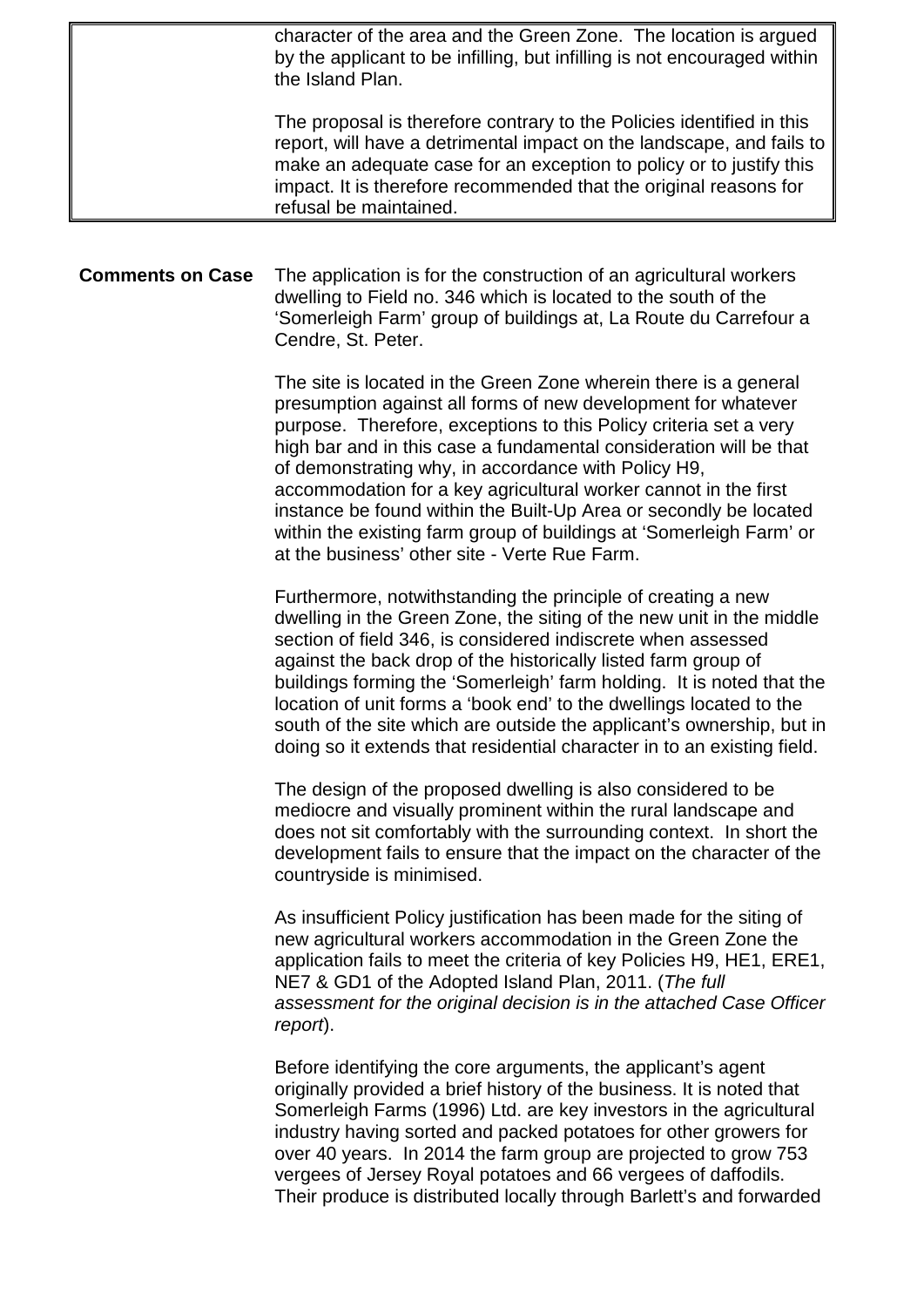onto the U.K. stores such as, Sainsburys, Tesco, Morrisons and Booths.

The business is run from two sites, Somerleigh Farm and Verte Rue Farm, and whilst each farm has a distinct function they are very close in proximity to each other being .6 of a mile apart. Also there are no livestock to watch over which would necessitate closer living accommodation to the business function.

The applicant's position regarding the core arguments contained within the Reasons for Refusal, are summarised below in italics, with the Department response following.

*1. We note that the Planning Officer assessment makes the assumption that as there are no animals of livestock to be cared for at the farm then some lesser degree of on-site supervision may be acceptable. Somerleigh Farms (1996) Ltd. have invested over £2,500,000 in tractors, harvesters, implements, machinery, packing lines, chillers, new buildings and infrastructure which cannot be left unattended. Increasing super market demands frequently results in potatoes being lifted, cleaned, graded and packed within 12-14 hours, and it is vital that the farm manager is on site to oversee and manage these operations.*

*Assertions that no other options to locate accommodation within the farm group have been considered are not correct and it is noted that no existing buildings on site can be converted to accommodate the applicant's son. Further, the farm have investigated purchasing one of the existing properties on La Rue du Carrefour a Cendre, adjacent to the farm, but none of these properties are currently available. Also the sub-division of the main house at Somerleigh to create two units has been considered but proved unviable in part due to its historic listing.* 

As noted in the original submission there is a clear business case which demonstrates that Somerleigh Farms (1996) Ltd. are key investors in the agricultural industry. Therefore, the '*bona fide'* status of the applicant and his son within the agricultural industry is not in doubt. However the panel needs to be convinced that there is a need for this dwelling on site if it is to make an exception to the normal, strong presumption against development.

As referenced in the original officer report the business also operates out of Verte Rue Farm which is less than .6 of a mile from 'Somerleigh' and as noted at present Mr Lamy senior is located at 'Somerleigh' and their son, who plays a key role within the business, is located at Verte Rue Farm. As both farms have key workers present there needs to be a better explanation of why accommodation cannot be better placed and why existing accommodation does not meet the alleged need.

The argument that there is valuable equipment on site is not considered convincing reason for a detached house in the Green Zone, as a similar argument could be made for any activity in the countryside where capital has been invested in buildings and equipment.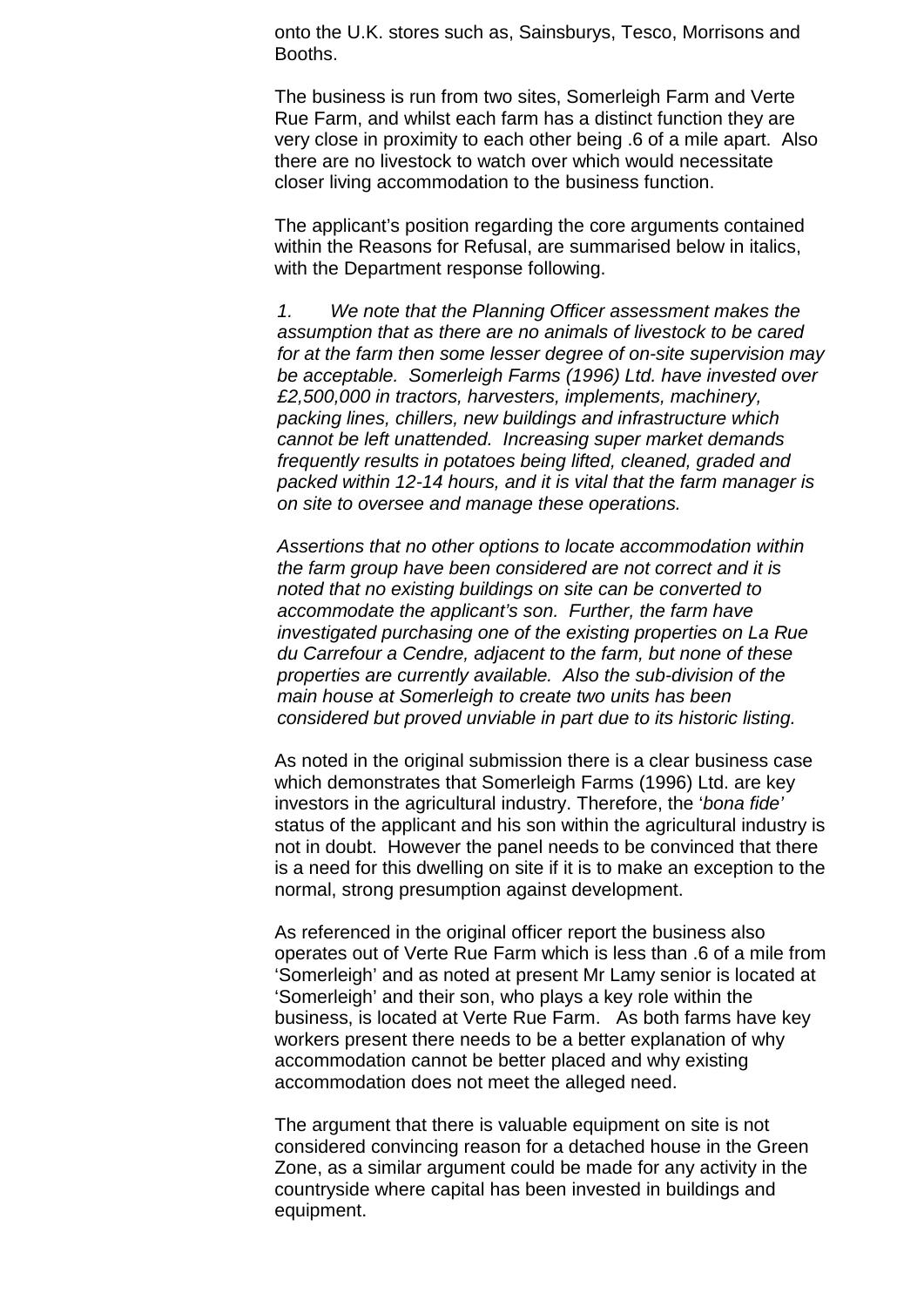*2. We have undertaken these investigations with our client over the last two years and the submission of this application is a "last resort" as all other options considered have failed. We would therefore contend that our client has fulfilled the sequential tests of Policies H9 & NE7 of the Adopted Island Plan, 2011.*

The Department acknowledge the applicant's statement but still endorse Reasons 2 and 3 of the Notice.

*3. With regard to the design, scale and location of the proposed new dwelling the Planning assessment states that its siting is considered to be indiscrete when assessed against the back drop of the historically listed farm group of buildings. However, HET consultation comments confirm that the "proposal will not have an adverse impact on the character and setting of the adjacent pLB Somerleigh,…." So there would appear to be a divergence of opinion on this matter.*

Although HET do not object to the siting of the new unit of accommodation in front of the listed farm group, Policy NE7 notes that where development must occur outside the Built-Up Area it will only be permitted in the Green Zone where it is demonstrated that there are no suitable alternative sites and, wherever possible, new buildings should be sited next to existing ones or within an existing group of buildings. Further, Policy H9 requires that where new accommodation can be supported, where possible it is located within or adjacent to the existing business premises, or other buildings on the site; and is of a size appropriate to its functional need.

*4. We have taken our cues for the design of the proposed new dwelling from the existing houses to the south – the foot print is similar to these houses, having only a one and a half storey element with granite faced frontage.*

As noted in the original officer report the design of the proposed dwelling is considered mediocre and visually prominent within the rural landscape and does not sufficiently ameliorate itself with the surrounding context of development or ensure that the impact of the provision of staff accommodation on the character of the countryside is minimised.

Therefore, given the large foot print, mediocre design and visual prominence of the new unit when assessed against the context of the listed group of farm buildings and character of the rural setting it is considered that the new unit would detract from and unreasonably harm the character of the area contrary to the criteria of Policies NE7 and GD7 of the Adopted Island Plan, 2011.

5. *With regard to Reason 2 relating to the permanent loss of agricultural land the total site area for the new dwelling as shown is just over one vergee. This amounts to 0.05% of the total area of land whose production of Jersey Royals is handled and packed at Somerleigh Farm.*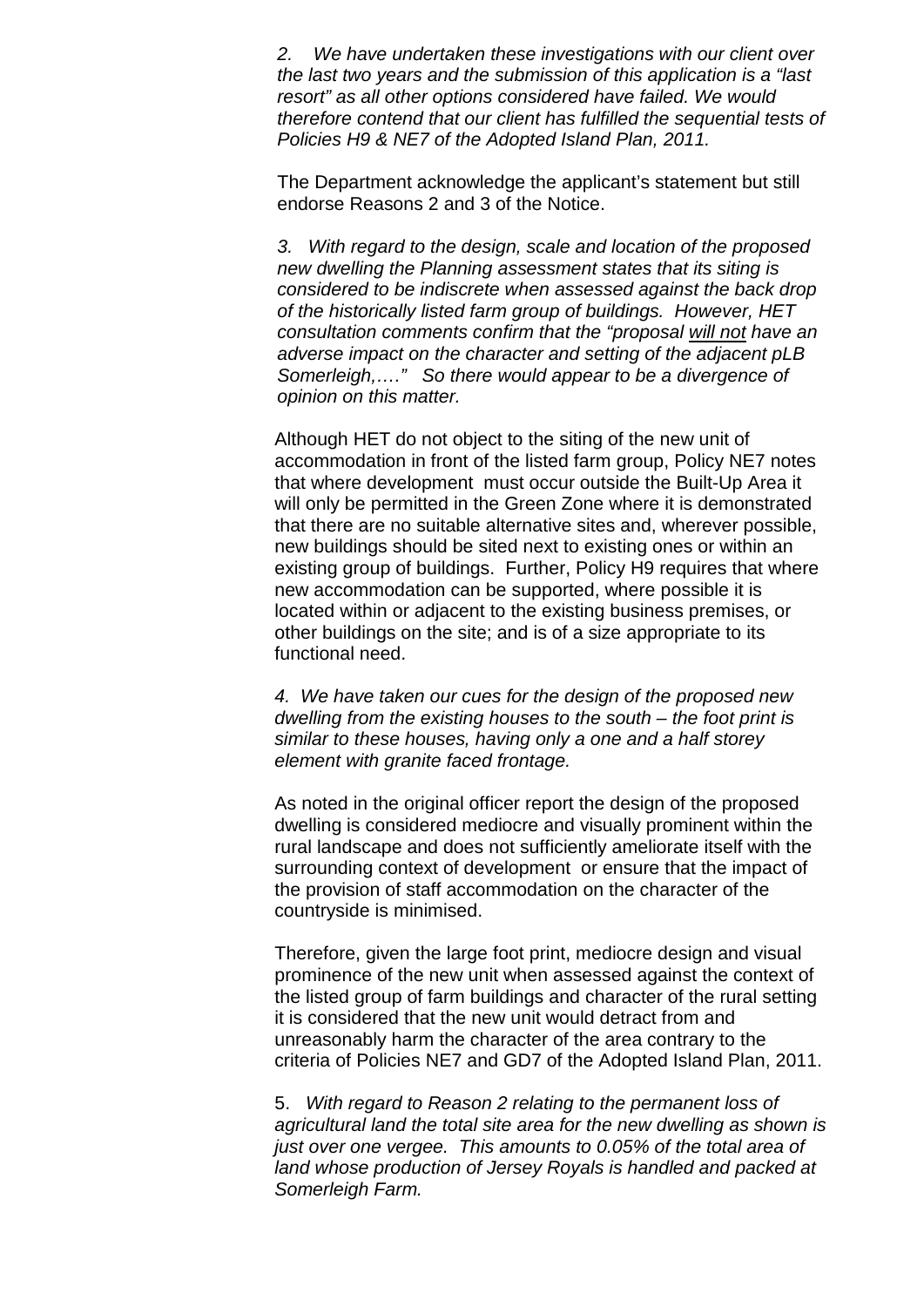*The eastern boundary of the site follows the line of the domestic gardens to the south and there is no great architectural or aesthetic necessity for this particular line. The site could easily be reduced by around 30.0m in length without significantly affecting the proposal which would reduce the incursion into Field 346 by around 40%.*

As noted there is a concern over the further loss of agricultural land albeit '*Unconditional*' in terms of Agricultural Controls. The Field has only recently lost a large strip of land to create a new access to support the new agricultural shed located to the east of the farm group of buildings at Somerleigh Farm. Given the presumption against the permanent loss of agricultural land for whatever purpose the arguments regarding the reduction of the scale of the site remain contrary to the principles of Policy ERE 1 as explained.

- **Recommendation** Maintain refusal as per the original recommendation.
- **Reasons As original refusal Notice.**
- **Background Papers** 1:2500 Site Plan Request for Reconsideration letter – 24.04.14 Original Officer Report – 20.03.14

Consultations:- **HET**  TTS-Highways Land Controls

No letters of representation received.

Endorsed by

Date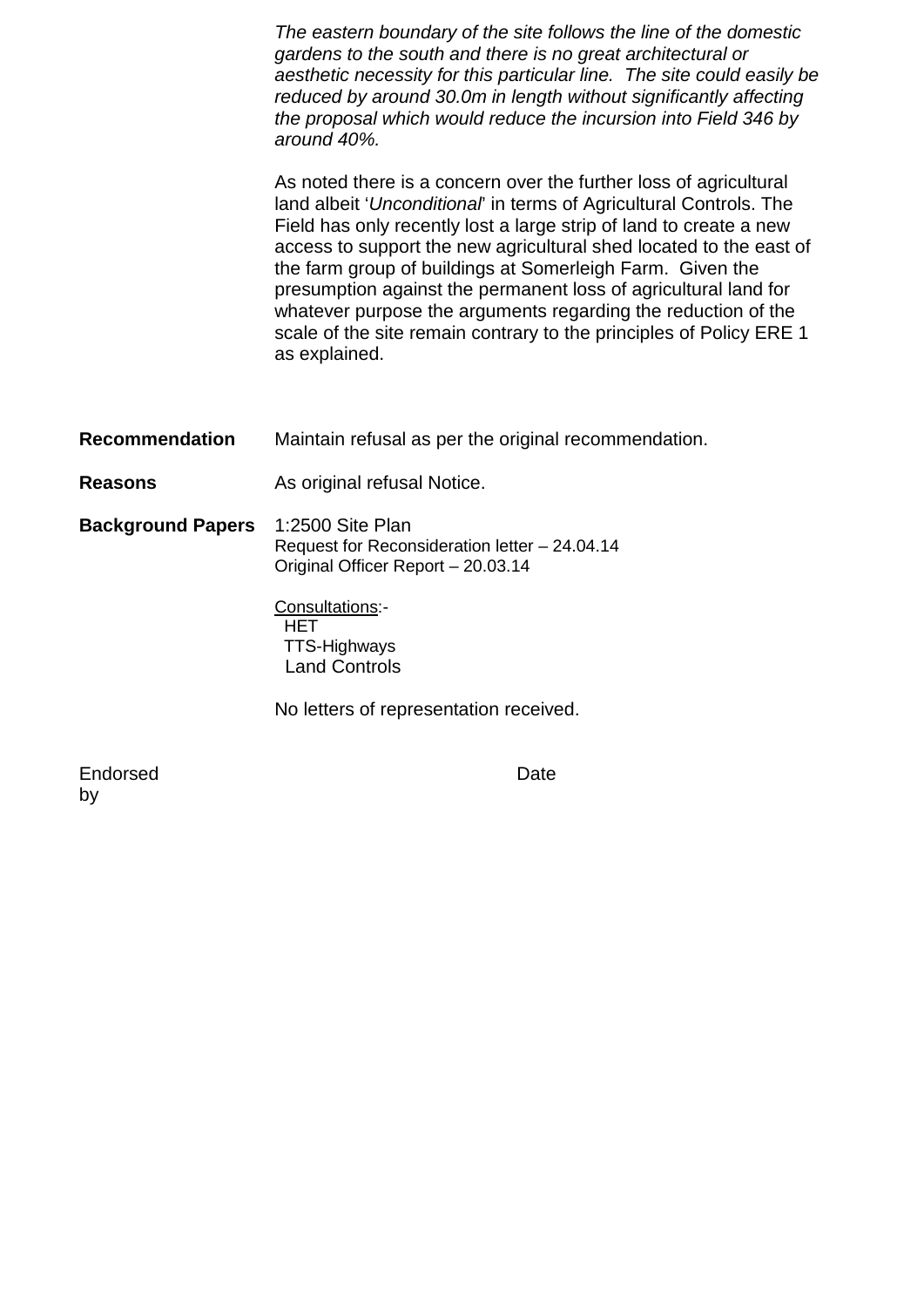#### **Department of the Environment Planning and Building Services** South Hill

St Helier, Jersey, JE2 4US Tel: +44 (0)1534 445508 Fax: +44 (0)1534 445528

Application Number: RW/2014/0522

### **Request for Reconsideration Report**

**Site Address** Highbury, La Rue du Crocquet, St. Brelade, JE3 8BZ.

- **Requested by** Mr. G.Seaford ROK Construction Ltd. **MAC** Architectural Services Limited
- **Description** RETROSPECTIVE: Replace 7 No. windows to East (front) elevation. ...REQUEST FOR RECONSIDERATION of refusal for planning permission.

**Type** Minor Application

**Original Decision** REFUSED

# **Conditions**

- 1. The retrospective application has failed to justify the principle of the replacement of the historic windows by a failure to demonstrate that the existing windows were not suitable for repair and retention. Furthermore, the proposed replacement windows would by virtue of their proposed detailing, including double glazing and decorative horns, detract from the intrinsic architectural quality and historic value of the building, which is included on The Minister for Planning and Environment's "Register of Buildings and Sites of Architectural, Archaeological and Historical Importance in Jersey" as a Potential Listed Building, contrary to Policies SP4 and HE2 of the Island Plan 2011
- **Determined by Delegated Refused**
- **Date** 15/05/2014
- **Zones** Built-Up Area□Potential Listed Building□Tourist Destination Area
- **Policies** TR2 Tourist Destination Area SP4 – Protecting the Natural and Historic Environment GD1 – General Development Considerations HE2 - Protection of Historic windows and doors.
- **Recommendation** The application proposes the retrospective replacement of historic windows on a Potential Listed Building and follows an application that was recently approved by the Panel for the retrospective overrender of the facades.

The 2011 Island Plan has a clear position with regard to the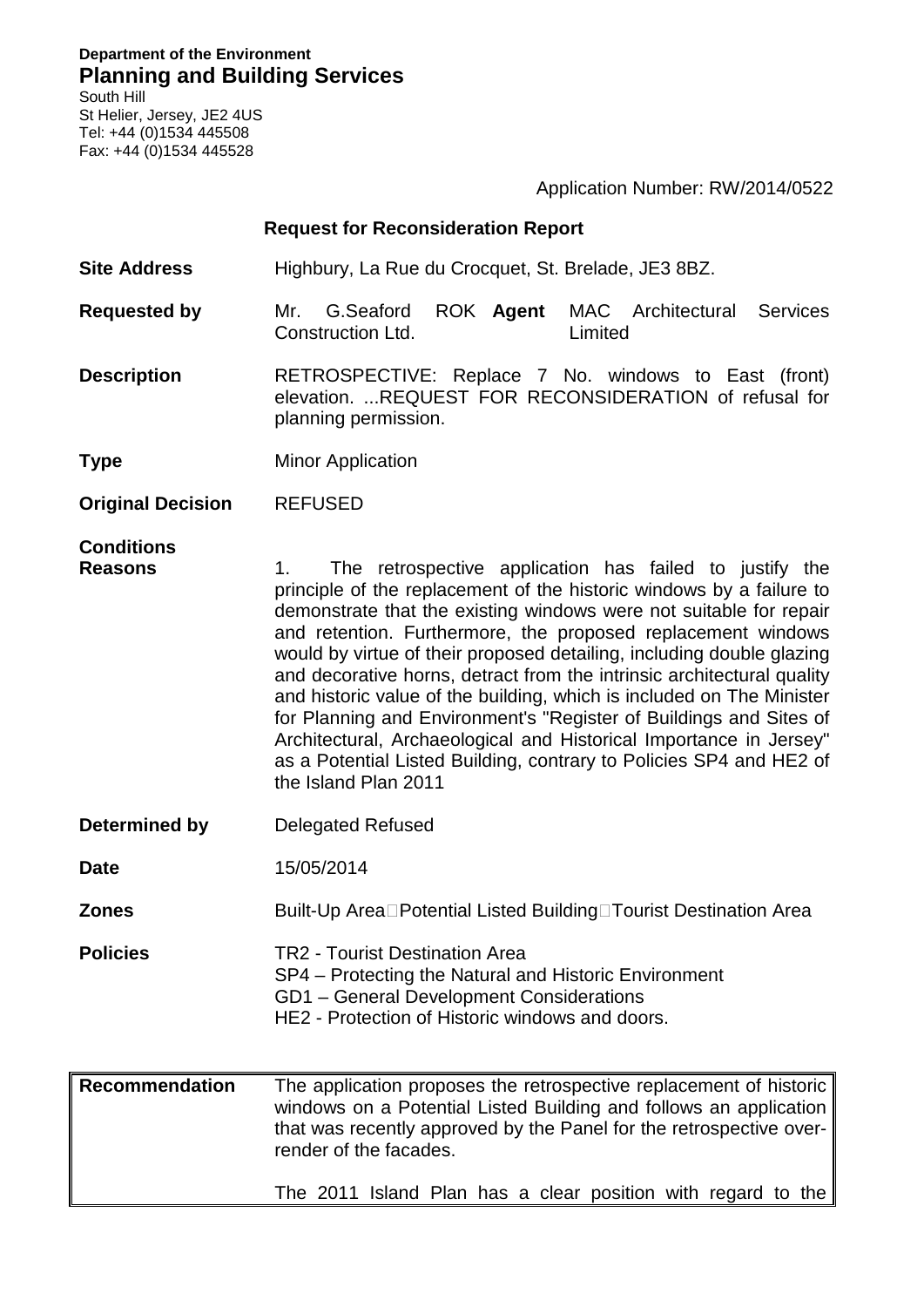protection of Historic buildings and this is further emphasised within Policy HE2, relating specifically to the protection of Historic windows and doors.

This application has failed to provide sufficient and complete evidence in order to demonstrate that the previous windows were not suitable for repair or refurbishment and the replacement. Furthermore, the windows fail to replicate the historical detailing by means of their double glazing and decorative horns and is unacceptable in Policy terms.

The RFR submission contests that sufficient justification has been provided, though it is maintained by the Department that the incomplete evidence does not justify the removal and replacement of the historic windows.

# MAINTAIN REFUSAL

**Comments on Case** No further comments. **Recommendation** Maintain refusal **Reasons** As previous reasons **Background Papers** 1:2500 Site Plan 1 x Request for Reconsideration 1 x Case Officer Report 1 X HET Consultation Endorsed

by

Date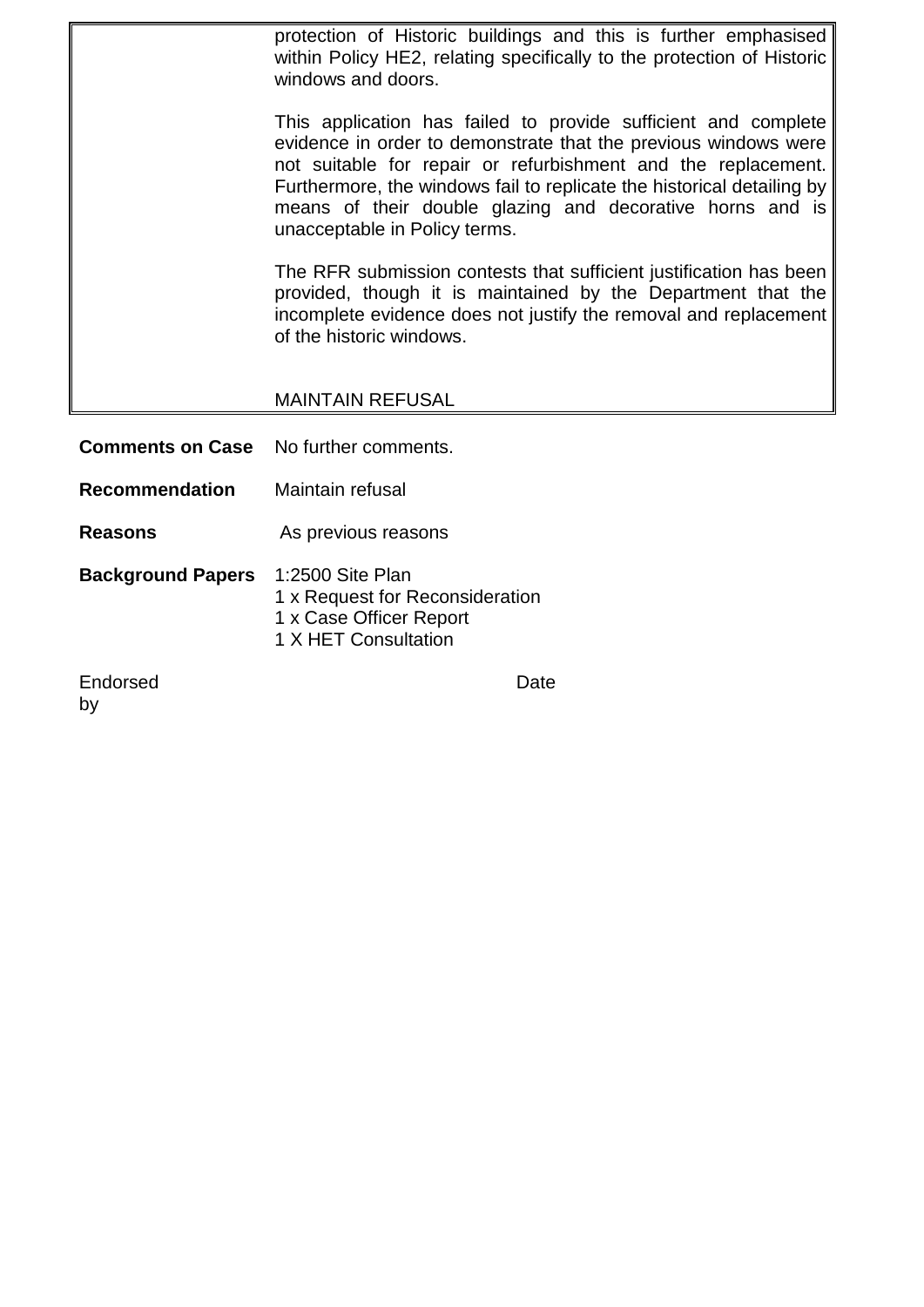**Department of the Environment Planning and Building Services**

South Hill St Helier, Jersey, JE2 4US Tel: +44 (0)1534 445508 Fax: +44 (0)1534 445528

Application Number: RW/2014/0410

|                                     | <b>Request for Reconsideration Report</b>                                                                                                                                                                                                                                                                                                                                                                                                                                                                                                                                   |  |  |
|-------------------------------------|-----------------------------------------------------------------------------------------------------------------------------------------------------------------------------------------------------------------------------------------------------------------------------------------------------------------------------------------------------------------------------------------------------------------------------------------------------------------------------------------------------------------------------------------------------------------------------|--|--|
| <b>Site Address</b>                 | 2 Victoria Terrace, Victoria Street, St. Helier, JE2 4TG.                                                                                                                                                                                                                                                                                                                                                                                                                                                                                                                   |  |  |
| <b>Requested by</b>                 | MAC Architectural<br>Services<br>. CPSS Properties Ltd<br>Agent<br>Limited                                                                                                                                                                                                                                                                                                                                                                                                                                                                                                  |  |  |
| <b>Description</b>                  | RETROSPECTIVE: Replace existing crittal dormer windows with<br>units<br>North<br>elevation.<br>UPVC<br>on<br><b>REQUEST</b><br><b>FOR</b><br>new<br>RECONSIDERATION of refusal of planning permission.                                                                                                                                                                                                                                                                                                                                                                      |  |  |
| <b>Type</b>                         | <b>Minor Application</b>                                                                                                                                                                                                                                                                                                                                                                                                                                                                                                                                                    |  |  |
| <b>Original Decision</b>            | <b>REFUSED</b>                                                                                                                                                                                                                                                                                                                                                                                                                                                                                                                                                              |  |  |
| <b>Conditions</b><br><b>Reasons</b> | The proposed uPVC windows would, by virtue of their<br>1.<br>proposed historically inappropriate and thick framed detailing with a<br>uPVC infill panel, detract from and harm the architectural quality<br>and historic value of the building, which is included on The Minister<br>for Planning and Environment's "Register of Buildings and Sites of<br>Architectural, Archaeological and Historical Importance in Jersey"<br>as a Potential Listed Building, contrary to Policies SP4, GD1, GD7<br>and HE1 of the Island Plan 2011.                                     |  |  |
| Determined by                       | <b>Delegated Refused</b>                                                                                                                                                                                                                                                                                                                                                                                                                                                                                                                                                    |  |  |
| <b>Date</b>                         | 17/04/2014                                                                                                                                                                                                                                                                                                                                                                                                                                                                                                                                                                  |  |  |
| <b>Zones</b>                        | Built-Up Area□Primary Route Network□Regeneration Zone□Town<br>of St. Helier□Potential Listed Building                                                                                                                                                                                                                                                                                                                                                                                                                                                                       |  |  |
| <b>Policies</b>                     | SP4 – Protecting the Natural and Historic Environment<br>GD1 - General Development Considerations<br>GD7 - Design Quality<br>HE1 - Protecting Listed Buildings and Places                                                                                                                                                                                                                                                                                                                                                                                                   |  |  |
| <b>Recommendation</b>               | The retrospective proposal to install uPVC windows upon a<br>Potential Listed Building is considered to be contrary to the Historic<br>Environment Policies of the Island Plan that seek to protect and<br>conserve the character and integrity of Listed buildings and places.<br>Whilst it is understood that the application is to replace non-original<br>windows, the style and material proposed is considered harmful to<br>this heritage asset. Although betterment cannot be expected, the<br>slim crittall frames, as were previously in place, are considered to |  |  |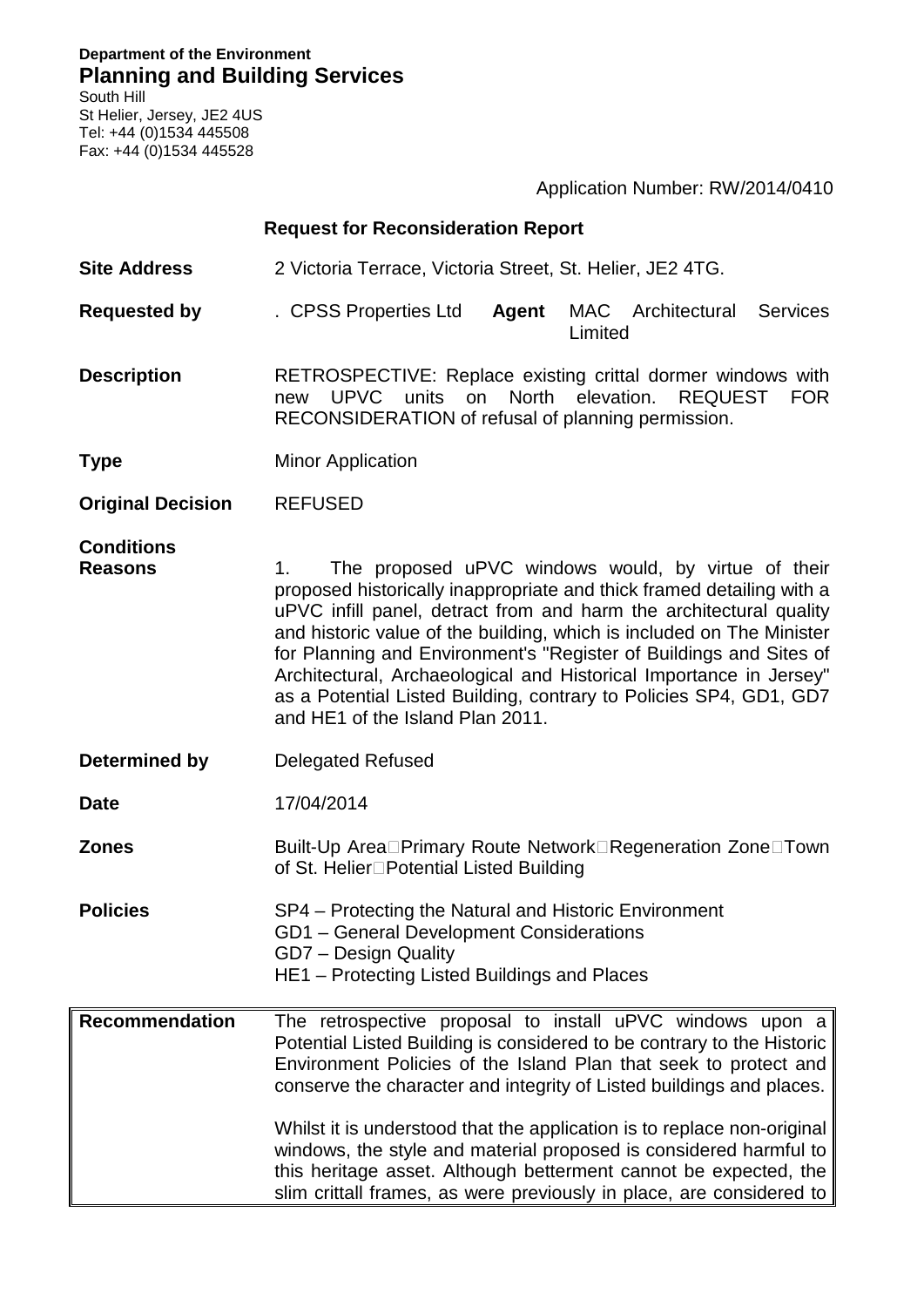|                          | be less visually intrusive than the proposed heavy framed uPVC.<br>This is in addition to the large uPVC infill panel that is considered<br>to exacerbate the adverse impact on the character and quality of<br>the listed Building. |  |  |
|--------------------------|--------------------------------------------------------------------------------------------------------------------------------------------------------------------------------------------------------------------------------------|--|--|
|                          | The RFR submission raises no specific points of appeal and<br>therefore, the Department maintains the views expressed in the<br>original Case Officer Report and has nothing further to add.                                         |  |  |
|                          | <b>MAINTAIN REFUSAL</b>                                                                                                                                                                                                              |  |  |
| <b>Comments on Case</b>  | No further comments                                                                                                                                                                                                                  |  |  |
| <b>Recommendation</b>    | <b>Maintain Refusal</b>                                                                                                                                                                                                              |  |  |
| <b>Reasons</b>           | As original reason for refusal.                                                                                                                                                                                                      |  |  |
| <b>Background Papers</b> | 1:2500 Site Plan<br>1 x Original Officer Report<br>1 x HET Consultation                                                                                                                                                              |  |  |
| Endorsed<br>by           | Date                                                                                                                                                                                                                                 |  |  |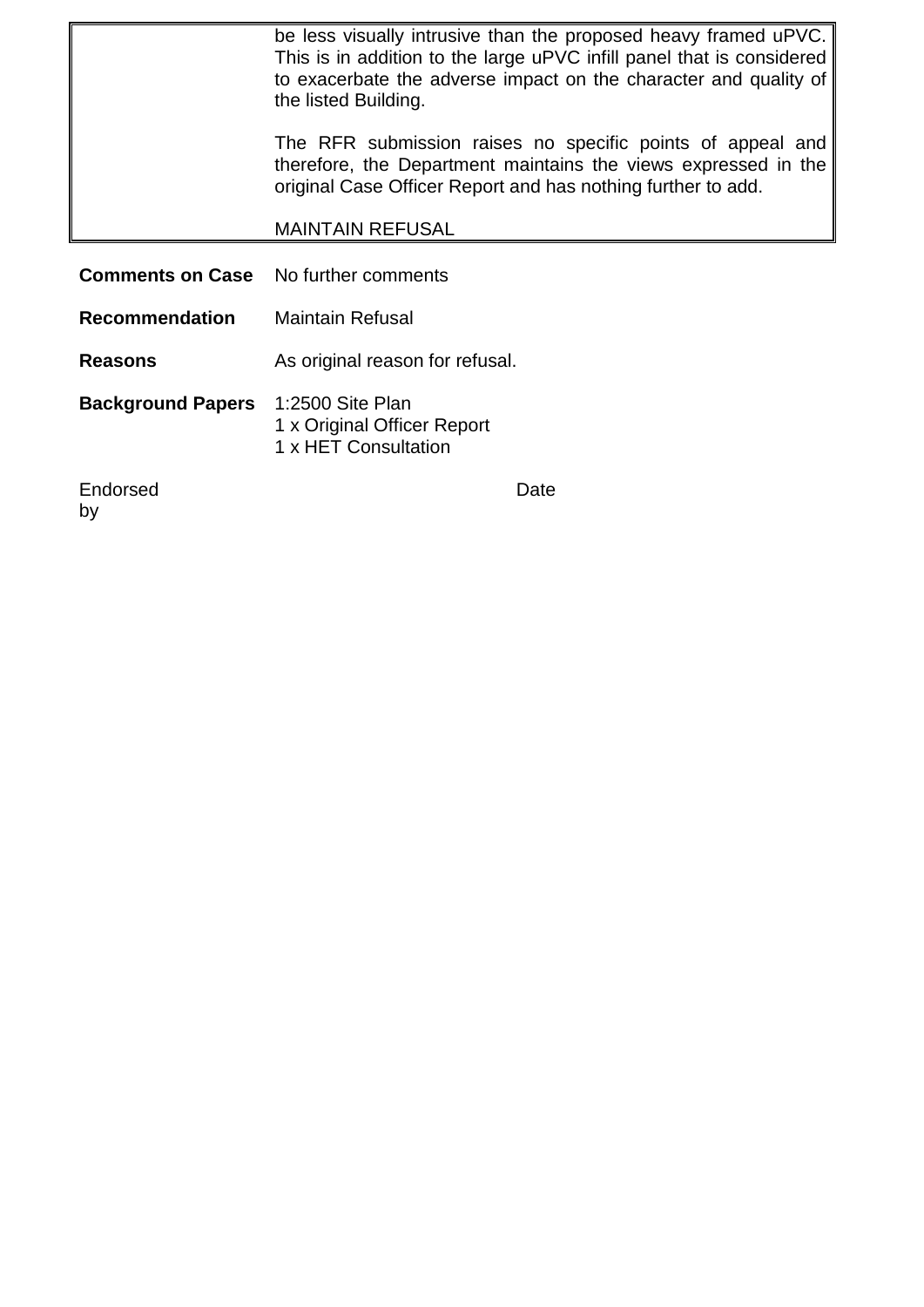**Department of the Environment Planning and Building Services**

South Hill St Helier, Jersey, JE2 4US Tel: +44 (0)1534 445508 Fax: +44 (0)1534 445528

|                                     |                                                                                                                                                                                                                                                                                                                                                                                                                                                                                                       | Application Number: RW/2013/1305                                                                                                                                                                                                                                                                                                                                                                                                                                                                                                                              |
|-------------------------------------|-------------------------------------------------------------------------------------------------------------------------------------------------------------------------------------------------------------------------------------------------------------------------------------------------------------------------------------------------------------------------------------------------------------------------------------------------------------------------------------------------------|---------------------------------------------------------------------------------------------------------------------------------------------------------------------------------------------------------------------------------------------------------------------------------------------------------------------------------------------------------------------------------------------------------------------------------------------------------------------------------------------------------------------------------------------------------------|
|                                     | <b>Request for Reconsideration Report</b>                                                                                                                                                                                                                                                                                                                                                                                                                                                             |                                                                                                                                                                                                                                                                                                                                                                                                                                                                                                                                                               |
| <b>Site Address</b>                 | Flat 2, 10, Duhamel Place, St. Helier, JE2 4TP.                                                                                                                                                                                                                                                                                                                                                                                                                                                       |                                                                                                                                                                                                                                                                                                                                                                                                                                                                                                                                                               |
| <b>Requested by</b>                 | Mrs. B. J. Pattison<br>Agent                                                                                                                                                                                                                                                                                                                                                                                                                                                                          | Mrs B. J. Pattison                                                                                                                                                                                                                                                                                                                                                                                                                                                                                                                                            |
| <b>Description</b>                  | RECONSIDERATION of refusal of planning permission.                                                                                                                                                                                                                                                                                                                                                                                                                                                    | RETROSPECTIVE: Replace existing timber window with pvcu<br>window to first floor on East elevation. REQUEST FOR                                                                                                                                                                                                                                                                                                                                                                                                                                               |
| <b>Type</b>                         | <b>Minor Application</b>                                                                                                                                                                                                                                                                                                                                                                                                                                                                              |                                                                                                                                                                                                                                                                                                                                                                                                                                                                                                                                                               |
| <b>Original Decision</b>            | <b>REFUSED</b>                                                                                                                                                                                                                                                                                                                                                                                                                                                                                        |                                                                                                                                                                                                                                                                                                                                                                                                                                                                                                                                                               |
| <b>Conditions</b><br><b>Reasons</b> | The proposed replacement window would by virtue of its<br>1.<br>detail, non-traditional method of opening and material detract from<br>the intrinsic architectural quality and historic value of the building,<br>which is included on The Minister for Planning and Environment's<br>"Register of Buildings and Sites of Architectural, Archaeological<br>and Historical Importance in Jersey" as a Potential Listed Building,<br>contrary to Policies SP4, HE1, HE2 of the Jersey Island Plan 2011. |                                                                                                                                                                                                                                                                                                                                                                                                                                                                                                                                                               |
| Determined by                       | <b>Delegated Refused</b>                                                                                                                                                                                                                                                                                                                                                                                                                                                                              |                                                                                                                                                                                                                                                                                                                                                                                                                                                                                                                                                               |
| <b>Date</b>                         | 14/11/2013                                                                                                                                                                                                                                                                                                                                                                                                                                                                                            |                                                                                                                                                                                                                                                                                                                                                                                                                                                                                                                                                               |
| <b>Zones</b>                        | <b>Built-Up Area</b><br><b>Regeneration Zone</b><br>Town of St. Helier<br><b>Potential Listed Building</b>                                                                                                                                                                                                                                                                                                                                                                                            |                                                                                                                                                                                                                                                                                                                                                                                                                                                                                                                                                               |
| <b>Policies</b>                     | SP4 Protecting the Natural and Historic Environment<br>HE1 Protecting Listed buildings and places<br>HE2 Protection of Historic windows and doors                                                                                                                                                                                                                                                                                                                                                     |                                                                                                                                                                                                                                                                                                                                                                                                                                                                                                                                                               |
| <b>Recommendation</b>               | seeks consent for a uPVC, single pane, casement window.                                                                                                                                                                                                                                                                                                                                                                                                                                               | The application is for a retrospective replacement window in a<br>Potential Listed Building. The window that was previously in place<br>is believed to be a timber 1/1 sliding sash and the application<br>The 2011 Island Plan has a clear position with regard to the<br>protection of Historic buildings and this is further emphasised<br>within Policy HE2, relating specifically to the protection of Historic<br>windows and doors. The application fails to demonstrate that the<br>previous window was not suitable for repair or refurbishment, nor |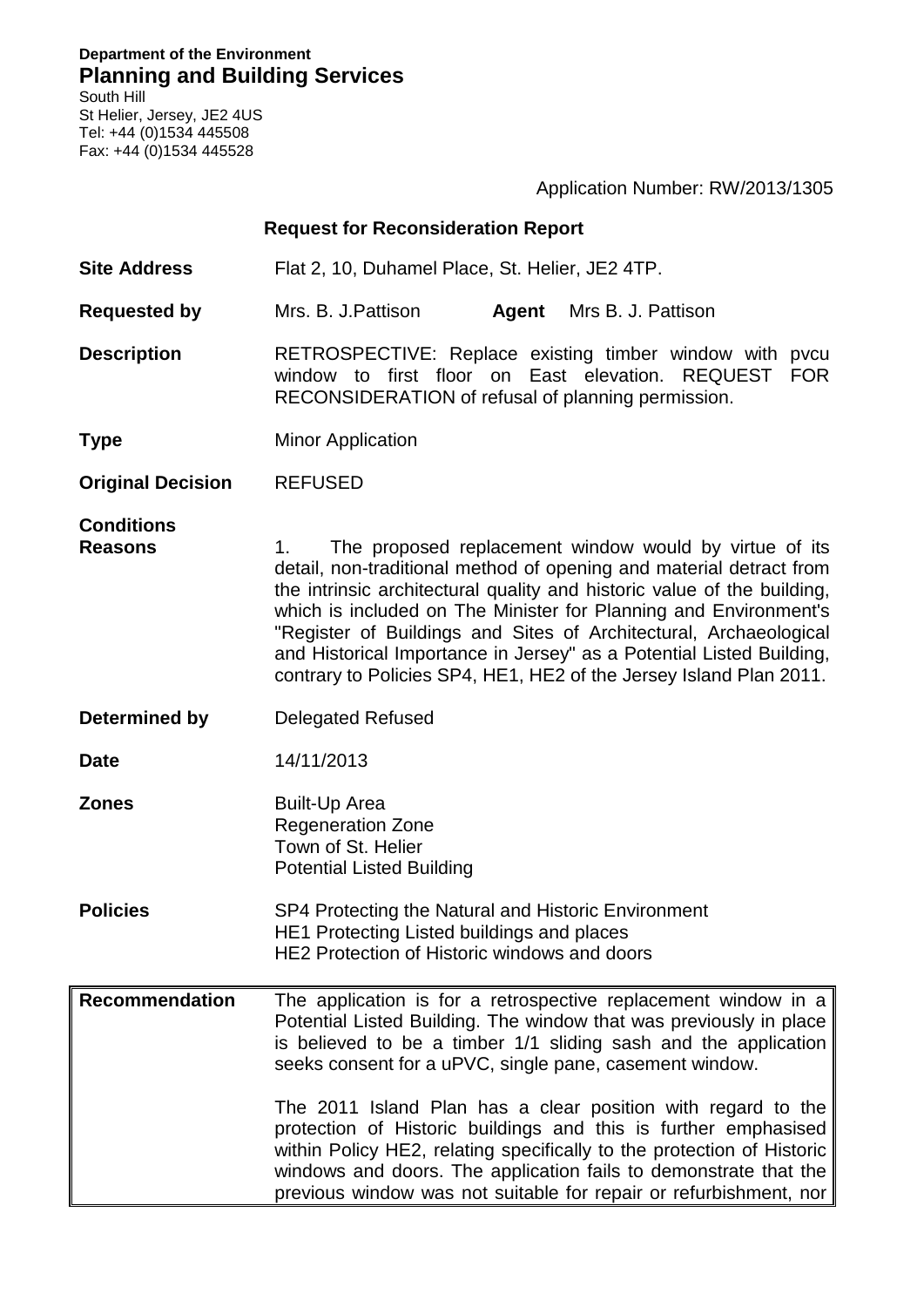does the replacement window replicate or restore the historic windows in terms of materials, method of opening, proportions, details and finish.

The RFR submission argues that the previous window was not original, was a poor quality product and that the window cannot be seen from most perspectives.

The points raised are not considered to overcome the fact in itself that the Island Plan does not allow for this type of window to be inserted into a historic building, and in particular, without acceptable justification.

The recommendation is therefore to refuse the RFR in accordance with the original Case Officer report and recommendation.

### MAINTAIN REFUSAL

**Comments on Case** The principle of a replacement window in a historic building must demonstrate that the existing window is not suitable for repair or refurbishment or indeed that the existing window is itself, a modern replacement.

> Due to the retrospective nature of this application, it is inherently difficult to determine with any certainty if the existing window was not suitable for repair, or if indeed it was a modern replacement itself. Notwithstanding this, the proposed uPVC window by means of its materials, method of opening, proportions, details and finish, is inappropriate upon a PLB and is unacceptable in principle; whether the previous timber window was a historic window or not.

> The RFR submission raises the point that the previous window was not original and was in poor condition. However, this is not considered to be an acceptable justification due to a lack of justifying evidence and the detailing of the new window being considered harmful to the character and integrity of the PLB.

> HET objected on the grounds already outlined and one letter of representation was received, stating that the that they can see the window from their property and that whilst they are not entirely against the use of uPVC, they feel that the use of a single pane of glass is not in keeping and gives a harsh appearance.

**Recommendation** MAINTAIN REFUSAL

- **Reasons** 1. The proposed replacement window would by virtue of its detail, non-traditional method of opening and material detract from the intrinsic architectural quality and historic value of the building, which is included on The Minister for Planning and Environment's "Register of Buildings and Sites of Architectural, Archaeological and Historical Importance in Jersey" as a Potential Listed Building, contrary to Policies SP4, HE1, HE2 of the Jersey Island Plan 2011.
- **Background Papers** 1:2500 Site Plan 1 RFR submission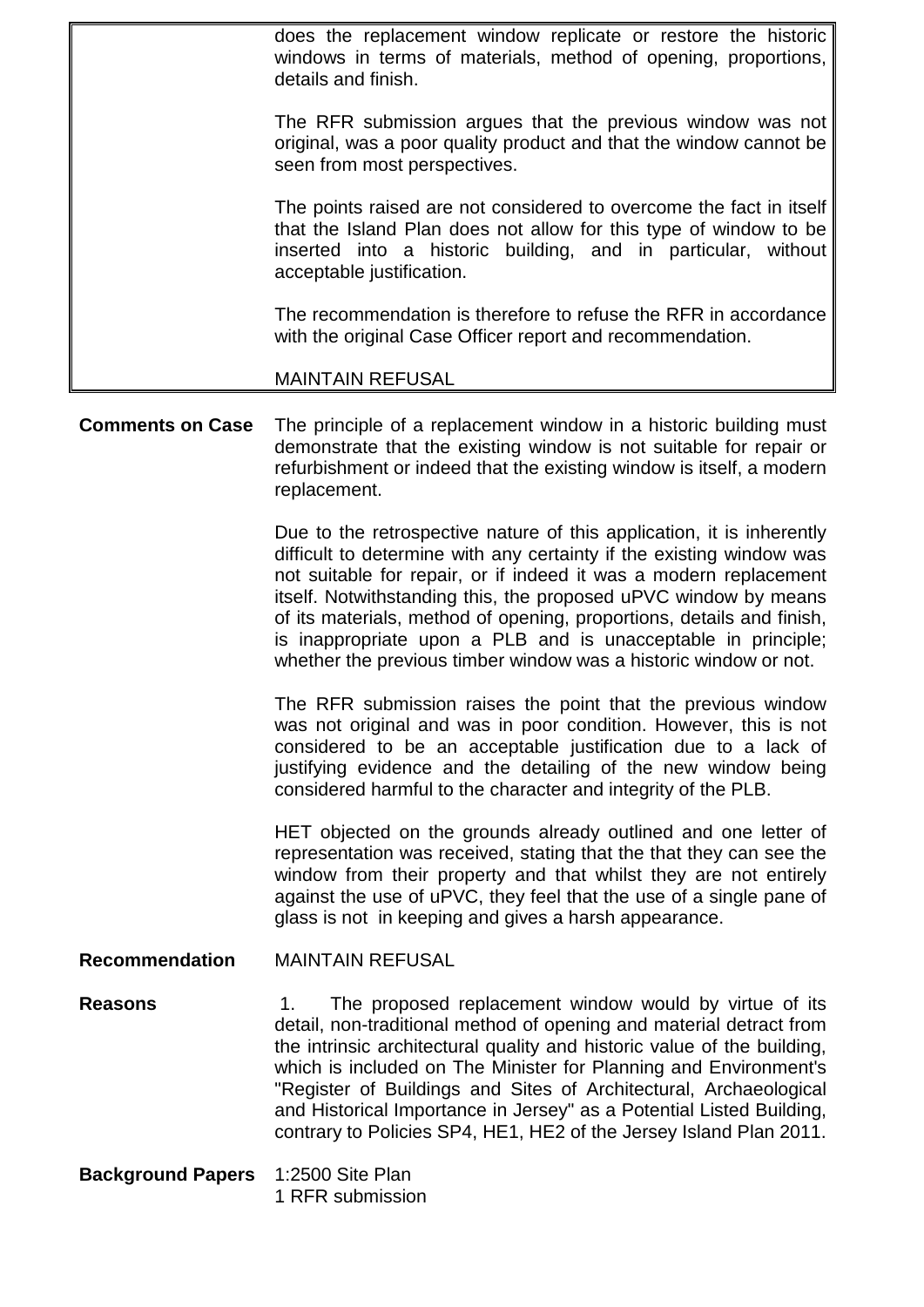1 x officer report

1 x HET Consult

1 x Letter of Representation

Endorsed by

Date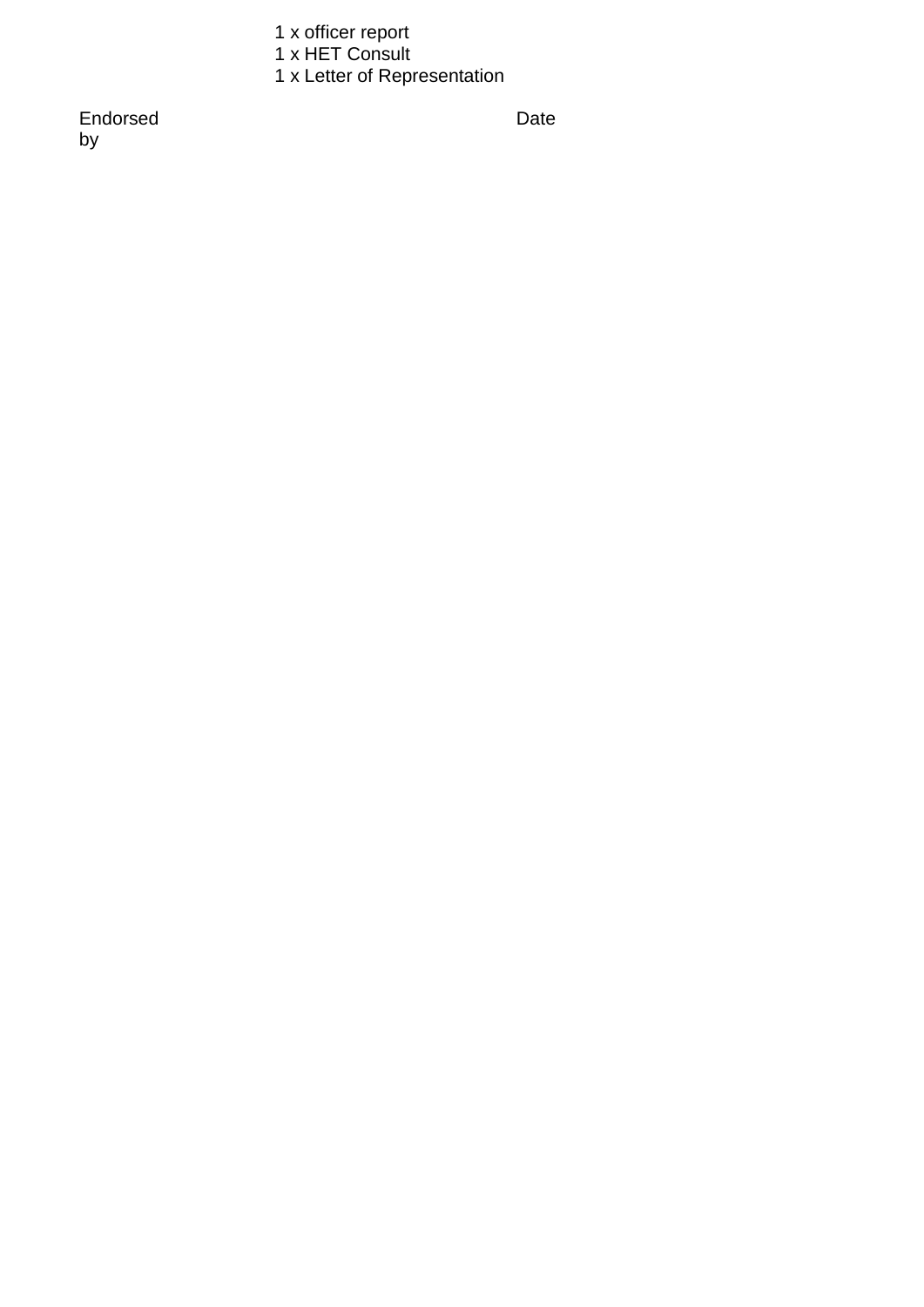Application Number: P/2013/1724

## **Request for Reconsideration Report**

*This appeal was originally considered by the Panel at its meeting on 29/05/2014; a decision was deferred for further clarification of the extent of the existing domestic curtilage and also for the erection of a scaffolding profile to give an indication of the height and footprint of the proposed building on site. This is the original report, which has been updated with an additional section at the end.*

- **Site Address** Ancona, La Rue de la Coupe, St. Martin, JE3 6BS.
- **Requested by** Mr H & Mrs R Goatcher **Agent** Gallaher Architects Limited
- **Description** Demolish dwelling and construct new dwelling and detached garage.REQUEST FOR RECONSIDERATION of refusal of planning permission.
- **Type** Major Application
- **Original Decision** REFUSED
- **Reason for Refusal** 1. The proposed new dwelling would be considerably larger (taller, wider and deeper), with a significantly increased level of accommodation, and a greater visual landscape impact, than the existing dwelling. In addition, the scheme proposes an unacceptable extension of the property's domestic curtilage into Field 188. For these reasons, it is considered that the application fails to satisfy the requirements of Policies GD 1 and NE 7 of the 2011 Island Plan.
- **Determined by Delegated Refused**
- **Date** 04/03/2014

**Zones** Green Zone

| <b>Policies</b> | GD 1            | <b>General Development Considerations</b> |
|-----------------|-----------------|-------------------------------------------|
|                 | GD <sub>2</sub> | Demolition and Replacement of Buildings   |
|                 | GD 7            | <b>Design Quality</b>                     |
|                 | NF 7            | Green Zone                                |
|                 | LWM 2           | <b>Foul Sewerage Facilities</b>           |
|                 |                 |                                           |

*see original officer report for full discussion around these policies*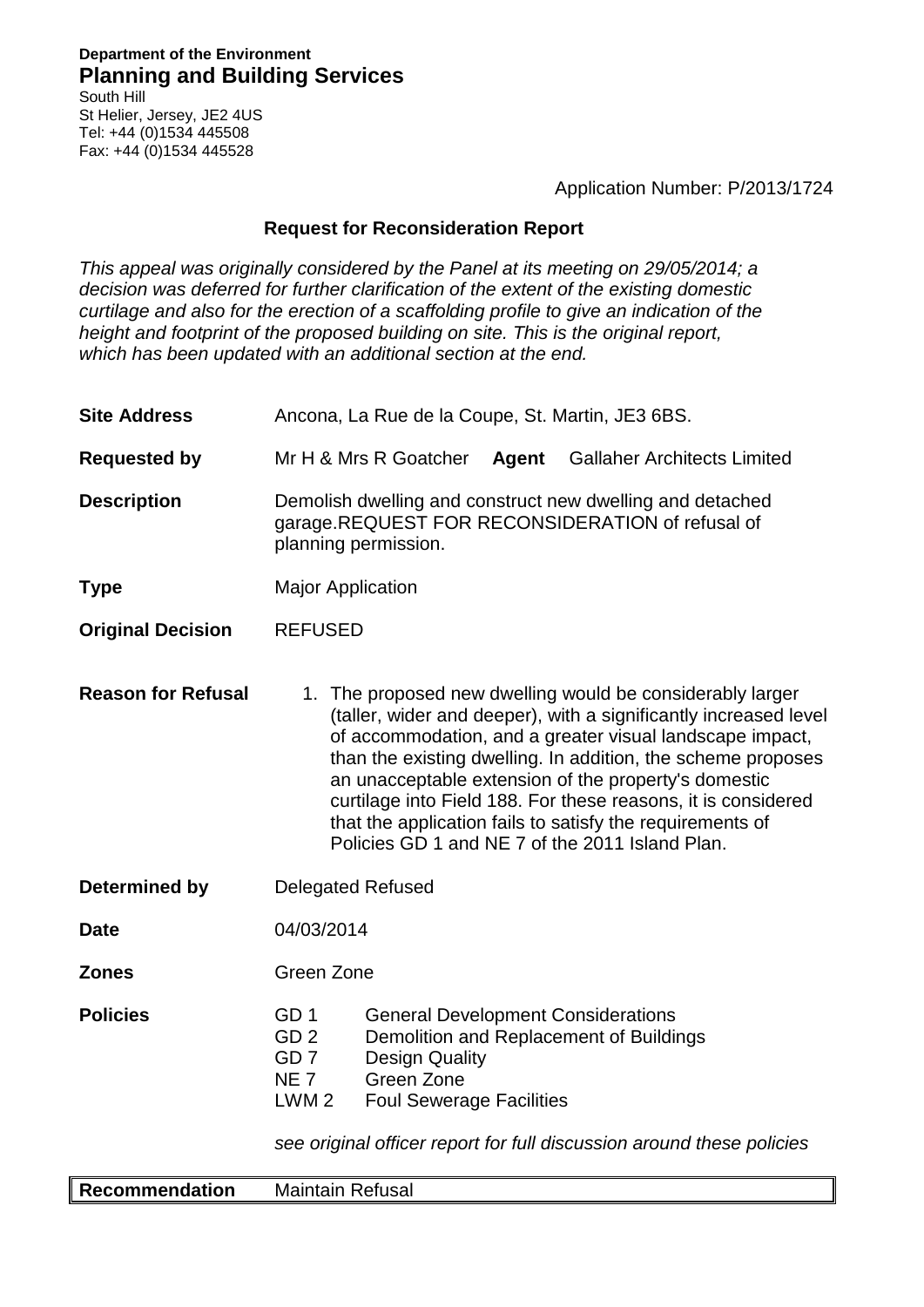**Comments on Case** Ancona is an isolated and detached dwelling, c. 1960s / 70s, in rural St Martin. The building is a conventional dormer bungalow with a steep pitched roof.

> The application is for the demolition and replacement of the dwelling. The new dwelling would be in a traditional 'Victorian' style – a 3-bay property 2½ storeys in height, with accommodation on 3 levels.

The new house will be appreciably larger overall than the existing house – taller, wider, and deeper, and with a greater level of accommodation. Therefore, its visual impact within the landscape will be somewhat greater than at present.

In addition, the domestic curtilage is also being extended into the agricultural land at the rear of the site (Field 188).

Overall, the combination of these elements is considered to be unacceptable in an area where there is a strong presumption against development – this formed the basis of the single reason for refusal.

#### *Applicants' Case*

In their letter of appeal, the applicant's agent contests the view that the new dwelling would be 'considerably larger' and have a greater 'visual impact'. It is also suggested that its traditional character is far more appropriate in this rural setting than the existing building.

Also, it is argued that the proposed dwelling does not infringe the Department's view regarding the line of the existing domestic curtilage.

#### *Summary*

The Department respects the applicants' argument in respect of the scale and impact of the new development and we acknowledge that there is clearly a judgement to be made in this regard; however, we stand by our original decision and maintain that the proposed building does represent an excessive increase in overall size given its Green Zone location \*.

With regard to the issue about domestic curtilage, we accept that the proposed replacement dwelling itself would be within the existing curtilage; however, that in itself was not the problem highlighted – the issue is the significant extension of the curtilage (by approx. 130 m²) into the adjoining field which was proposed. The need for such an extension of curtilage has only arisen owing to the increase in the scale and footprint of the existing dwelling – taking it to the edge of the existing site boundary.

On this basis, we recommend that the original decision to refuse permission be maintained.

\* *The Panel may wish to note that the Minister has recently lodged a proposition which, if approved, would make a*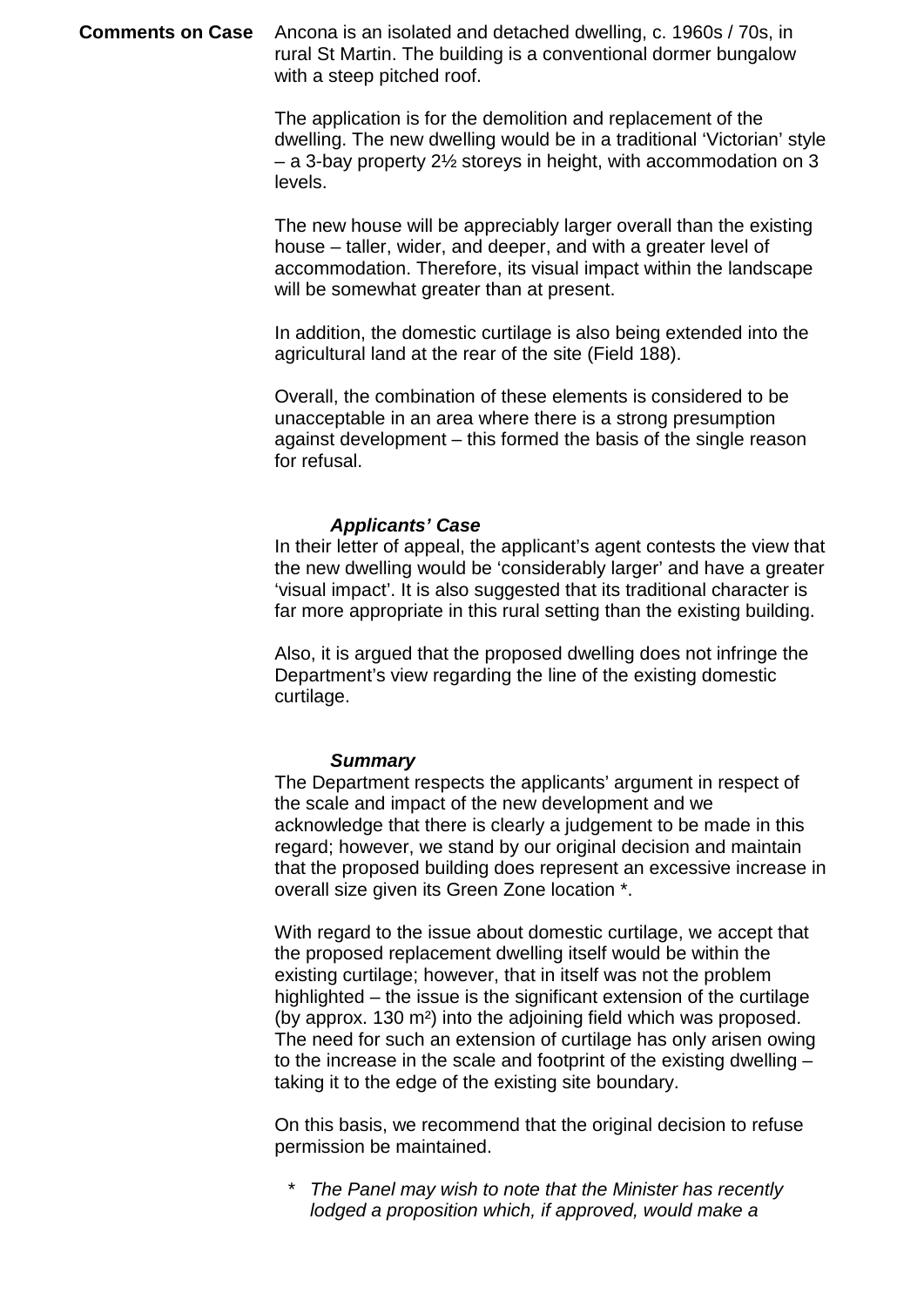*number of revisions to the 2011 Island Plan, including to Green Zone policy (Policy NE 7). Under the proposed alterations to this policy, the redevelopment of existing dwellings within the Green Zone will only be permitted if the replacement dwelling is no larger "in terms of any gross floorspace, building footprint or visual impact than the building being replaced". This is a material consideration for the Panel.*

*Other members have suggested amendments to this proposition; however, at the time of writing, these have still to be considered by the Minister.*

### **Additional Comments – June 2014**

The application was originally considered by PAP at its meeting in May; however, the application was deferred for further clarification regarding the precise location of the property's existing curtilage, and for the erection of a scaffolding profile to give an indication on site of the proposed dwelling's height and footprint.

Since the May meeting, the case officer has met with the applicants' agent on site to agree the location of the existing curtilage. This is shown more precisely in a series of new and updated plans submitted by the agent. In essence however, the boundary between domestic curtilage and agricultural land has been agreed as running parallel to the existing building, at a distance of 5.3m to the north; in line with the existing north-west corner of the building, this boundary line then runs in a straight line to the existing southern entrance gate post to the field entrance.

The updated plans indicate that the proposed building lies within the existing curtilage, and so an extension of the curtilage would not necessarily be required to accommodate the new building.

The applicants have indicated that they would be prepared to remove the extension of the curtilage from their application; whilst this is to be welcomed, the department's view is that this should form the basis of discussions ahead of the submission of a fresh application, and that the current Request for Reconsideration should consider the current application on the basis of its existing merits.

In addition to the curtilage issue, the department maintains its opposition to the substantial increase in the size of the development (the level of new floorspace would be more than twice that of the existing property).

Finally, the applicants have stated that they will erect a partial scaffolding profile of the new development in order to give some impression of its appearance on the site; this will be somewhat difficult however in view of the fact that much of the footprint of the proposed building is within that the existing building.

**Recommendation** Maintain Refusal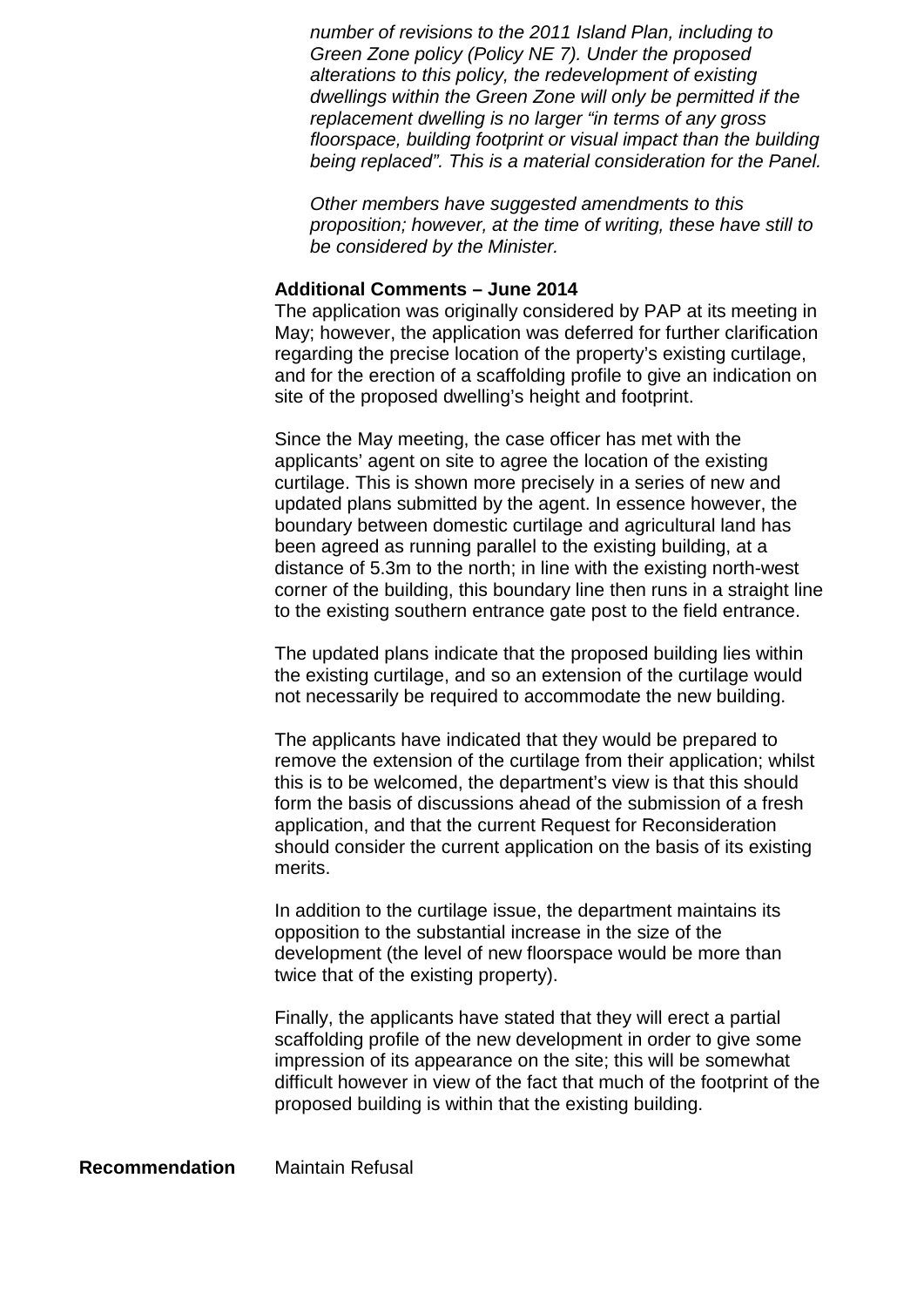| <b>Reasons</b>           | 1. The proposed new dwelling would be considerably larger<br>(taller, wider and deeper), with a significantly increased<br>level of accommodation, and a greater visual landscape<br>impact, than the existing dwelling. In addition, the scheme<br>proposes an unacceptable extension of the property's<br>domestic curtilage into Field 188. For these reasons, it is<br>considered that the application fails to satisfy the<br>requirements of Policies GD 1 and NE 7 of the 2011 Island<br>Plan. |
|--------------------------|-------------------------------------------------------------------------------------------------------------------------------------------------------------------------------------------------------------------------------------------------------------------------------------------------------------------------------------------------------------------------------------------------------------------------------------------------------------------------------------------------------|
| <b>Background Papers</b> | <b>Original Officer Report</b><br>1:2500 Site Plan<br>Applicant's agent's original Design Statement<br>Applicant's agent's RFR statement<br>2 additional letters from applicant's agent<br>Correspondence in support of RFR<br>1 letter of representation<br>3 consultation responses                                                                                                                                                                                                                 |

*June 2014 – additional papers* Applicant's agent's letter dated 06/06/14

Endorsed by Date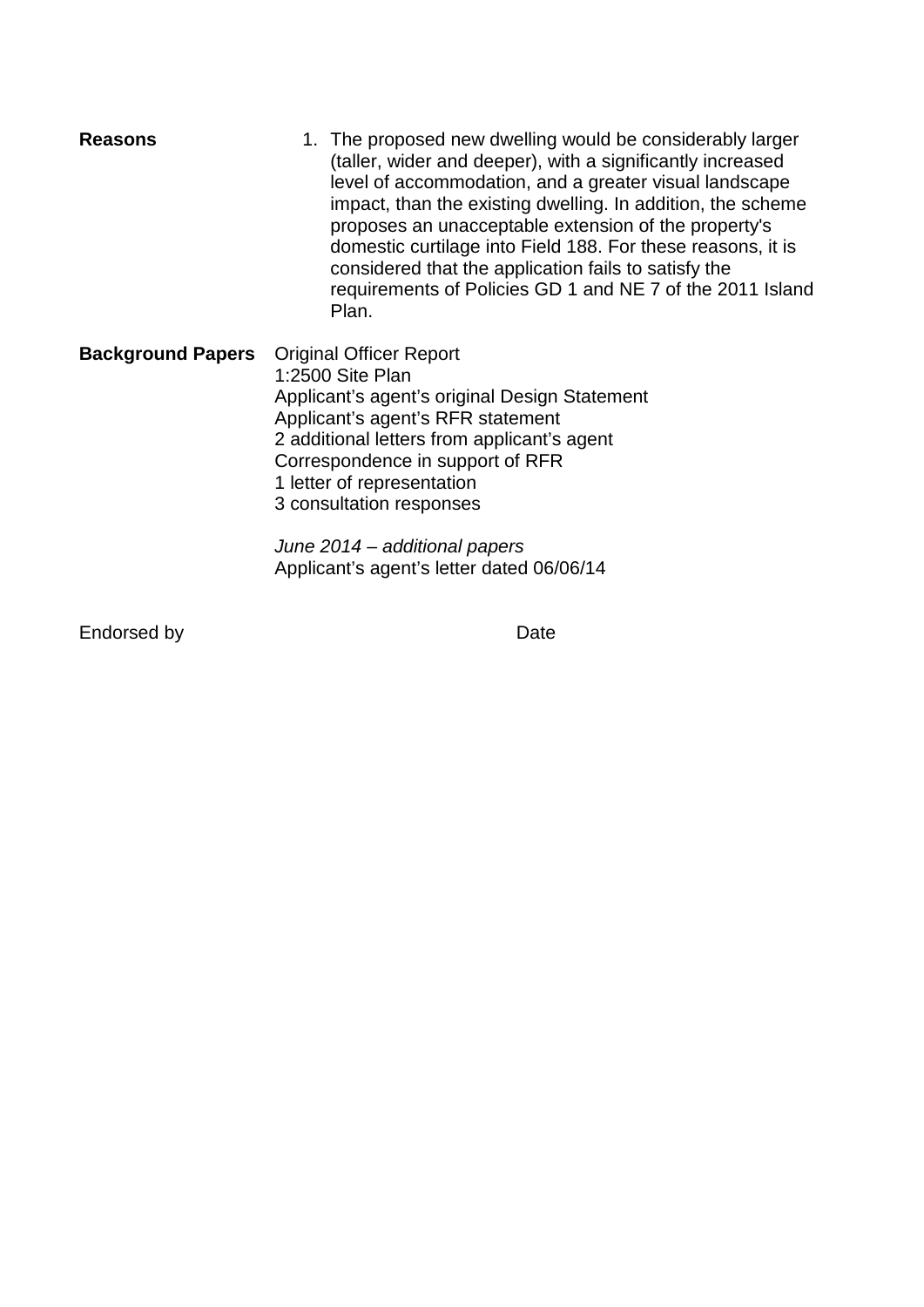**Department of the Environment Planning and Building Services** South Hill

St Helier, Jersey, JE2 4US Tel: +44 (0)1534 445508 Fax: +44 (0)1534 445528

| <b>Request for Reconsideration Report</b> |                                                                                                                                                                                                                                                                                                                                                                                                                                                                                                                                                                                                                                                                                                                                                                                                                                                                                                                                                             |
|-------------------------------------------|-------------------------------------------------------------------------------------------------------------------------------------------------------------------------------------------------------------------------------------------------------------------------------------------------------------------------------------------------------------------------------------------------------------------------------------------------------------------------------------------------------------------------------------------------------------------------------------------------------------------------------------------------------------------------------------------------------------------------------------------------------------------------------------------------------------------------------------------------------------------------------------------------------------------------------------------------------------|
| <b>Site Address</b>                       | Land adjacent to the east of Field No. 76, Le Mont de la Mare,<br><b>St Peter</b>                                                                                                                                                                                                                                                                                                                                                                                                                                                                                                                                                                                                                                                                                                                                                                                                                                                                           |
| <b>Requested by</b>                       | Mr M R Fauvel,<br>Agent<br><b>Peter Thorne MRTPI</b><br><b>Fluid Architecture</b>                                                                                                                                                                                                                                                                                                                                                                                                                                                                                                                                                                                                                                                                                                                                                                                                                                                                           |
| <b>Description</b>                        | <b>OUTLINE PLANNING: Construct earth-sheltered dwelling.</b><br>REQUEST FOR RECONSIDERATION of refusal of planning<br>permission.                                                                                                                                                                                                                                                                                                                                                                                                                                                                                                                                                                                                                                                                                                                                                                                                                           |
| <b>Type</b>                               | <b>Major Application</b>                                                                                                                                                                                                                                                                                                                                                                                                                                                                                                                                                                                                                                                                                                                                                                                                                                                                                                                                    |
| <b>Original Decision</b>                  | <b>REFUSED</b>                                                                                                                                                                                                                                                                                                                                                                                                                                                                                                                                                                                                                                                                                                                                                                                                                                                                                                                                              |
| <b>Reason for Refusal</b>                 | 1. The site is located within a highly-scenic area which forms<br>part of the Green Zone; in this zone, there is a high level of<br>protection and a strong presumption against all forms of new<br>development for whatever purpose, including the<br>development of new residential dwellings. The proposed<br>development is an 'earth-sheltered eco-dwelling' and the<br>applicants have argued that its innovative and low visual-<br>impact design are sufficient reason to set aside the strong<br>presumption against development and permit the<br>development as a departure from Policy NE 7. The Minister<br>for Planning and Environment does not concur with this<br>view, and maintains that this architectural approach does<br>not justify the setting aside of this policy. Accordingly, it is<br>considered that the application fails to satisfy the<br>requirements of Policies GD 1, SP 1 and NE 7 of the 2011<br><b>Island Plan.</b> |
| <b>Determined by</b>                      | <b>Delegated Refused</b>                                                                                                                                                                                                                                                                                                                                                                                                                                                                                                                                                                                                                                                                                                                                                                                                                                                                                                                                    |
| <b>Date</b>                               | 12/03/2014                                                                                                                                                                                                                                                                                                                                                                                                                                                                                                                                                                                                                                                                                                                                                                                                                                                                                                                                                  |

Application Number: PP/2014/0112

**Zones** Green Zone Water Pollution Safeguard Area

**Policies** SP 1 Spatial strategy GD 1 General Development Considerations GD 7 Design Quality<br>
NE 7 Green Zone NE 7 Green Zone<br>ERE 1 Safequardine Safeguarding agricultural land LWM 2 Foul Sewerage Facilities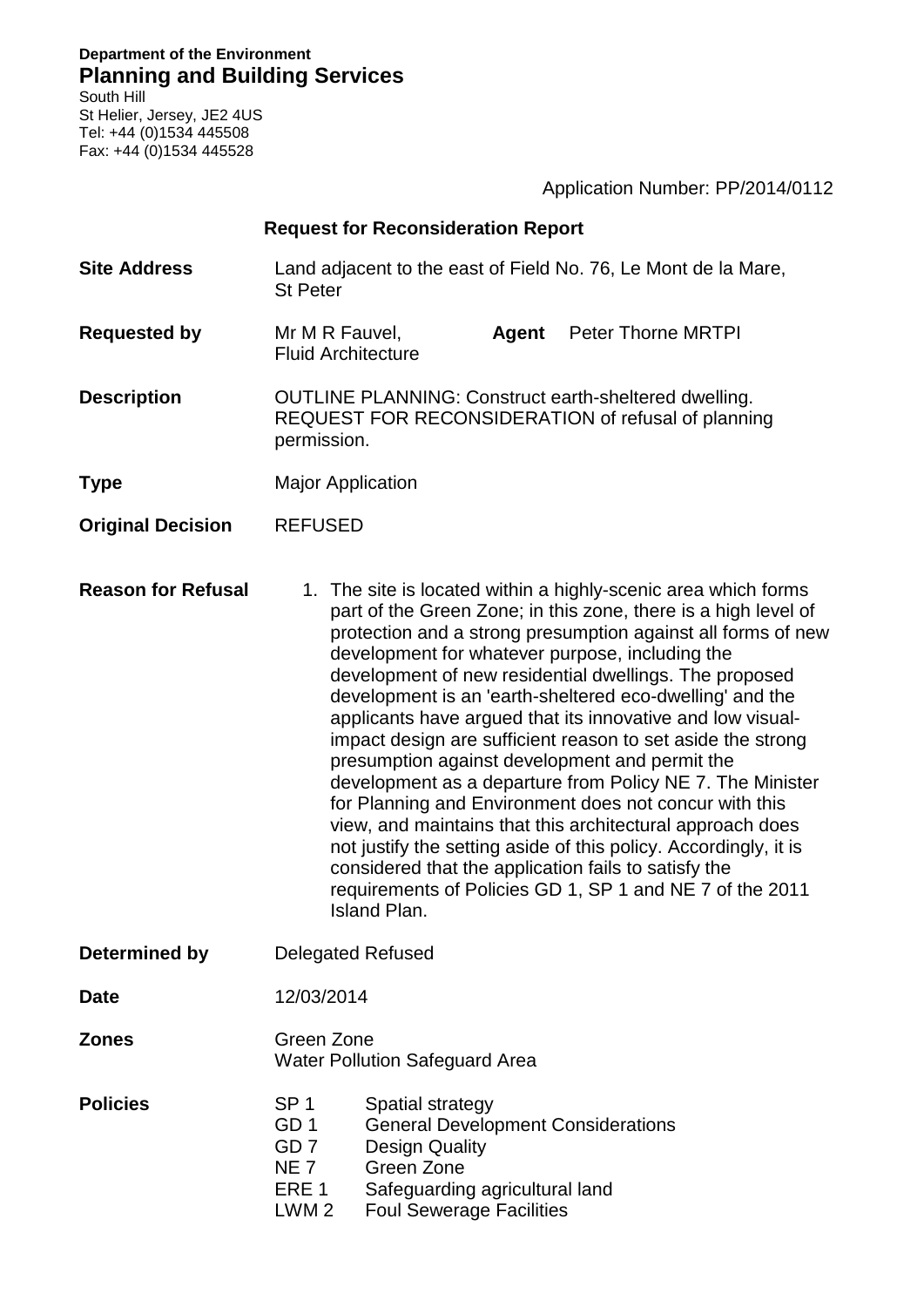| <b>Recommendation</b>   | <b>Maintain Refusal</b>                                                                                                                                                                                                                                                                                                                                                                      |
|-------------------------|----------------------------------------------------------------------------------------------------------------------------------------------------------------------------------------------------------------------------------------------------------------------------------------------------------------------------------------------------------------------------------------------|
| <b>Comments on Case</b> | The site comprises an area of open countryside / scrubland in the<br>St Ouen's Bay area. This is a gently-sloping site partly used for<br>grazing. Although classed as a farmland, the site is generally<br>unsuitable for farming.                                                                                                                                                          |
|                         | There is a concrete base structure is part of the field dating from<br>the Occupation. This is a rural area with a handful of other<br>dwellings in the vicinity.                                                                                                                                                                                                                            |
|                         | This is an outline application for the development of a single<br>dwelling.                                                                                                                                                                                                                                                                                                                  |
|                         | The Panel considered a previous outline application in August<br>2011 for the construction of a new dwelling on this site. This was<br>refused on the grounds that new residential development was not<br>permitted in the (then) Countryside Zone and St Ouen's Bay<br>Planning Framework area, and also on the grounds of inadequate<br>foul drainage provision.                           |
|                         | As an outline application, it is the <i>principle</i> of development on the<br>site which the applicants are seeking to establish. That said, the<br>application includes a good level of information and it is not entirely<br>clear exactly which matters are to be reserved for future<br>consideration.                                                                                  |
|                         | The proposal is for the construction of a single dwelling on land<br>adjacent to the eastern side of Field 76. This would be a single-<br>storey 'earth-sheltered' structure which would sit pre-dominantly<br>(but not entirely) within the profile of an existing earth mound on<br>the site.                                                                                              |
|                         | The footprint of the development occupies 3 linked circular areas<br>with accommodation pushed to the rear (east) into the mound, and<br>opened up into courtyards towards the west.                                                                                                                                                                                                         |
|                         | The house would be formed by removing the earth mound,<br>constructing the new dwelling and then re-forming the mound over<br>the top so that just the western elevation, formed by a series of<br>curved frontages, is showing. This would be mainly glazed, but<br>also making use of timber and natural stone. In purely architectural<br>terms, this is certainly an interesting design. |
|                         | Although the majority of the house itself would be largely contained<br>within the profile of the existing mound, there would certainly be an<br>impact, beyond this profile, from the new external areas including<br>the garden / patio and driveway.                                                                                                                                      |

The total 'plot area' is given as 2,314 m² (1.3 vergées); the gross internal footprint of the dwelling is 243 m² (2,615 sq ft).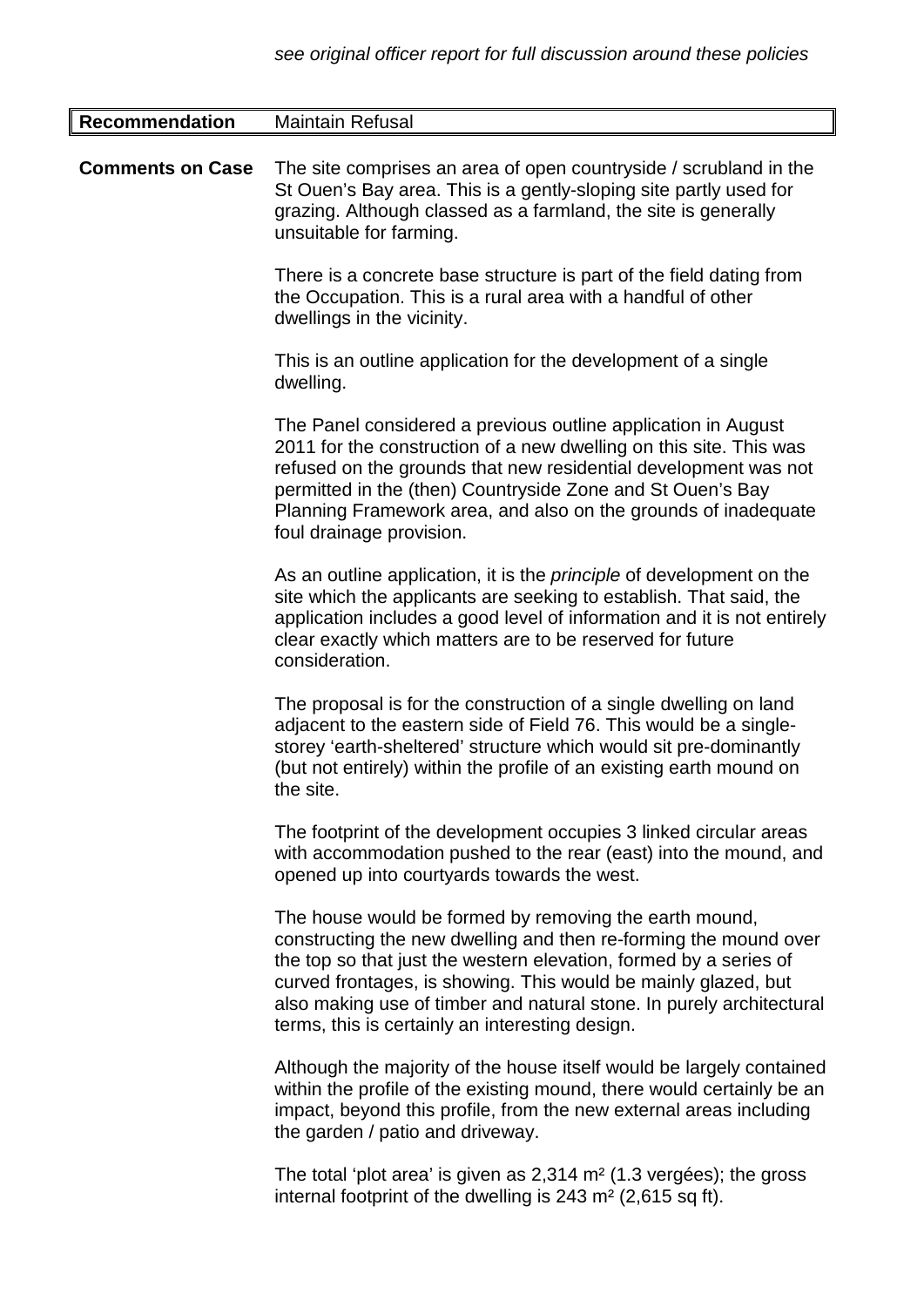The Land Controls team have commented on the scheme stating that they would have no objection as this is not commercially viable land.

The Panel will note that the department received 5 letters of objection in response to the application – 4 from nearby residents, 1 from the National Trust. Concerns were raised in respect of the following issues;

- The site is in the Green Zone and on agricultural land. The Island Plan does not allow new development on such sites. This undermines the island's Spatial Strategy;
- An 'eco' development does not justify an exception to this approval would set a precedent;
- The design is still 'very conspicuous';
- Loss of agricultural land is unacceptable, even if it's lowgrade land;
- Impact on traffic;
- The proposed wind turbine would be a 'blot on the landscape';

# *Applicants' Case*

In their letter of appeal, the applicants stress that the site is effectively brownfield land owing to the fact that there are the remains of an Occupation Structure there. As such, they suggest that it has the potential for development. They also point out that, for the same reason, there is no possibility of the site being used again for agricultural purposes.

It is suggested that the site cannot readily be seen from the bay and that the *'careful and sympathetic eco-friendly design'* will result in a dwelling that has no impact on neighbouring uses or the wider environment.

The applicant acknowledges that the site is within the Green Zone; however, it is argued that Policy NE 7 does allow for exceptions to the general presumption against development where the landscape character of the zone would not be harmed.

A copy of the RFR letter has been included within the background papers.

# *Summary*

The Department acknowledges that this is an interesting and innovative concept for a new highly-sustainable dwelling. However, the site is located within the Green Zone wherein there is a strong presumption against development.

The applicants have argued that this would be a low-impact 'eco' house, and that there are the remnants of an Occupation structure on the site. However, in the Department's view, this does not justify the development of a new dwelling on the site, and the application remains fundamentally unacceptable.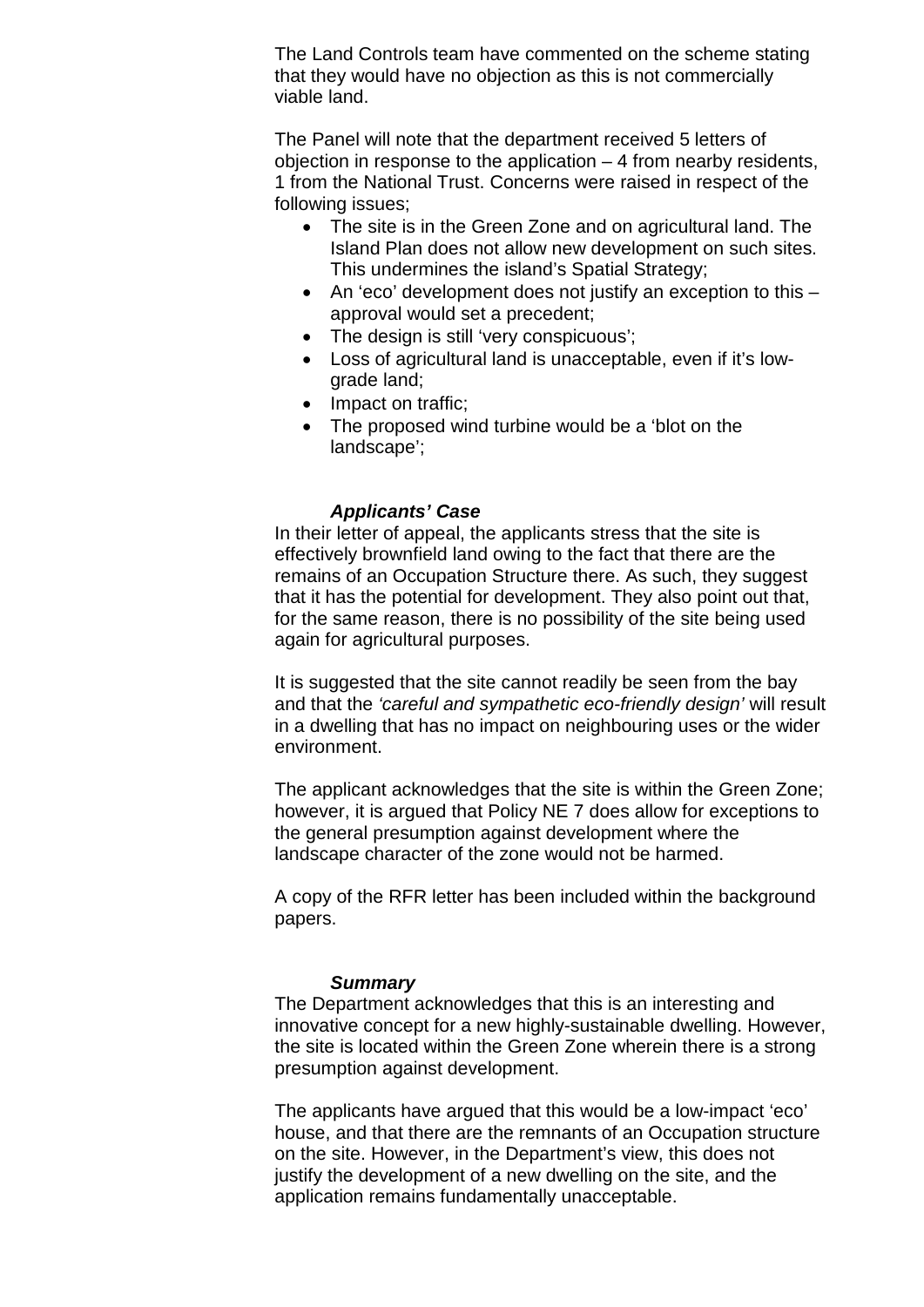| <b>Recommendation</b>    | <b>Maintain Refusal</b>                                                                                                                                                                                                                                                                                                                                                                                                                                                                                                                                                                                                                                                                                                                                                                                                                                                                                                                                     |
|--------------------------|-------------------------------------------------------------------------------------------------------------------------------------------------------------------------------------------------------------------------------------------------------------------------------------------------------------------------------------------------------------------------------------------------------------------------------------------------------------------------------------------------------------------------------------------------------------------------------------------------------------------------------------------------------------------------------------------------------------------------------------------------------------------------------------------------------------------------------------------------------------------------------------------------------------------------------------------------------------|
| <b>Reasons</b>           | 1. The site is located within a highly-scenic area which forms<br>part of the Green Zone; in this zone, there is a high level of<br>protection and a strong presumption against all forms of<br>new development for whatever purpose, including the<br>development of new residential dwellings. The proposed<br>development is an 'earth-sheltered eco-dwelling' and the<br>applicants have argued that its innovative and low visual-<br>impact design are sufficient reason to set aside the strong<br>presumption against development and permit the<br>development as a departure from Policy NE 7. The Minister<br>for Planning and Environment does not concur with this<br>view, and maintains that this architectural approach does<br>not justify the setting aside of this policy. Accordingly, it is<br>considered that the application fails to satisfy the<br>requirements of Policies GD 1, SP 1 and NE 7 of the 2011<br><b>Island Plan.</b> |
| <b>Background Papers</b> | <b>Original Officer Report</b><br>1:2500 Site Plan<br>Applicant's agent's original Design Statement + Covering Letter<br>Applicant's agent's RFR statement<br>5 letters of representation<br>2 consultation responses                                                                                                                                                                                                                                                                                                                                                                                                                                                                                                                                                                                                                                                                                                                                       |

Endorsed by **Date**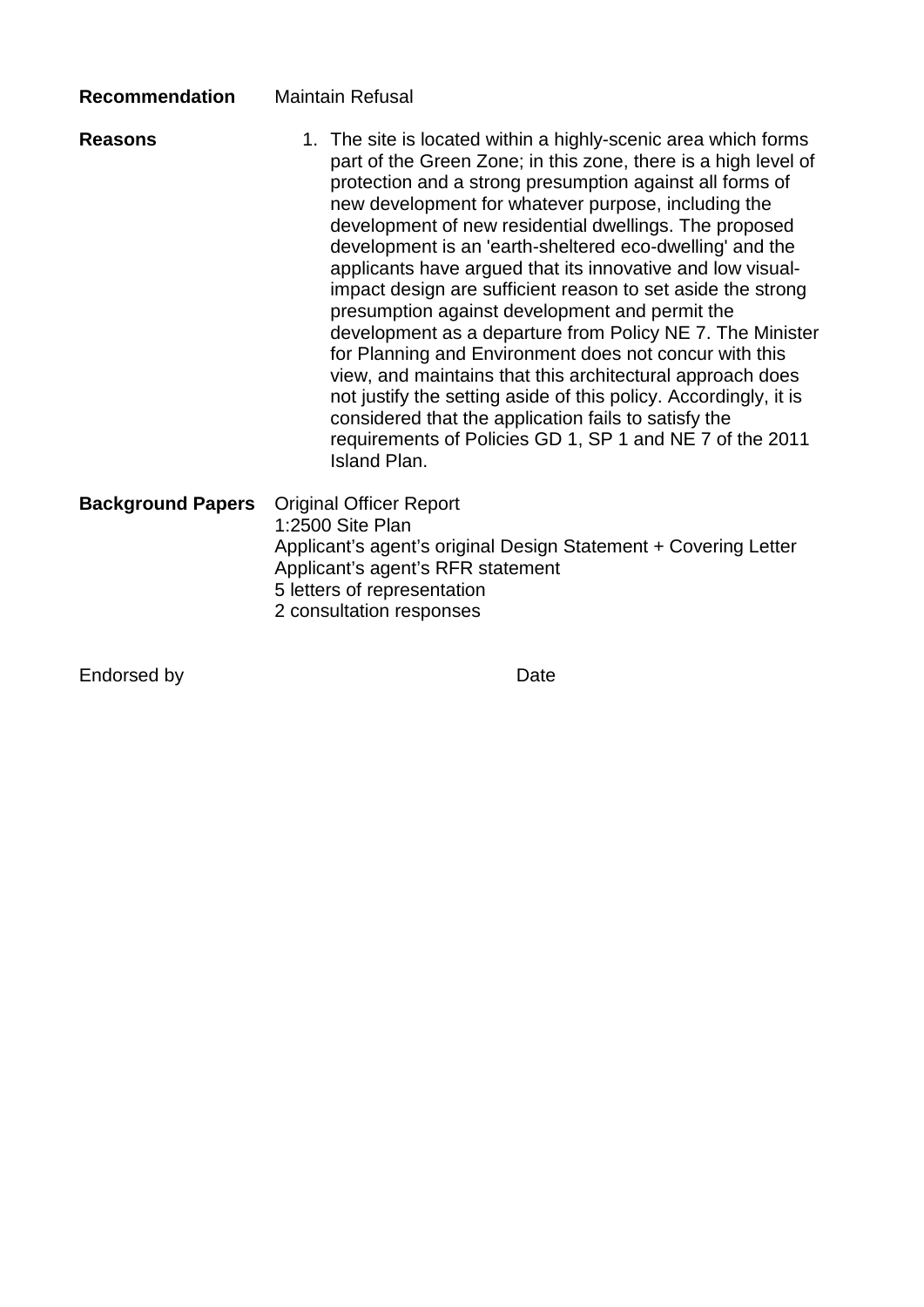**Department of the Environment Planning and Building Services**

South Hill St Helier, Jersey, JE2 4US Tel: +44 (0)1534 445508 Fax: +44 (0)1534 445528

Application Number: RP/2014/0204

| <b>Request for Reconsideration Report</b> |                                                                                                                                                                                                                                                                                                                                                                                                                                                                                                                                                                                                                                                                                                                                                                                                                                                 |
|-------------------------------------------|-------------------------------------------------------------------------------------------------------------------------------------------------------------------------------------------------------------------------------------------------------------------------------------------------------------------------------------------------------------------------------------------------------------------------------------------------------------------------------------------------------------------------------------------------------------------------------------------------------------------------------------------------------------------------------------------------------------------------------------------------------------------------------------------------------------------------------------------------|
| <b>Site Address</b>                       | Beau Vallon Farm, Le Mont des Louannes, St. Peter, JE3 7DA.                                                                                                                                                                                                                                                                                                                                                                                                                                                                                                                                                                                                                                                                                                                                                                                     |
| <b>Requested by</b>                       | Mr & Mrs. Paterson<br><b>Agent</b>                                                                                                                                                                                                                                                                                                                                                                                                                                                                                                                                                                                                                                                                                                                                                                                                              |
| <b>Description</b>                        | Proposed first floor extension to existing home office. REQUEST<br>FOR RECONSIDERATION of refusal of planning permission.                                                                                                                                                                                                                                                                                                                                                                                                                                                                                                                                                                                                                                                                                                                       |
| <b>Type</b>                               | <b>Minor Application</b>                                                                                                                                                                                                                                                                                                                                                                                                                                                                                                                                                                                                                                                                                                                                                                                                                        |
| <b>Original Decision</b>                  | <b>REFUSED</b>                                                                                                                                                                                                                                                                                                                                                                                                                                                                                                                                                                                                                                                                                                                                                                                                                                  |
| <b>Conditions</b><br><b>Reasons</b>       | Beau Vallon Farm is located in a remote rural area of the<br>1.<br>Green Zone. The proposal applied for is an extension to an existing<br>'home office'. However the proposal envisages the employment of<br>up to 16 persons and this goes well beyond what could be<br>considered a home office. The Department considers that the<br>proposed resultant office would, in actuality, represent the creation<br>and/or the extension of a commercial office and a substantial<br>intensification of use of this site. The proposal would therefore be<br>contrary to Policies SP1, SP6, GD1, NE7, NR1 and EO3 of the<br>Island Plan 2011 which seek to direct such development to the<br>Built-Up Areas as defined in the Island Plan, in order to ensure<br>efficient use<br>of<br>resources and protection of the<br>natural<br>environment. |
| Determined by                             | <b>Delegated Refused</b>                                                                                                                                                                                                                                                                                                                                                                                                                                                                                                                                                                                                                                                                                                                                                                                                                        |
| <b>Date</b>                               | 02/04/2014                                                                                                                                                                                                                                                                                                                                                                                                                                                                                                                                                                                                                                                                                                                                                                                                                                      |
| <b>Zones</b>                              | Water Pollution Safeguard Area (WPSA)<br>Green Zone.<br>Airport Noise Zone 3                                                                                                                                                                                                                                                                                                                                                                                                                                                                                                                                                                                                                                                                                                                                                                    |
| <b>Policies</b>                           | SP1 - Spatial Strategy<br>SP6 - Reducing Dependence on the car<br>GD1 - General Development Considerations<br>GD7 - Design Quality<br>NE7 - Green Zone<br>BE6 - Building alterations and extensions<br>E03 – Other small scale office development<br>TT16 - Aircraft Noise Zone 3<br>NR1 – Protection of water resources                                                                                                                                                                                                                                                                                                                                                                                                                                                                                                                        |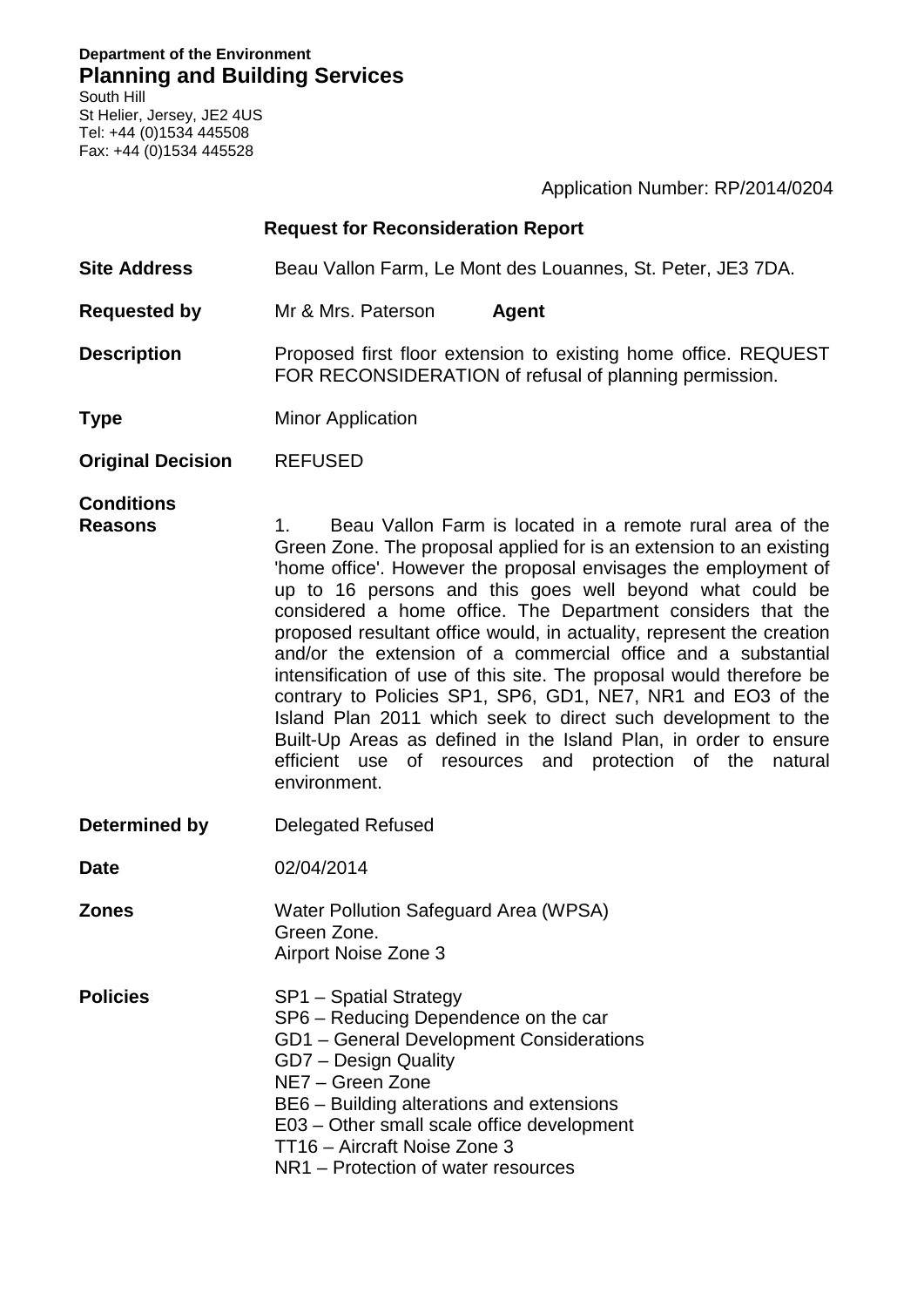| <b>Recommendation</b>   | <b>Maintain Refusal</b>                                                                                                                                                                                                                                                                                                                                                                                                                                                                                                                                                                                                                                                                                        |
|-------------------------|----------------------------------------------------------------------------------------------------------------------------------------------------------------------------------------------------------------------------------------------------------------------------------------------------------------------------------------------------------------------------------------------------------------------------------------------------------------------------------------------------------------------------------------------------------------------------------------------------------------------------------------------------------------------------------------------------------------|
| <b>Comments on Case</b> | In support of the proposals, the applicant's case (précis) has been<br>highlighted in italics, with the Department's response following:<br>1. Part of the property is currently being used as a home office and<br>permission has previously been granted for this use under<br>applications P/2012/1169 and P/2013/1311. Given that a change<br>of use from residential to a home/office was involved with<br>P/2012/1169, the Department must have been aware of the use at<br>that time.                                                                                                                                                                                                                   |
|                         | Permission has not been given for a wholly separate office.<br>P/2012/1169 was for the retrospective change of use of an existing<br>garage and workshop to a <i>home/office</i> . It was stated on the<br>application form and covering letter that this would be used as a<br>home office, and not a wholly separate office employing others<br>who did not live on site. No information was supplied to suggest<br>otherwise, in fact the agent's letter of 5 December 2012 clearly<br>states that the proposal will not increase the load on the existing<br>septic tank and soakaway, will reduce the use of the car, and<br>negate the need to travel into St Helier, as the applicant lives on<br>site. |
|                         | Policy E03 of the Island Plan allows for a change of use of an<br>existing non-residential building and the proposal was treated on<br>its own particular merits as a home office.                                                                                                                                                                                                                                                                                                                                                                                                                                                                                                                             |
|                         | P/2013/1311 was for the demolition and replacement of an existing<br>structure with a new office extension. Again when taken on its own<br>particular merits, the proposal complied with Policy E03.                                                                                                                                                                                                                                                                                                                                                                                                                                                                                                           |
|                         | 2. Pre-application advice sought the views of the Department on<br>the principles of an extension for new office development. The<br>submitted drawings (under RP/2014/0204) were the result of the<br>agreement between all parties as the most aesthetically pleasing<br>scheme.                                                                                                                                                                                                                                                                                                                                                                                                                             |
|                         | Informal officer advice sent to the applicant's agent by e-mail<br>correspondence dated 15.1.14 (attached) confirmed that whilst the<br>principles of the proposed extension design could be acceptable,<br>the overriding concern was one of the provision of additional office<br>space within this unsustainable Green Zone location, and the<br>scheme could not be supported.                                                                                                                                                                                                                                                                                                                             |
|                         | The agent's subsequent Design Statement submission with the                                                                                                                                                                                                                                                                                                                                                                                                                                                                                                                                                                                                                                                    |

The agent's subsequent Design Statement submission with the planning application did not then include any reference to the main policy context under E03 to justify the case.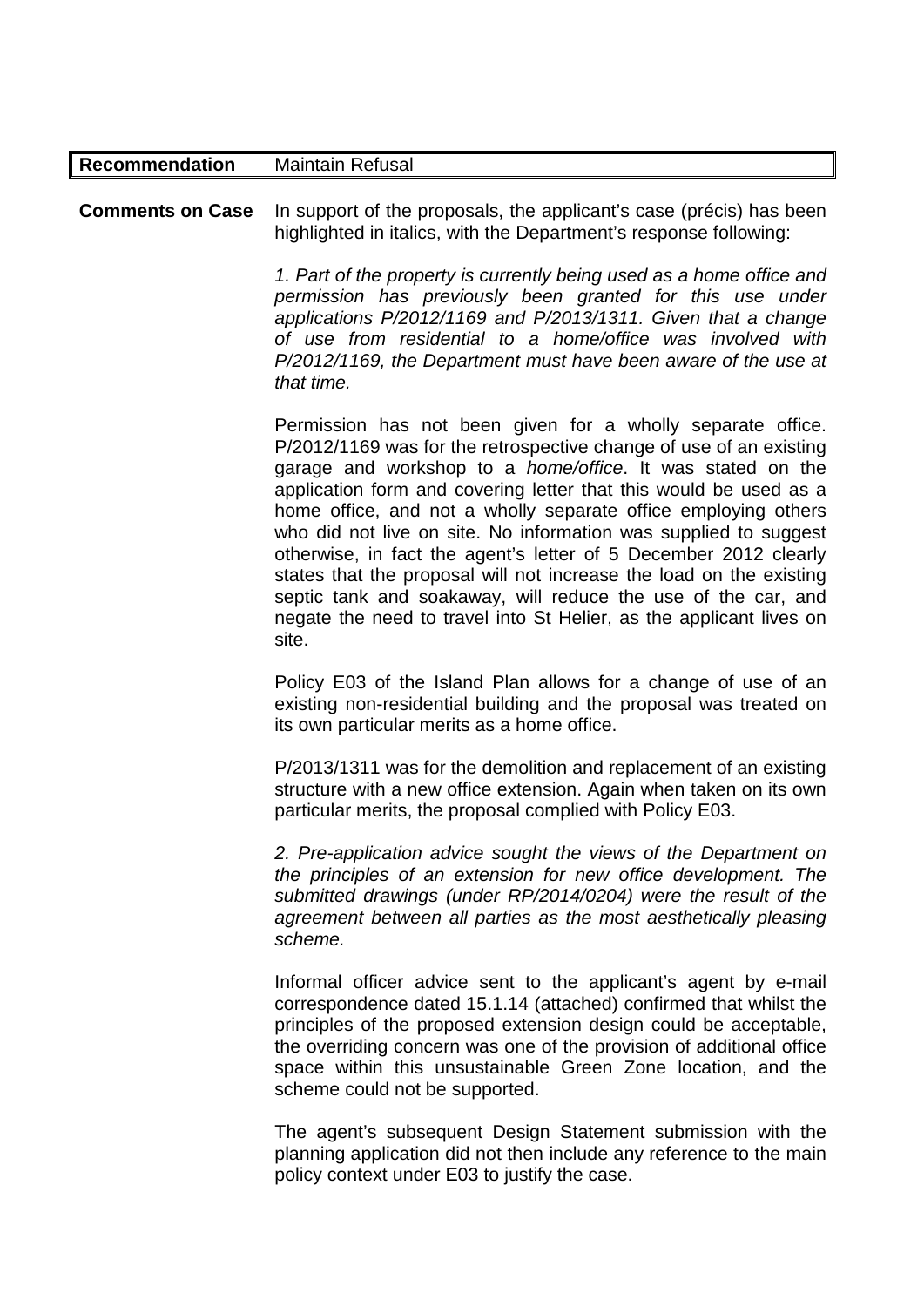*3. The proposal does not increase the existing footprint of the building. The proposed roof height is lower than the existing main ridge and is hipped to reduce visual impact.* 

The reason for refusal relates to the issue of the use of the site, not the design of the proposed extension. In any event, the proposal *will* increase the floor space of the building. Policy E03 only allows for the conversion of existing non-residential buildings to office accommodation in this location, it does not allow for new extensions to provide additional office accommodation.

*4. The refusal reason states that employment will be provided for up to 16 no. people. The additional space would primarily be used as a much needed conference room.* 

The agent's submitted Design Statement clarifies the staff numbers involved at the site and then states as follows "The aim of this project is to extend the existing home office at first floor to enable the IT company to further expand its business. The proposed extension will house a further open plan office space to accommodate additional local workers that are essential in expanding the Jersey based business." A conference room facility was not previously indicated and is not shown as thus on the submitted drawings.

The reason for refusal was also confirming that this is not a use that can be termed as a 'home/office' use and as such is not deemed to be appropriate in this unsustainable rural location.

The provision of a conference room within the new extension could also suggest an increase in the numbers of staff/clients visiting the premises.

*5. The fact that the site is located within the Airport Safety Zone 3 should not be an issue as there are a number of instances where development has been permitted within this zone.* 

The site is within Noise Zone 3 rather than the Airport Safety Zone. The location of the application site in relation to the flight path of the airport is not an issue and did not form part of the refusal notice.

*6. There are persuasive economic arguments which support the proposed extension. The business operates globally and there has been job creation in Jersey. Without the additional office space then potential new employees will have to be turned away.* 

Notwithstanding the fact that the submitted appeal statement states that the extension will be used primarily as a conference room, it then goes onto contradict this by confirming that 4 new students will be turned away if the development is rejected. No case has been made to demonstrate why the business has to be located at Beau Vallon Farm. On the contrary, an IT business that operates globally could be located anywhere, not specifically in this unsustainable location.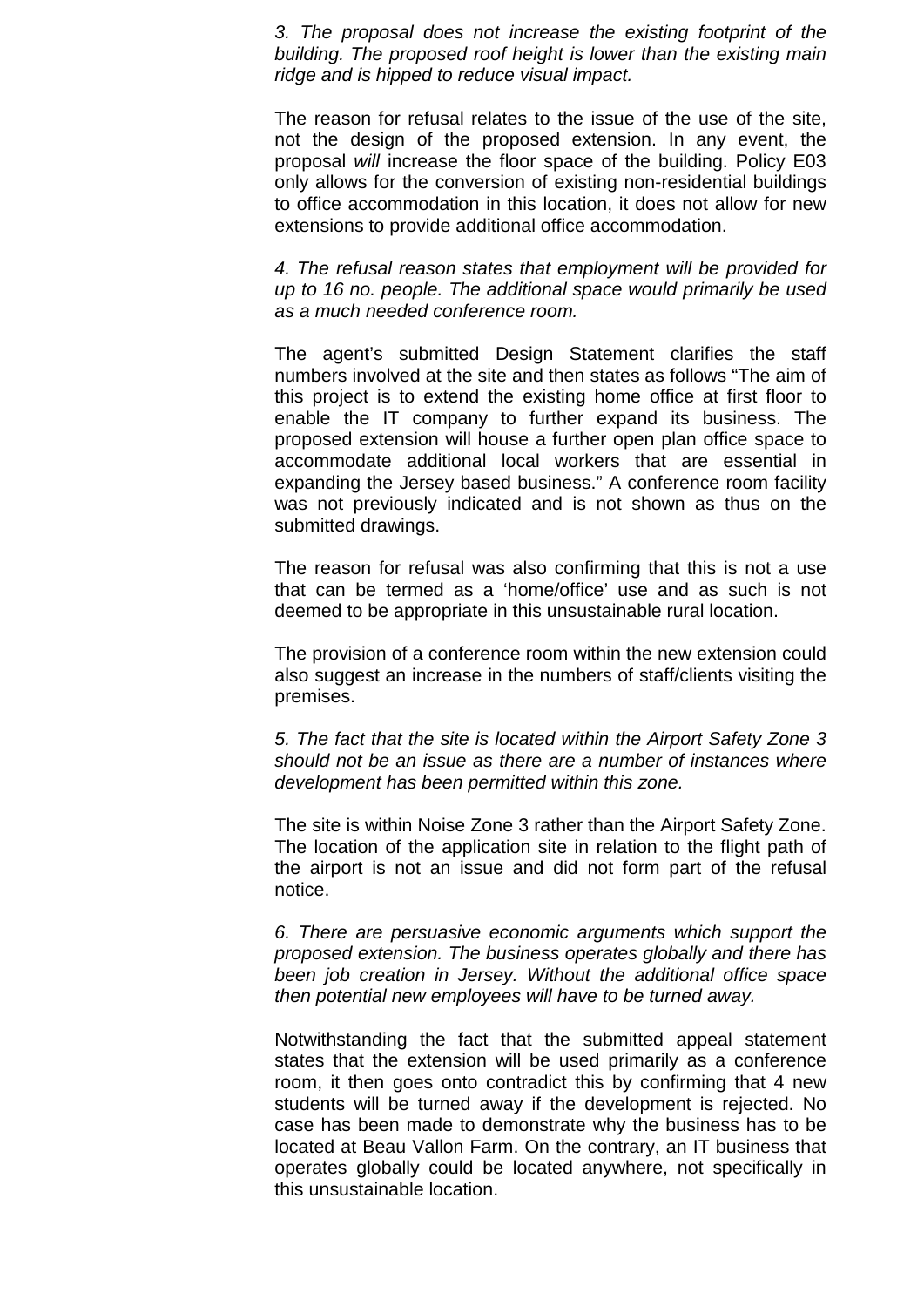*7. It might be suggested that the business should be relocated in the event of a refusal. This is both unhelpful and divorced from the economic reality considering substantial sums have been spent on both being persuaded to move to Jersey, building a business here and converting a building to offices. The cost of creating a similar infrastructure elsewhere would be measured in both time and money and does not deliver value to shareholders.*

The Island Plan seeks to promote sustainable development within the Built-Up Areas (BUA) of the island to reduce the reliance on the car by encouraging alternative modes of transport and to safeguard the character and appearance of the countryside.

The Department is clearly not suggesting that the applicant should move away from Jersey. However, when the proposed development is considered in planning policy terms on its own particular merits, the site is in a remote area on the island, poorly related to the road network and public services (the site is not on mains drainage), and so does not comply with the relevant Island Plan policy context. The submitted Design Statement comments that up to 16 people are employed on site at present and this is bound to generate a relatively significant amount of traffic and general movement on a daily basis in this unsustainable rural location.

*8. A refusal of permission would impede the business and would result in a reconsideration of basing technology workers in Jersey. This action is not preferable but the success of the business cannot be compromised if Jersey is unwilling to accommodate the reasonable requests.* 

Noted, but the Department has to judge submitted planning applications on their own particular merits, having due regard to the Policy considerations of the Island Plan and any other material consideration.

To summarise, this Request for Reconsideration relates to an established residential property in the Green Zone, which has permission for a 'home office' in the detached former garage building, not a general office. The term 'home office' is, generally, taken to imply that the business is being conducted by the occupant(s) of the dwelling house where it is their principal place of residence and where it is undertaken on their own account without any employees or assistants. This is how the use was understood when permission was originally given. The current application cannot, therefore, be regarded as being simply a revision to the original planning permission for a home office. The application is, in effect, for a significant commercial undertaking and is not acceptable. It is contrary to policies of the plan relating to sustainability, protection of the countryside and encouraging office development to BUAs. The site is in a remote location within the Green Zone wherein policy presumes against all forms of new development. There are some acceptable exceptions, which allowed for the 2013 application (replacement of the log store with a small extension) but this proposal is not an acceptable exception